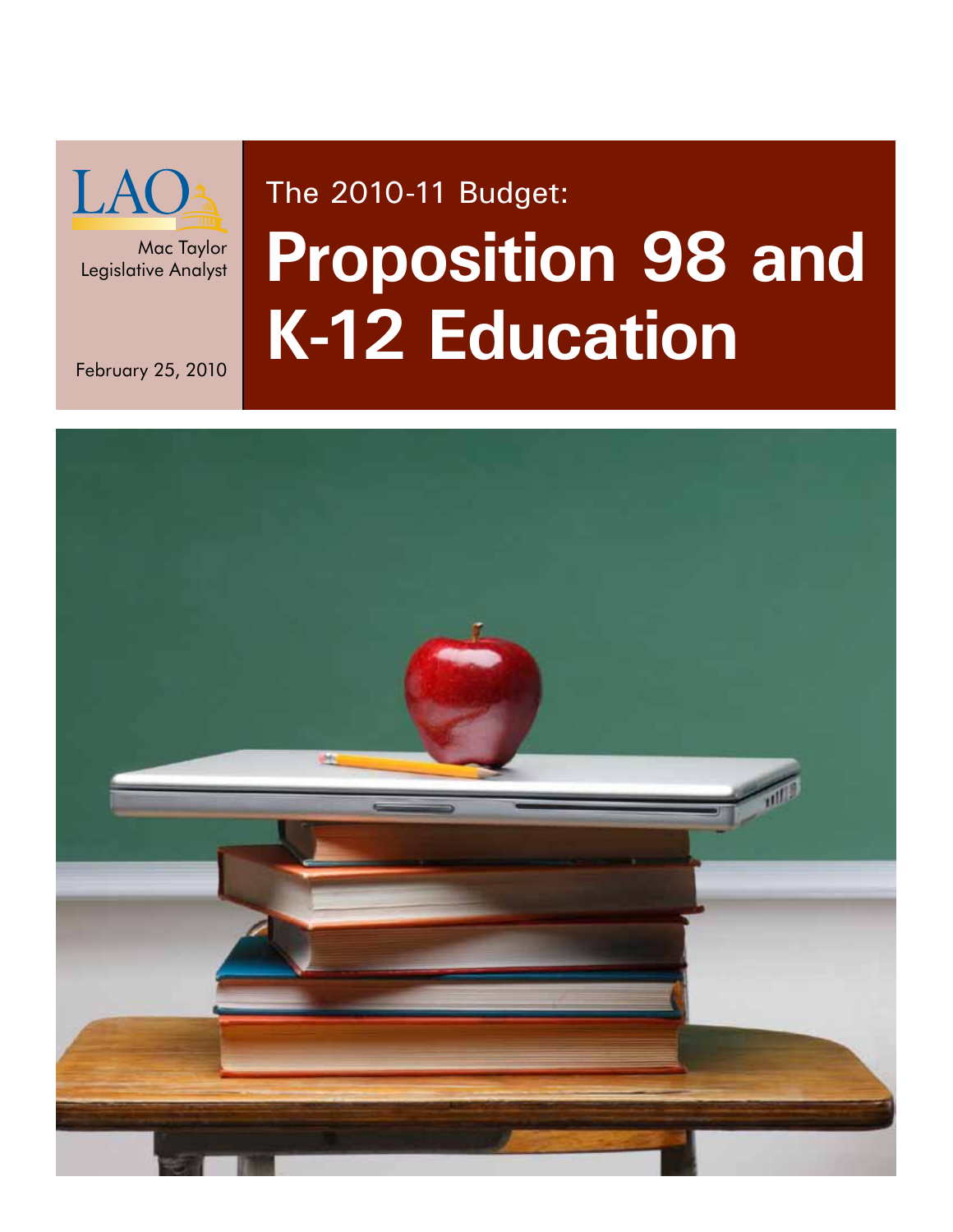| <b>CONTENTS</b>                                                 |                         |
|-----------------------------------------------------------------|-------------------------|
|                                                                 |                         |
|                                                                 |                         |
|                                                                 |                         |
|                                                                 |                         |
|                                                                 |                         |
|                                                                 |                         |
|                                                                 |                         |
|                                                                 |                         |
| Recommend Changing Kindergarten Start Date,                     |                         |
|                                                                 |                         |
| Recommend Extending Flexibility Provisions to                   |                         |
|                                                                 |                         |
|                                                                 |                         |
|                                                                 |                         |
|                                                                 |                         |
| <b>Major Child Care and Development</b>                         |                         |
|                                                                 |                         |
| Brief History of Probationary Teacher Policies in California 44 |                         |
|                                                                 |                         |
|                                                                 |                         |
|                                                                 | LEGISLATIVE ANALYST'S O |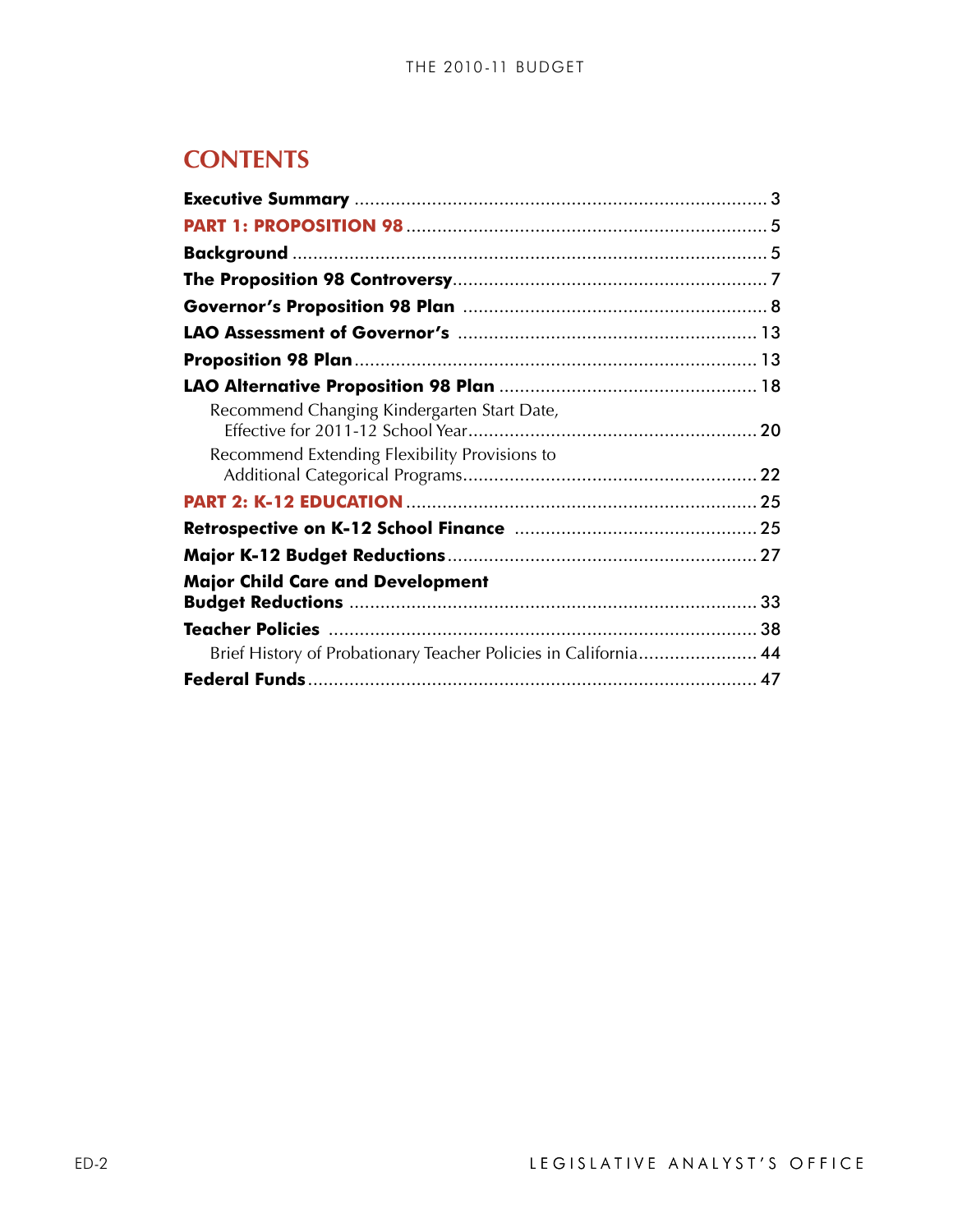### <span id="page-2-0"></span>**Executive Summary**

The Governor portrays his 2010-11 budget proposal as protecting education from additional deep cuts. Nonetheless, the administration's budget plan would affect areas of education quite differently. Under the Governor's plan, Proposition 98 support for K-12 education would be cut from current-year levels by \$1.9 billion, and total funding for child care and development (CCD) programs would be cut slightly more than \$300 million. In contrast, higher education mainly receives augmentations, with state funding for the California Community Colleges (CCC) in‑ creasing by \$200 million, and funding for the California State University (CSU) and University of California (UC) increasing by about \$800 million combined.

*Differences Magnified When Put in Terms of Per-Student Funding.* The figure below compares programmatic funding across areas of education from 2007‑08 (actual) through 2010‑11 (proposed). As reflected in the figure, some areas of education would be affected more adversely than other areas under the Governor's proposal. From 2007‑08 levels, programmatic funding would *decline* almost 3 percent per child care slot, more than 10 percent per K-12 student, and almost 5 percent per budgeted CCC student. (Programmatic CCC funding would decline roughly 10 percent based on actual student counts.) By comparison, programmatic funding (including fee revenue) would *increase* by almost 4 percent per budgeted CSU student and more than 5 percent per UC student.

*Building A More Balanced Education Budget.* These comparisons offer one perspective on the relative impact of the Governor's proposals across areas of education, but the Legislature will want to consider various other factors as it crafts its education budget. Most importantly, the different populations, needs, programmatic quality, and public benefits of these different education areas should be considered. In an attempt to weigh all these factors, we provide the Legislature with an alternative education budget. Our proposal makes more modest cuts for CCD (about \$100 million less than the Governor); makes approximately \$800 million in target‑ ed cuts to K-12 education, with additional K-12 cuts, as needed, coming from general purpose

|                                            | 2007-08 | 2008-09 | 2009-10 | 2010-11 | <b>Change From</b><br>2007-08 to 2010-11 |
|--------------------------------------------|---------|---------|---------|---------|------------------------------------------|
| Child care and development (CCD)           | \$6,914 | \$7,312 | \$7,113 | \$6,733 | $-2.6%$                                  |
| K-12 education                             | 8.364   | 8.423   | 7.957   | 7.417   | $-11.3$                                  |
| <b>California Community Colleges (CCC)</b> | 5.591   | 5.499   | 5.376   | 5.321   | $-4.8$                                   |
| California State University (CSU)          | 11,289  | 9.842   | 11.614  | 11,722  | 3.8                                      |
| University of California (UC)              | 21,778  | 18.054  | 20.641  | 22,920  | 5.2                                      |

#### **Programmatic Per-Student Funding by Education Areaa**

a Except for CCD, amounts include state General Fund, local property tax, student fee revenue, and federal stimulus funding. For CCD, amounts reflect average funding from all sources per child care slot. For K-12 education, reflects funding per average daily attendance. For CCC, reflects funding per budgeted (rather than actual) full-time equivalent (FTE) student. For UC and CSU, reflects funding per FTE student.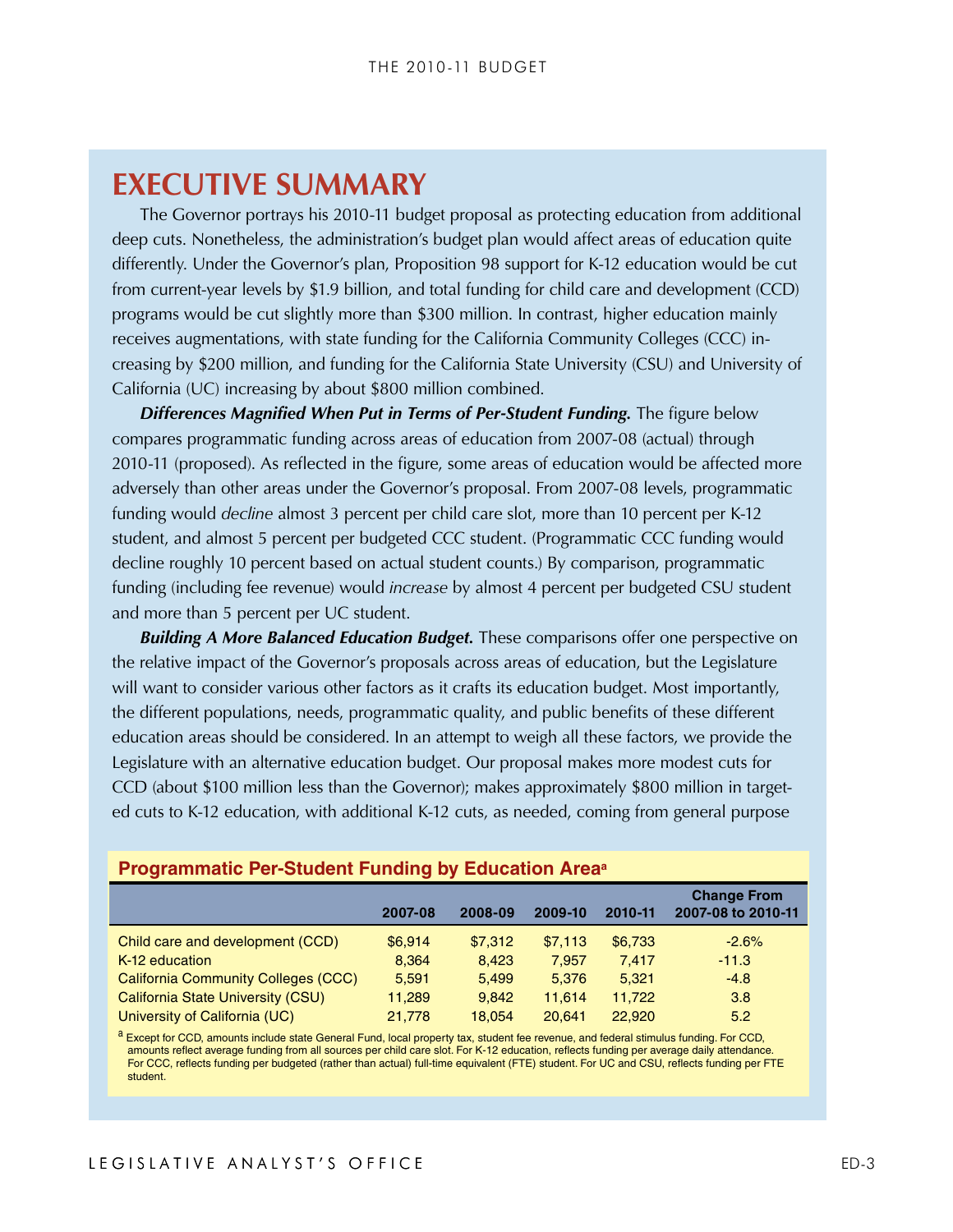colleges. Our proposal would reduce the proposed augmentations for UC and CSU, while still restoring their per-student funding rates to 2007‑08 levels.

*Overall Proposition 98 Budget—Consider All Courses of Action.* For K-14 education, the Governor's Proposition 98 funding plan is tenuously held together. As a result, the plan could quickly unravel under certain circumstances related to constitutional interpretations, revenue assumptions, and federal requirements. If any of the Governor's key assumptions do not come to pass, the plan would no longer be workable. In Part I of this report, we lay out two alternative courses of action. One approach would be suspend Proposition 98 to whatever level the state decided. Another approach would be to develop additional solutions in the rest of the budget in order to meet the higher current-law Proposition 98 requirement for 2010-11. This would require raising additional revenues (by roughly \$6 billion) or cutting other spending (by \$3.2 billion).

*K-12 Education—Use Multiple Budget Strategies.* We think the Governor's K-12 budget plan is generally headed in the right direction—finding some ways to reduce costs, providing additional flexibility, and seeking additional federal funding. The administration's plan also does not rely on any new K-12 inter-year borrowing. We believe, however, that the Governor's plan misses many opportunities. Thus, we offer the Legislature an alternative that identifies additional ways to reduce state and local costs, expands flexibility for schools, includes comprehensive mandate reform, strategically aligns certain existing program efforts, and seeks opportunities to increase federal aid. The last section of Part I of this report, as well as all of Part II, provide the details of this alternative.

and/or categorical funding; and risks CCC fees to provide additional funding for community<br>cosliques. Our proposal vouid reduces CCC fees to provide additional funding for community<br>in the case of the procession of the pro *Higher Education Budget Discussed in Companion Report.* In our *Higher Education* report, we make various recommendations relating to postsecondary education. For the universities, we recommend the Legislature aim to restore funding per university student to the amounts provided in 2007‑08. Our suggested enrollment levels at this funding level would augment universities' budgets considerably but still save almost \$300 million compared to the Governor's budget. For community colleges, we recommend rejecting the Governor's proposed reduction for a negative cost-of-living adjustment. We recommend funding this restoration, as well as some overcap enrollment by increasing student fees from \$26 to \$40 per unit. Such an approach would take better advantage of federal dollars available for students. For financial aid, we recommend rejecting the Governor's proposal to suspend new competitive Cal Grants starting in 2010-11. We offer several alternatives to achieve similar General Fund savings that would do less harm to the state's financial aid framework.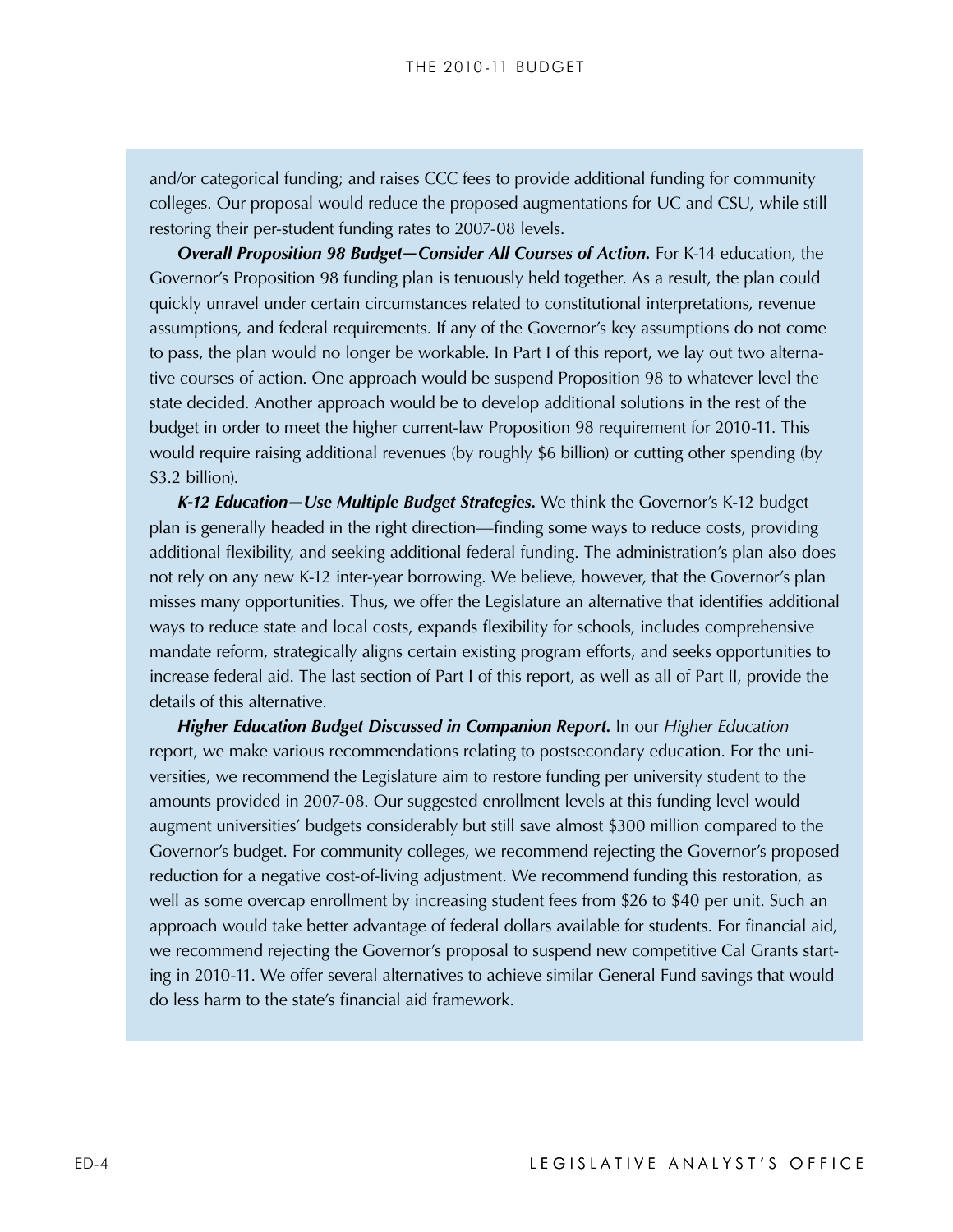## <span id="page-4-0"></span>**Part 1 Proposition 98**

In this part of the report, we analyze major budget issues involving Proposition 98, which largely governs how much funding is provided for K-12 education, child care and development (CCD), and the California Community Colleges (CCC). Voters enacted Proposition 98 in 1988 as an amendment to the California Constitution. The measure, which was later modified by Proposition 111, establishes a minimum annual funding level to support K-14 education. Proposition 98 funding constitutes around two-thirds of total K-14 funding, with the remainder of support coming from federal funds, special funds (such as lottery revenues), fee revenue (such as CCC en-

**BACKGROUND** 

The minimum Proposition 98 funding re‑ quirement—commonly called the minimum guarantee—is determined by one of three formulas (or "tests") set forth in the Constitution. Figure 1 briefly explains these tests. The five major factors underlying the Proposition 98 rollment fees), and non-Proposition 98 General Fund dollars (which are largely dedicated to debt service on school facilities and costs for teacher retirement).

We begin this part by providing some background information on the mechanics of Propo‑ sition 98. We then discuss an ongoing controversy regarding certain constitutional provisions relating to Proposition 98. Next, we summarize the Governor's Proposition 98 plan as well as provide our assessment of that plan. Lastly, we offer an alternative plan intended to provide the Legislature with more options for crafting its education budget.

*Applicable Test Determined Automatically.* 

The applicable test used to determine the Proposition 98 minimum guarantee is triggered automatically depending on the inputs. Until inputs are finalized (which can take up to 12 months after the close of a fiscal year for revenue and

tests are (1) General Fund revenues, (2) state population, (3) personal income, (4) local property taxes, and (5) K-12 average daily attendance (ADA). In most years, the key determinants of the Proposition 98 minimum guarantee are changes in K-12 ADA, per capita personal income, and per capita General Fund revenues.

#### **Figure 1 Proposition 98 Basics**

#### **Three Formulas ("Tests") Used to Determine K-14 Funding:**

*Test 1—Share of General Fund.* Provides roughly 40 percent of General Fund revenues to K-14 education. From 1988-89 through 2007-08, this test was applied only once (1988-89).

*Test 2—Growth in Per Capita Personal Income.* Adjusts prior-year funding for changes in attendance and per capita personal income. This test was operative 13 of the last 20 years.

*Test 3—Growth in General Fund Revenues.* Adjusts prior-year funding for changes in attendance and per capita General Fund revenues. Generally, this test is operative when General Fund revenues grow more slowly than per capita personal income. This test was operative 6 of the last 20 years.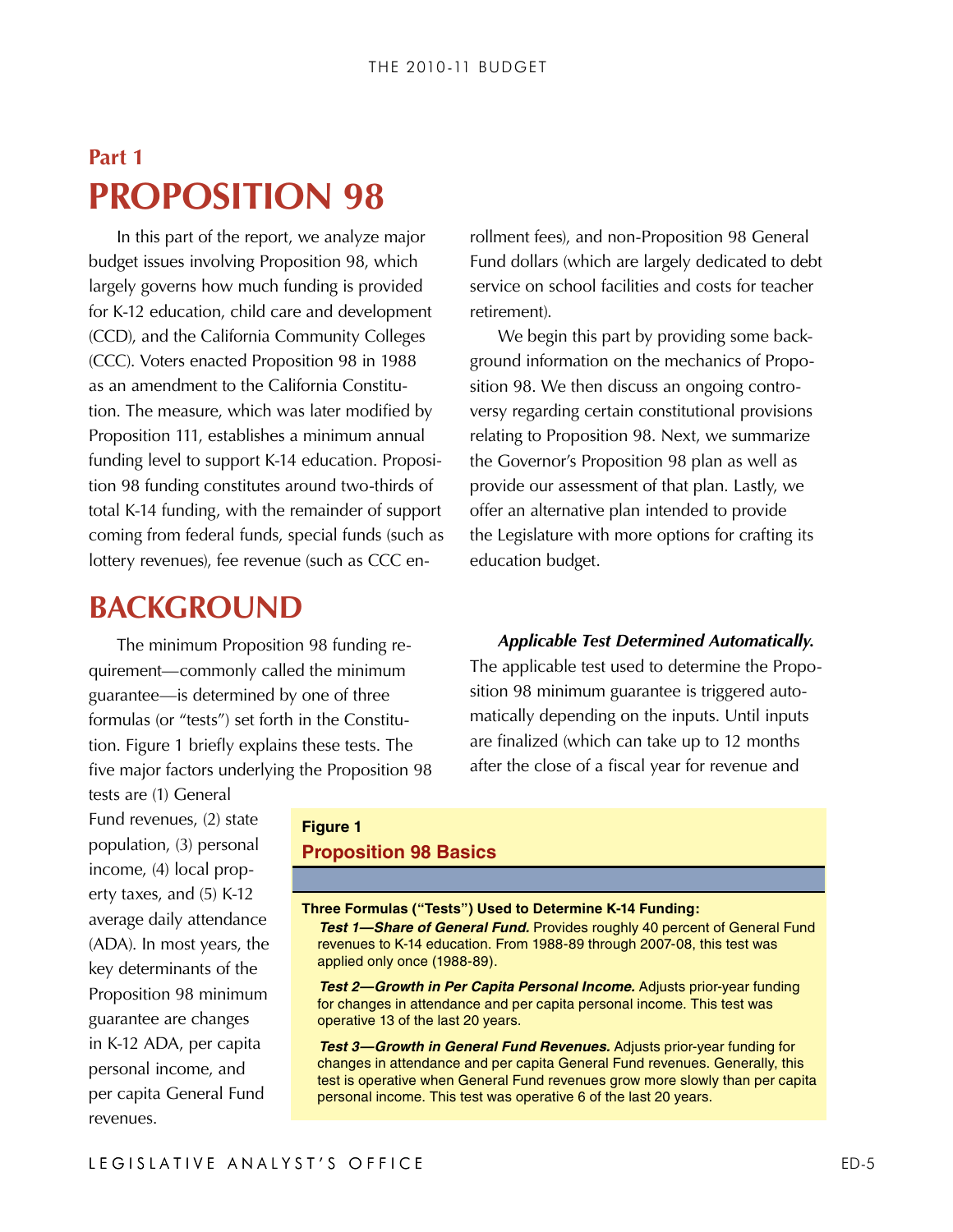can fluctuate and the minimum guarantee can change significantly.

*State Can Provide More or Less Than Minimum Guarantee.* Although the Proposition 98 tests apply automatically, the Legislature can provide more or less funding than the tests require. For example, in 1999‑00, when state revenues were booming, the Legislature decided to spend \$1.8 billion more than the minimum guarantee. Alternatively, in 2004-05, the Legislature suspended the minimum guarantee and provided less than would have been required. To suspend the minimum guarantee requires a two-thirds vote of each house of the Legislature and creates out-year obligations to return K-14 funding to where it otherwise would have been absent the suspension.

would have been had funding been determined by Test 2. The state keeps track of the total amount of funding required to return schools to funding levels had it grown with the economy. At the end of 2007-08, the state had an outstanding maintenance factor obligation of \$1.3 billion. As we will discuss later, the outstanding maintenance factor obligation entering 2009‑10 is a subject of contention.

*Maintenance Factor Payments Based on Growth in General Fund Revenues.* Figure 2 illustrates how maintenance factor payments are made. Proposition 98 requires the state to provide additional payments in future years until funding has been built up to the level it otherwise would have reached under Test 2 or absent suspension. (Until all maintenance factor is paid off, the state generates savings each year compared to the level it otherwise would have been

*State Creates "Maintenance Factor" Obligation in Certain* 

*Years.* Over the long run, Proposition 98 has grown annually by attendance and growth in the economy (Test 2). The provisions of Proposition 98 allow the state to provide less funding than the Test 2 level in certain situations. This has occurred in Test 3 or suspension years. In these years, the state has created a maintenance factor obligation—a long-term commitment to restore Proposition 98 funding to what it otherwise

#### **Figure 2**

### **Illustration of How a Maintenance Factor Is Created and Paid**

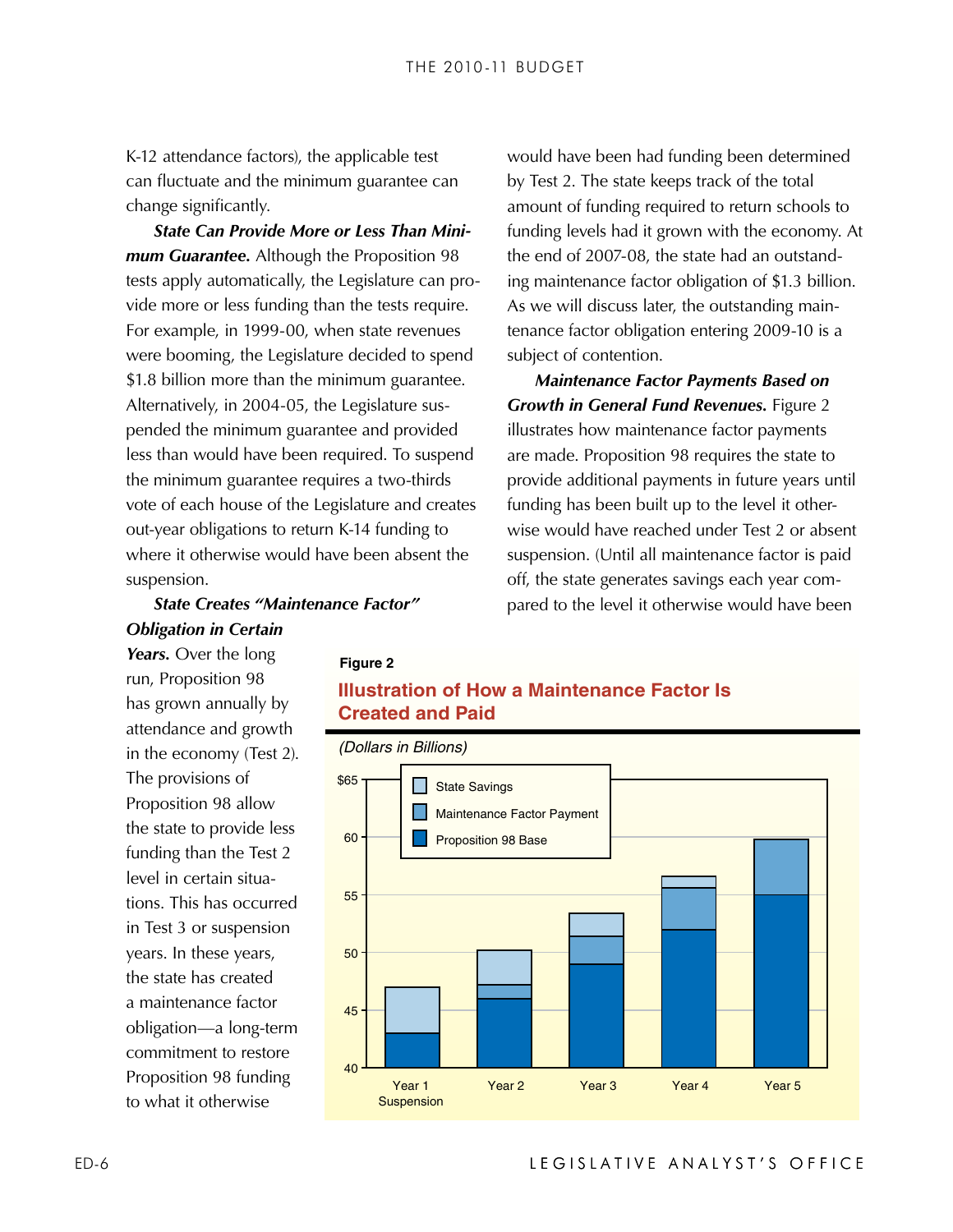<span id="page-6-0"></span>required to spend.) The required maintenance factor payment depends on how quickly state revenues grow. When state revenues grow quickly, larger payments are made and the obligation is paid off in a shorter period of time.

### **The Proposition 98 Controversy**

During the course of the 2008‑09 fiscal year, conflicting interpretations of the constitutional provisions of Proposition 98 led to uncertainty over the amount of maintenance factor owed at the close of 2008-09. The Legislature and Governor made two attempts to resolve the issue. Below, we discuss the different constitutional interpretations as well as the state's two responses to the controversy.

*2008-09 Scenario Leads to Uncertainty.* When budget and economic data was updated as part of the February 2009 budget package, an unprecedented Proposition 98 scenario arose. Test 1 was applicable, though the Test 1 funding level provided substantially less than if funding had grown with the economy and attendance (Test 2). As discussed earlier, in the past a main‑ tenance factor obligation has been created when *Test 3* applies, which is lower than Test 2. Different opinions exist as to whether a maintenance factor is created when *Test 1* applies and is lower than Test 2. The administration believes that no maintenance factor is created in this situation. Others, however, believe that a maintenance factor obligation is created in any situation where funding is below Test 2 (whether Test 1 or Test 3 be applicable). Whether maintenance factor is or is not created in 2008‑09 changes the state's longterm obligation to schools by billions of dollars.

*Proposition 1B Attempted to Resolve Issue Constitutionally.* To resolve the issue on a onetime basis, the February 2009 budget agreement placed Proposition 1B on the May 2009 ballot. The measure proposed to amend the State Constitution to require \$9.3 billion in supplemental payments beginning in 2011‑12. In essence, the measure was a compromise to acknowledge a large 2008‑09 maintenance factor obligation but to delay the start of payments for a few years. The measure, however, was rejected by voters.

*July Budget Agreement Attempted to Resolve Statutorily.* An alternative solution was adopted in the July budget. This agreement statutorily set the 2008‑09 Proposition 98 minimum guarantee at \$49.1 billion, without specifying the applicable test. It also established a maintenance factor obligation of \$11.2 billion at the end of 2008‑09—\$1.3 billion from previously existing obligations and a new \$9.9 billion obligation created in 2008‑09. The agreement also required that associated maintenance factor payments be made as otherwise specified in the Constitution. As we discuss below, the Governor's budget departs from this agreement—in essence reopening the controversy surrounding the creation and payment of a potential 2008‑09 maintenance factor obligation.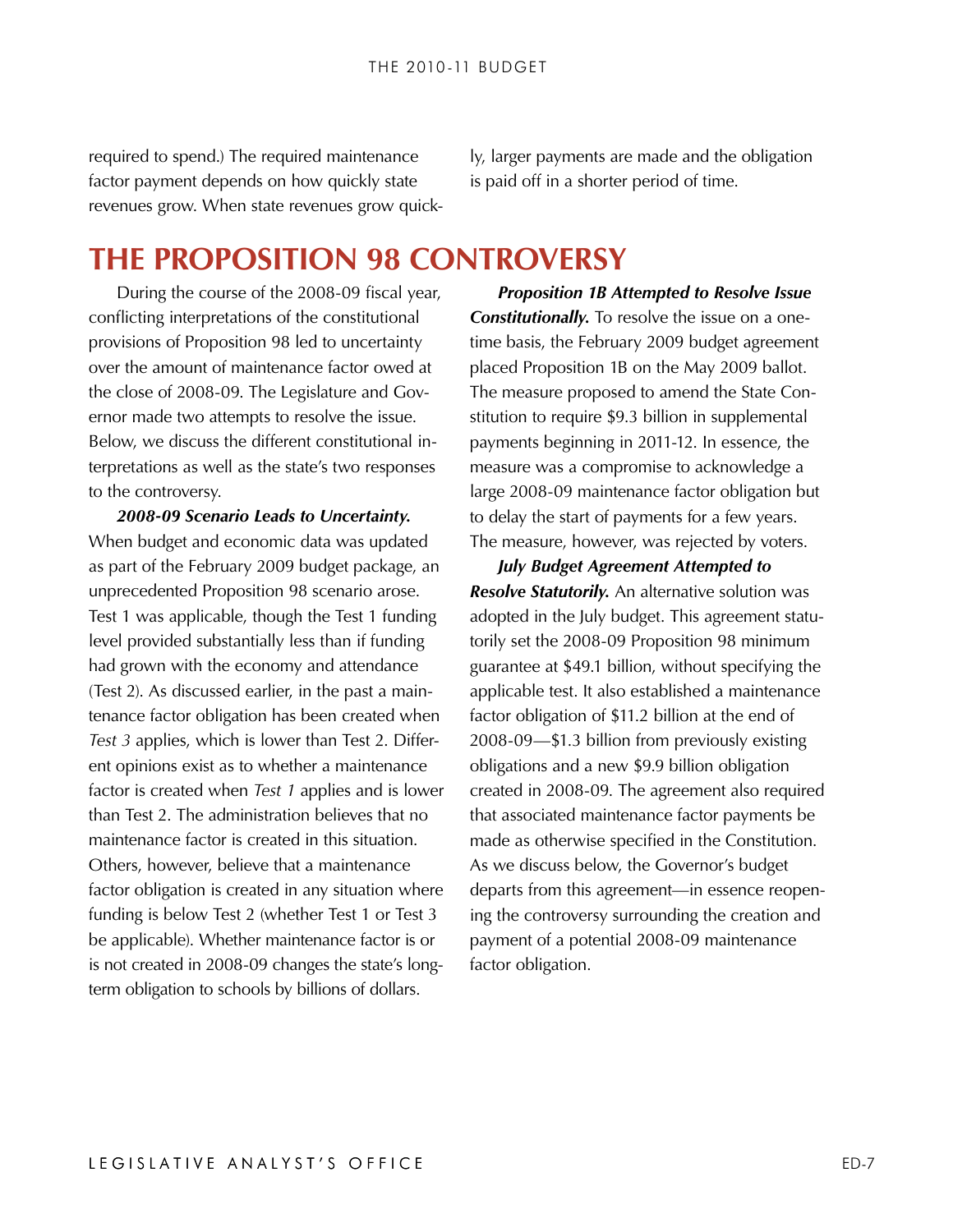#### **Governor's Proposals Reduce Minimum Guarantee**

#### **Figure 3**

#### **Proposition 98 Spending Stays Virtually Flat Under Governor's Plan**

<span id="page-7-0"></span>

| <b>GOVERNOR'S PROPOSITION 98 PLAN</b>                                                                                                                                                                                                                                                                                                                                                                                                                                                                                                                                                                                                                                                                                                                                                                                                                        |              |              |                       |                                                                                                                                                                                                                                                                                                                                                                                                                                                                                                                                                                                                                                                                                                                                                                                                                                                                                                                |                     |                |
|--------------------------------------------------------------------------------------------------------------------------------------------------------------------------------------------------------------------------------------------------------------------------------------------------------------------------------------------------------------------------------------------------------------------------------------------------------------------------------------------------------------------------------------------------------------------------------------------------------------------------------------------------------------------------------------------------------------------------------------------------------------------------------------------------------------------------------------------------------------|--------------|--------------|-----------------------|----------------------------------------------------------------------------------------------------------------------------------------------------------------------------------------------------------------------------------------------------------------------------------------------------------------------------------------------------------------------------------------------------------------------------------------------------------------------------------------------------------------------------------------------------------------------------------------------------------------------------------------------------------------------------------------------------------------------------------------------------------------------------------------------------------------------------------------------------------------------------------------------------------------|---------------------|----------------|
| Figure 3 shows Proposition 98 spending<br>from 2007-08 (actual) to 2010-11 (proposed)<br>for K-12 education, CCC, and other Proposi-<br>tion 98-supported agencies (including the state<br>special schools and juvenile justice). As shown<br>in the figure, the Governor's January proposal<br>has total Proposition 98 spending virtually flat<br>from 2009-10 to 2010-11. Despite this, the state's<br>General fund share would increase (4.1 percent).<br>This is caused by local property tax revenues<br>decreasing (8.7 percent) due to sagging property<br>tax values and a one-time shift of local govern-<br>ment revenues in 2009-10.<br><b>Governor's Proposals Reduce</b><br><b>Minimum Guarantee</b><br>The Governor states his plan funds K-14<br>education at the minimum guarantee in both<br>2009-10 and 2010-11. His plan, however, makes |              |              | in more detail below. | various assumptions and policy changes that<br>affect the minimum guarantee. Most notably,<br>his plan departs in several ways from the July<br>budget agreement. Coupled with other compo-<br>nents, these budget assumptions result in a lower<br>minimum guarantee in 2008-09, 2009-10, and<br>2010-11. Each of these assumptions is described<br><b>Governor Does Not Recognize New Con-</b><br>stitutional Maintenance Factor Obligation in<br>2008-09, Retires Old Obligation. The Gover-<br>nor's budget makes several changes associated<br>with 2008-09. Figure 4 shows these changes-<br>comparing the July budget plan with the Gover-<br>nor's January plan. One of the major changes is<br>associated with the amount of new maintenance<br>factor believed to have been created in 2008-09.<br>As shown, under the July budget agreement, the<br>state recognizes a large new obligation whereas |                     |                |
| <b>Figure 3</b>                                                                                                                                                                                                                                                                                                                                                                                                                                                                                                                                                                                                                                                                                                                                                                                                                                              |              |              |                       |                                                                                                                                                                                                                                                                                                                                                                                                                                                                                                                                                                                                                                                                                                                                                                                                                                                                                                                |                     |                |
| <b>Proposition 98 Spending Stays Virtually Flat Under Governor's Plan</b>                                                                                                                                                                                                                                                                                                                                                                                                                                                                                                                                                                                                                                                                                                                                                                                    |              |              |                       |                                                                                                                                                                                                                                                                                                                                                                                                                                                                                                                                                                                                                                                                                                                                                                                                                                                                                                                |                     |                |
| (Dollars in Millions)                                                                                                                                                                                                                                                                                                                                                                                                                                                                                                                                                                                                                                                                                                                                                                                                                                        |              |              |                       |                                                                                                                                                                                                                                                                                                                                                                                                                                                                                                                                                                                                                                                                                                                                                                                                                                                                                                                |                     |                |
|                                                                                                                                                                                                                                                                                                                                                                                                                                                                                                                                                                                                                                                                                                                                                                                                                                                              | 2007-08      | 2008-09      | 2009-10               | 2010-11                                                                                                                                                                                                                                                                                                                                                                                                                                                                                                                                                                                                                                                                                                                                                                                                                                                                                                        | Change From 2009-10 |                |
|                                                                                                                                                                                                                                                                                                                                                                                                                                                                                                                                                                                                                                                                                                                                                                                                                                                              | <b>Final</b> | <b>Final</b> | <b>Revised</b>        | <b>Proposed</b>                                                                                                                                                                                                                                                                                                                                                                                                                                                                                                                                                                                                                                                                                                                                                                                                                                                                                                | <b>Amount</b>       | <b>Percent</b> |
| <b>K-12 Education</b>                                                                                                                                                                                                                                                                                                                                                                                                                                                                                                                                                                                                                                                                                                                                                                                                                                        |              |              |                       |                                                                                                                                                                                                                                                                                                                                                                                                                                                                                                                                                                                                                                                                                                                                                                                                                                                                                                                |                     |                |
| <b>General Fund</b>                                                                                                                                                                                                                                                                                                                                                                                                                                                                                                                                                                                                                                                                                                                                                                                                                                          | \$37,752     | \$30,260     | \$30,844              | \$32,023                                                                                                                                                                                                                                                                                                                                                                                                                                                                                                                                                                                                                                                                                                                                                                                                                                                                                                       | \$1,179             | 3.8%           |
| Local property tax revenue                                                                                                                                                                                                                                                                                                                                                                                                                                                                                                                                                                                                                                                                                                                                                                                                                                   | 12,592       | 12,726       | $13,237$ <sup>a</sup> | 11,950                                                                                                                                                                                                                                                                                                                                                                                                                                                                                                                                                                                                                                                                                                                                                                                                                                                                                                         | $-1,287$            | $-9.7$         |
| <b>Subtotals</b>                                                                                                                                                                                                                                                                                                                                                                                                                                                                                                                                                                                                                                                                                                                                                                                                                                             | (\$50,344)   | (\$42,986)   | (\$44,082)            | (\$43,974)                                                                                                                                                                                                                                                                                                                                                                                                                                                                                                                                                                                                                                                                                                                                                                                                                                                                                                     | $(-$108)$           | $(-0.2%)$      |
| <b>California Community Colleges</b>                                                                                                                                                                                                                                                                                                                                                                                                                                                                                                                                                                                                                                                                                                                                                                                                                         |              |              |                       |                                                                                                                                                                                                                                                                                                                                                                                                                                                                                                                                                                                                                                                                                                                                                                                                                                                                                                                |                     |                |
| <b>General Fund</b>                                                                                                                                                                                                                                                                                                                                                                                                                                                                                                                                                                                                                                                                                                                                                                                                                                          | \$4,142      | \$3,918      | \$3,722               | \$3,981                                                                                                                                                                                                                                                                                                                                                                                                                                                                                                                                                                                                                                                                                                                                                                                                                                                                                                        | \$259               | 7.0%           |
| Local property tax revenue                                                                                                                                                                                                                                                                                                                                                                                                                                                                                                                                                                                                                                                                                                                                                                                                                                   | 1,971        | 2,011        | 1,953                 | 1,913                                                                                                                                                                                                                                                                                                                                                                                                                                                                                                                                                                                                                                                                                                                                                                                                                                                                                                          | $-40$               | $-2.0$         |
| <b>Subtotals</b>                                                                                                                                                                                                                                                                                                                                                                                                                                                                                                                                                                                                                                                                                                                                                                                                                                             | (\$6, 112)   | (\$5,929)    | (\$5,675)             | (\$5,895)                                                                                                                                                                                                                                                                                                                                                                                                                                                                                                                                                                                                                                                                                                                                                                                                                                                                                                      | (\$219)             | (3.9%)         |
| <b>Other Agencies</b>                                                                                                                                                                                                                                                                                                                                                                                                                                                                                                                                                                                                                                                                                                                                                                                                                                        | \$121        | \$105        | \$94                  | \$85                                                                                                                                                                                                                                                                                                                                                                                                                                                                                                                                                                                                                                                                                                                                                                                                                                                                                                           | $- $9$              | $-9.1%$        |
| <b>Totals, Proposition 98</b>                                                                                                                                                                                                                                                                                                                                                                                                                                                                                                                                                                                                                                                                                                                                                                                                                                | \$56,577     | \$49,019     | \$49,851              | \$49,954                                                                                                                                                                                                                                                                                                                                                                                                                                                                                                                                                                                                                                                                                                                                                                                                                                                                                                       | \$103               | 0.2%           |
| <b>General Fund</b>                                                                                                                                                                                                                                                                                                                                                                                                                                                                                                                                                                                                                                                                                                                                                                                                                                          | \$42,015     | \$34,282     | \$34,660              | \$36,090                                                                                                                                                                                                                                                                                                                                                                                                                                                                                                                                                                                                                                                                                                                                                                                                                                                                                                       | \$1,430             | 4.1%           |
| Local property tax revenue                                                                                                                                                                                                                                                                                                                                                                                                                                                                                                                                                                                                                                                                                                                                                                                                                                   | 14,563       | 14,737       | $15,191^a$            | 13,864                                                                                                                                                                                                                                                                                                                                                                                                                                                                                                                                                                                                                                                                                                                                                                                                                                                                                                         | $-1,327$            | $-8.7$         |
| a Includes \$850 million in one-time shift of local government revenues.                                                                                                                                                                                                                                                                                                                                                                                                                                                                                                                                                                                                                                                                                                                                                                                     |              |              |                       |                                                                                                                                                                                                                                                                                                                                                                                                                                                                                                                                                                                                                                                                                                                                                                                                                                                                                                                |                     |                |
|                                                                                                                                                                                                                                                                                                                                                                                                                                                                                                                                                                                                                                                                                                                                                                                                                                                              |              |              |                       |                                                                                                                                                                                                                                                                                                                                                                                                                                                                                                                                                                                                                                                                                                                                                                                                                                                                                                                |                     |                |
|                                                                                                                                                                                                                                                                                                                                                                                                                                                                                                                                                                                                                                                                                                                                                                                                                                                              |              |              |                       | LEGISLATIVE ANALYST'S OFFICE                                                                                                                                                                                                                                                                                                                                                                                                                                                                                                                                                                                                                                                                                                                                                                                                                                                                                   |                     |                |
|                                                                                                                                                                                                                                                                                                                                                                                                                                                                                                                                                                                                                                                                                                                                                                                                                                                              |              |              |                       |                                                                                                                                                                                                                                                                                                                                                                                                                                                                                                                                                                                                                                                                                                                                                                                                                                                                                                                |                     |                |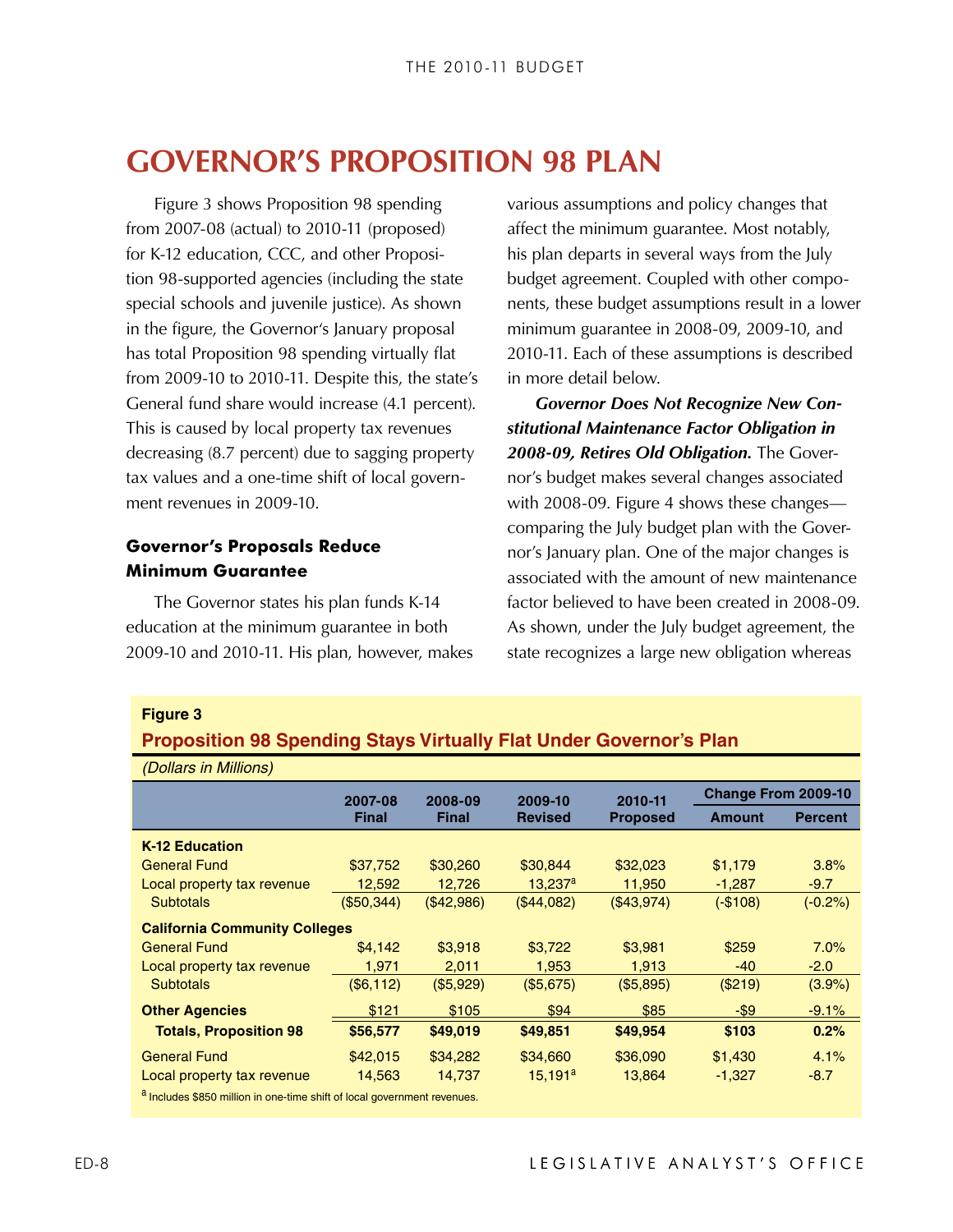no new 2008-09 maintenance factor is believed to have been created under the Governor's plan. Not only does the Governor's plan assume no *new* maintenance factor is created in 2008‑09, it also assumes that *old* maintenance factor (\$1.3 billion created in prior years) can be retired. (This is possible because the minimum guarantee for 2008-09 has dropped even further since the July budget package, leaving an "overappropriation" that can count toward old maintenance factor obligation.)

*Actions in 2008-09 Lower Minimum Guarantee in 2009-10 and 2010-11.* If the state were to have a large maintenance factor obligation entering 2009-10, it would be required to make payments in 2009-10 and 2010-11. (These payments need to be made because the year-to-year

**Figure 4**

tenance factor obligation entering 2009-10, he does propose to make \$11.2 billion of "in lieu" payments starting in 2011-12.

*Minimum Guarantee in 2010-11 Further Lowered Due to Loss of Transportation Revenues.* The 2010-11 Proposition 98 minimum guarantee is also affected by the Governor's proposal to eliminate the sales tax on fuel (which is currently counted as General Fund revenue for purposes of calculating the minimum guarantee) and replace it with an excise tax (which would not be counted as General Fund revenue). The elimination of the sales tax reduces General Fund revenues by \$1.6 billion in 2010-11, which reduces the minimum guarantee by either \$640 million or \$830 million (depending on related maintenance factor assumptions).

growth rates in the state General Fund are rela‑ tively healthy due to the various revenue increas‑ es adopted by the state.) Under the Governor's plan, the state would enter 2009-10 with no outstanding consti‑ tutional maintenance factor as a result of his proposed 2008-09 ac‑ tions. By not having to make these payments, the minimum guarantee drops and the Gover‑ nor is able to generate substantial state savings. Although the Governor does not recognize a constitutional main‑



#### **Significant Differences in 2008-09 Approaches**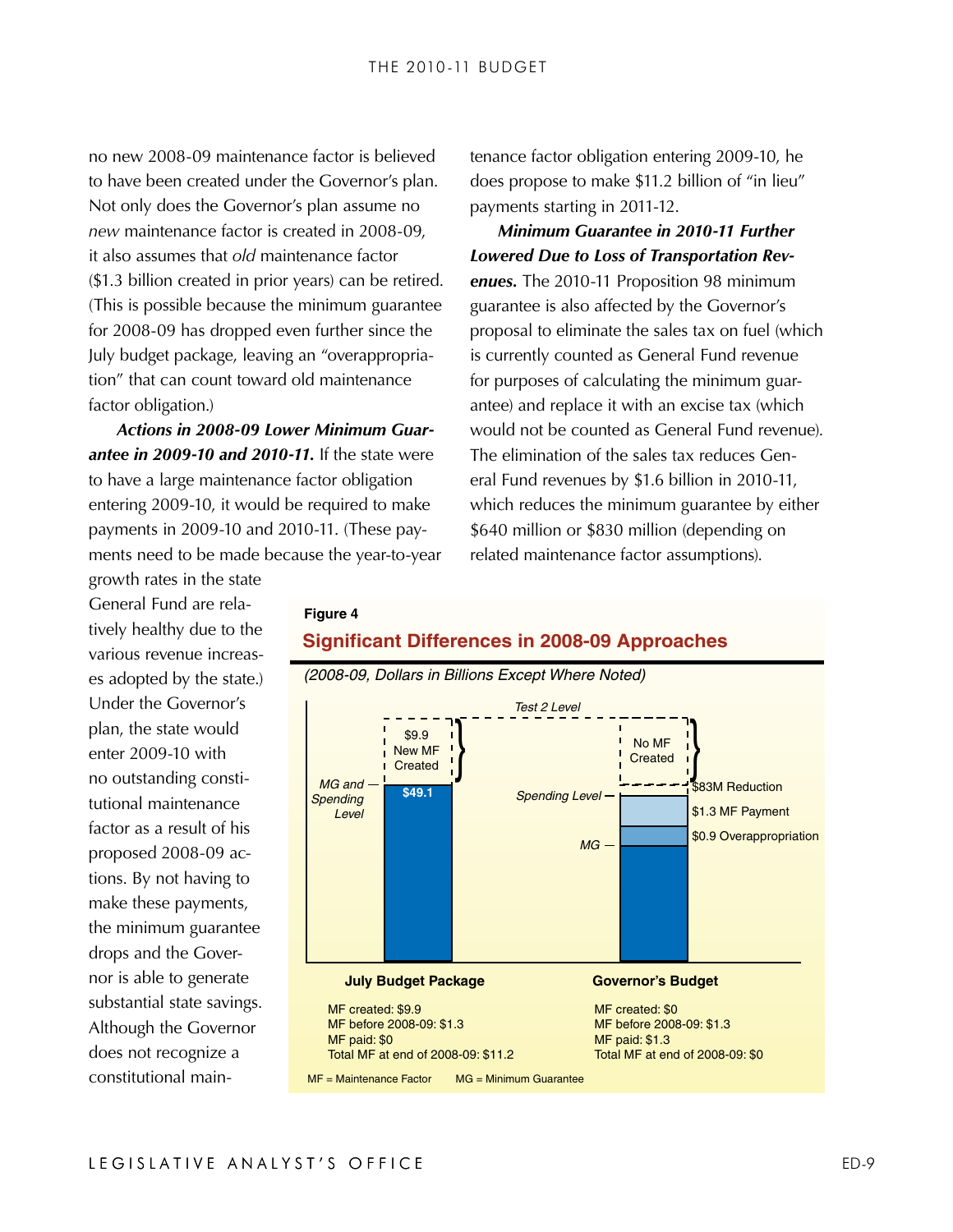## **Maintenance-of-Effort Requirement**

The American Recovery and Reinvestment Act (ARRA) of 2009 provided California with almost \$5 billion in general purpose education funding through the State Fiscal Stabilization Fund (SFSF). As a condition of receiving SFSF monies for education, states are required to maintain state support for both K-12 and higher education at or above the level provided in 2005-06. This maintenance-of-effort (MOE) requirement applies through 2010-11. For K-12 education and CCC, state support is defined in California's approved SFSF application as all funding provided to districts through Proposition 98 (excluding local property taxes) and the Quality Education Investment Act (QEIA). For the University of California (UC) and California State University, the calculation is based on state General Fund support.

**Governor Seeks Relief From Federal** *shink* **of SO million in GCC QRA churding Accordination and the construction of CRA interest Religions. The milion is the constrained the constrained member of the figure endant in the a** *Proposal Includes Fund Shift to Meet 2009-10 MOE Requirements.* As approved in the July budget, 2009-10 spending for K-12 and higher education was only slightly above the MOE levels (\$125 million and \$3 million, respectively). As discussed in more detail below, the Governor proposes to reduce K-12 spending in 2009-10, which, when combined with various other technical adjustments, would drop the state below the K-12 MOE requirement by slightly more than \$200 million. To stay above the MOE level, the Governor proposes to make an early payment for the 2010-11 QEIA program. Specifically, the proposal would shift \$250 million in K-12 QEIA payments that would otherwise have been provided in October 2010 to June 2010. As a result, the funds would count toward 2009-10 support and keep 2009-10 funding above the MOE level. The administration proposes a similar

shift of \$30 million in CCC QEIA funding to ensure the state meets the 2009-10 MOE requirement for higher education. (The administration estimates that state higher education funding would otherwise fall below the MOE requirement due to an unanticipated current-year drop in UC's lease-revenue payments.)

*Proposed K-12 Funding Level Requires Waiver.* In 2010-11, the administration's proposed level of K-12 spending is roughly \$600 million below the K-12 MOE requirement. By comparison, the administration's proposal for higher education is almost \$900 million *above* the higher education MOE requirement. To provide fiscal relief to states, the federal government can waive K-12 and/or higher education MOE requirements. However, to be eligible for a waiver, states must maintain the same or more support for education (K-12 and higher education combined) as a share of total state support as in the prior fiscal year. Based on preliminary estimates, the state would qualify for a waiver in 2010-11. The administration has submitted the required application to seek federal permission to spend below the K-12 MOE level. Final approval will not be granted until several months after the close of 2010-11, when final expenditure data are available.

#### **Governor Reduces Total Proposition 98 Program by Almost \$2 Billion**

Figure 5 summarizes the major components of the Governor's Proposition 98 proposal. Despite a small year-to-year increase in Proposition 98 funding, a heavy reliance on one-time solutions in 2009-10 necessitates large reductions to existing programs. The major pieces of the plan are discussed below.

*Small Midyear Reductions.* The Governor proposes to reduce 2009-10 Proposition 98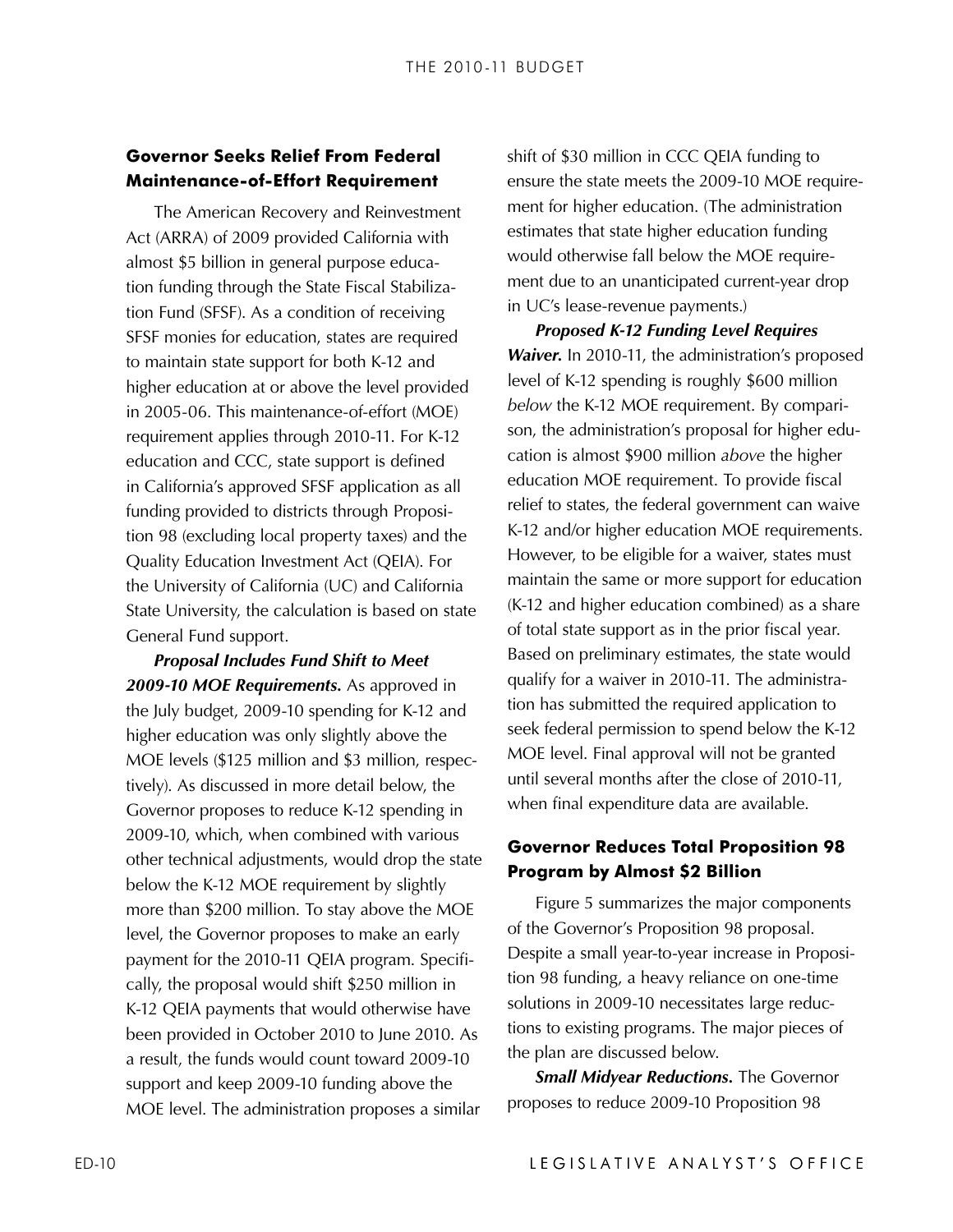spending by \$568 million. The reduction, which includes two major components, largely reflects a recapturing of funding expected to go unused and thus would have no programmatic effect on school districts. One part of the reduction is \$340 million in savings from the K–3 Class Size Reduction (CSR) program. Beginning in 2008-09, the state allowed school districts to increase class size above the previous 20-student cap but provides reduced levels of funding ("penalties") to those who choose to do so. As some districts increased K-3 class sizes for the 2009-10 school year, these funding reductions are leading to sizeable statewide savings. The remainder of the re‑ duction is due to various technical adjustments, which are due primarily to K-12 attendance being slightly lower than projected.

college payments. These deferrals essentially allowed school districts to operate a program in 2009-10 that the state could not afford. In 2010-11, the Governor's proposal would require school districts to reduce their ongoing program consistent with available ongoing resources.

*Most of Reduction Is to K-12 Revenue Limits.*  The largest of the proposed reductions for 2010-11 is a \$1.5 billion cut to K-12 general purpose funding (commonly known as revenue limits). The reduction is tied to three policy changes the administration expects will provide savings at the local level. First, his plan would require school districts to spend less on noninstructional activities, for anticipated savings of \$1.2 billion. His plan also would ease existing restrictions on the contracting out of noninstructional services, with \$300 million in expected local savings.

*One-Time Solutions in 2009-10 Lead to More Than \$2 Billion in 2010-11 Reductions.*

Although the Governor proposes to keep overall Proposition 98 spend‑ ing virtually flat across the two years, his plan contains \$2.2 billion in budget-year programmat‑ ic reductions (detailed in Figure 5). These reductions are necessitated by the heavy reliance on one-time solutions in 2009-10. Most nota‑ bly, the state achieved \$1.8 billion in one-time Proposition 98 savings in 2009-10 by deferring K-12 revenue limit payments and community

### **Figure 5 Proposition 98: Governor's Major Spending Proposals**

| (In Millions)                                                                                                                   |                  |
|---------------------------------------------------------------------------------------------------------------------------------|------------------|
|                                                                                                                                 |                  |
| Midyear 2009-10 Proposals                                                                                                       |                  |
| Recognize K-3 Class Size Reduction (CSR) savings                                                                                | $-$ \$340        |
| Make various other baseline adjustments                                                                                         | $-228$           |
| <b>Total Changes</b>                                                                                                            | $-$568$          |
| 2010-11 Proposals                                                                                                               |                  |
| Backfill prior-year one-time solutions                                                                                          | \$1,908          |
| Make various other adjustments                                                                                                  | 238 <sup>a</sup> |
| Reduce K-12 revenue limits:                                                                                                     |                  |
| Spend less on noninstructional activities                                                                                       | $-1,184$         |
| Remove restrictions on contracting out                                                                                          | $-300$           |
| <b>Consolidate County Office of Education functions</b>                                                                         | $-45$            |
| Make K-14 cost-of-living adjustments (-0.38 percent)                                                                            | $-230$           |
| Recognize additional K-3 CSR savings                                                                                            | $-210$           |
| Reduce CalWORKs Stage 3 child care funding                                                                                      | $-123$           |
| Reduce child care reimbursement rates                                                                                           | $-77$            |
| Fund CCC apportionment growth (2.21 percent)                                                                                    | 126              |
| <b>Total Changes</b>                                                                                                            | \$103            |
| a Includes growth for revenue limits, special education, and child nutrition. Also includes funding for three<br>K-12 mandates. |                  |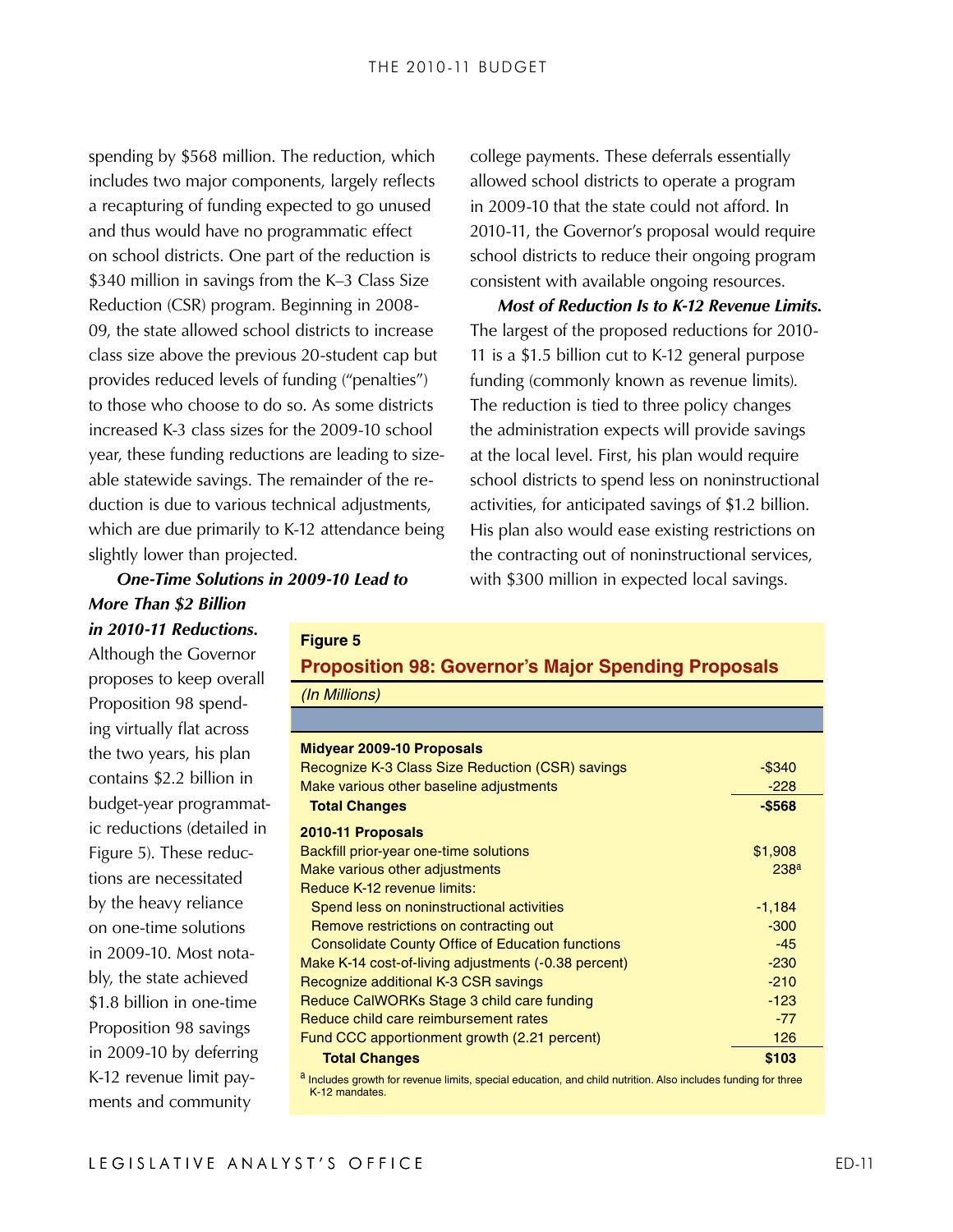for CCC, but does not propose a corresponding reduction in CCC apportionments.) Both of these reductions would be made uniformly to all school districts, regardless of whether the district is able to achieve savings from these new policy changes. Third, his plan would require county offices of education (COEs) to consolidate certain functions, for anticipated savings of \$45 million. As with the proposed cut to school district revenue limits, this reduction would be made uniformly to all COE revenue limits, regardless of the level of county savings achieved.

*Makes \$200 Million Reduction to Child Care.* The Governor proposes two major changes to the state's child care and development programs. He proposes to eliminate roughly 18,000 slots from California Work Opportunity and Responsibility to Kids (CalWORKs) Stage 3 child care, for savings of \$123 million. In addition, he proposes to reduce reimbursement rates for voucher-based child care programs, for \$77 million in Proposition 98 savings (and \$55 million in non-Proposition 98 savings). Specifically, he proposes to lower reimbursement rates for licensed providers from the 85<sup>th</sup> percentile of the regional market rate (RMR) to the  $75<sup>th</sup>$  percentile. He proposes to lower the reimbursement rate for license-exempt providers from 90 percent of the licensed rate to 70 percent. He proposes to link both licensed and licensed-exempt rates to the 2005 RMR survey.

*Other Adjustments.* The Governor proposes to apply a cost-of-living adjustment (COLA) of -0.38 percent to most K-14 programs. Applying the negative COLA results in savings of \$230 million (\$201 million for K-12 education, \$23 million for CCC, and \$6 million for CCD). Partly offsetting these reductions, the administration proposes funding increases in two major areas. The Governor proposes to fund 2.2 percent growth in community college enrollment (for a cost of \$126 million). He also proposes to fund three K-12 mandates (for a cost of \$79 million). Specifically, he would fund the mandates associated with behavioral intervention plans for special education students (\$65 million), inter- and intradistrict transfers (\$7.7 million), and the California High School Exit Exam (\$6.8 million). The ad‑ ministration proposes to suspend all other K-14 mandates, except for a mandate related to high school science graduation requirements, which the administration is challenging in court.

The Governor's budget coass-initial restrictions in the describesion in the coministation in combination proposes in two major accounts of the Governor's budget eases funding increases in two major accounts of the Governo *New Flexibility Options Proposed for 2010–11.* To provide some help to districts as they respond to another tight budget, the admin‑ istration proposes new flexibility options, which primarily relate to the state's teacher policies. For K-12 teachers, the Governor proposes to: (1) extend the layoff notification window specified in state law to the last day of the school year and eliminate layoff hearings; (2) amend state law to eliminate teacher seniority rules that apply to layoffs, as well as assignments, reassignments, transfers, and hires; (3) eliminate state rules regarding priority and pay for laid-off teachers serving as substitute teachers; (4) extend the observation window for probationary teachers to four years; and (5) make numerous changes to the teacher dismissal process. For CCC faculty, he proposes to suspend requirements related to the number of full-time faculty that districts must employ. The administration's proposal also increases the number of categorical programs in the CCC's "flex item" from 12 to 14 (out of 21 total programs).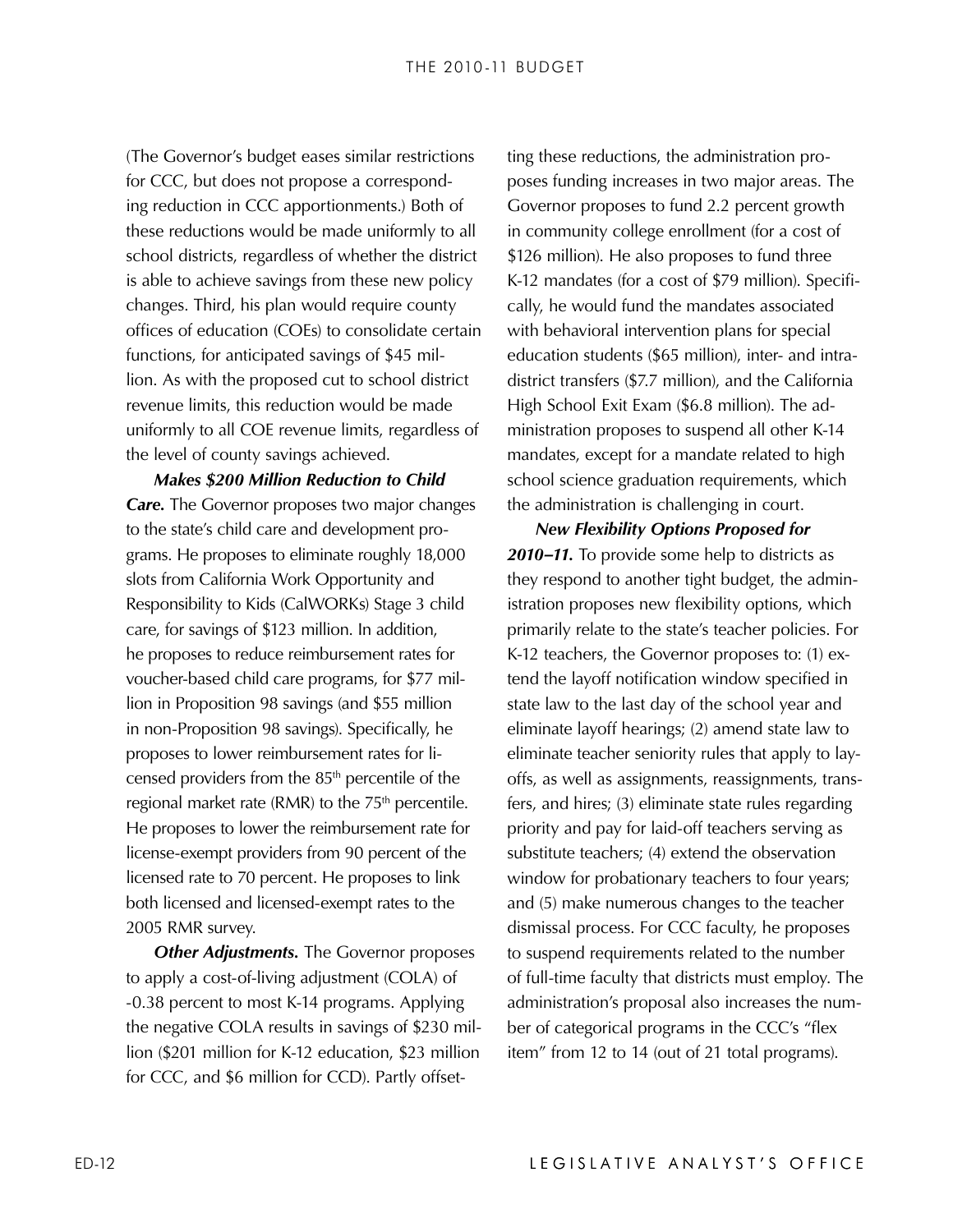## <span id="page-12-0"></span>**LAO Assessment of Governor's Proposition 98 Plan**

### **Governor's Overall Funding Plan Tenuously Held Together**

The Governor's overall Proposition 98 funding plan is tenuously held together. As a result, the plan could quickly unravel under certain circumstances related to constitutional interpreta‑ tion, revenue assumptions, and federal requirements. If any of the Governor's key assumptions do not come to pass, then the plan would no longer be workable. Below, we discuss each of these major risks and then lay out two alternative courses of action.

*Governor's Proposal Has Some Legal Risk.*  As mentioned previously, the Governor's proposed funding level is based on his interpretation of the constitutional provisions of Proposition 98 regarding the creation and payment of maintenance factor. If a different interpretation were to prevail, the minimum guarantee would be significantly higher. Figure 6 compares what the Proposition 98 minimum guarantee is un‑ der the Governor's plan with what it would be under current law. (By current law, we mean that the state entered 2009-10 with an \$11.2 billion maintenance factor. We also assume the Governor's baseline revenue forecast, excluding his policy proposals.) As the figure shows, the minimum guarantee would be \$2.2 billion higher in 2009‑10 and more than \$3.2 billion higher 2010‑11.

*Minimum Guarantee for 2010-11 Could Increase Due to Interaction With Revenue* 

#### **Figure 6**





*Proposals.* Apart from issues of constitutional interpretation, the Proposition 98 minimum guarantee could be significantly affected by changes to state General Fund revenues. If the Governor's proposal to eliminate the sales tax on fuel were not adopted, then the minimum guarantee would increase by \$640 million (if no outstanding maintenance factor exists) or \$830 million (if outstanding mainte‑ nance factor does exist). The minimum guarantee

### LEGISLATIVE ANALYST'S OFFICE THE SERVICE OF THE SERVICE OF THE SERVICE OF THE SERVICE OF THE SERVICE OF THE SE

the Governor's baseline revenue forecast, excluding his policy proposals.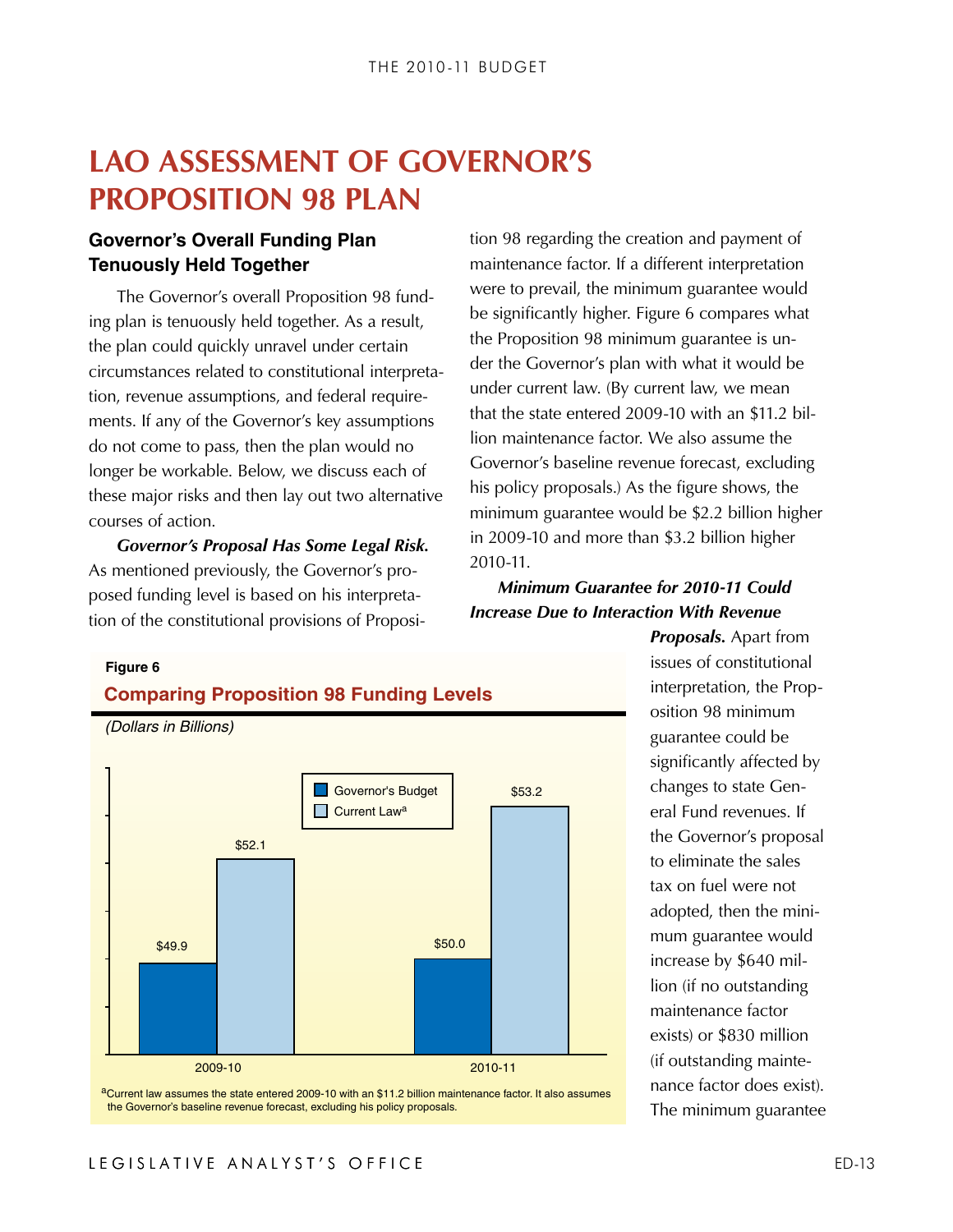proposals were to go into effect. The Governor's proposal includes \$2.3 billion in revenue increases that would be implemented if the state did not receive a total of \$6.9 billion in federal funds. Should the trigger go into effect, the Proposition 98 minimum guarantee would increase by \$900 million to \$1.3 billion (also depending on maintenance factor assumptions).

also would fincrease if the Governor's "ringger" = Legislature has two basis alternatives—between the matter increases of the matter increases of the matter increases of the matter increase of the matter increase is trigg *State Needs Education Waiver, Which Is Connected to All Other State Spending.* Apart from assumptions about state constitutional issues and state revenue proposals, the Governor's plan also assumes the state will meet the federal criterion for receiving a waiver from the ARRA education MOE requirement. To qualify for this waiver, the state must show that state support for education (K-12 and higher education combined) as a share of total state support does not decrease from 2009-10 to 2010-11. Though the administration's January plan meets the waiver criterion, changes to state spending—either in education or in other areas of state government—could affect the state's ability to qualify for a waiver. For instance, should the state choose to spend \$6 billion in other areas of the state budget in 2010-11, education's share of state support would be reduced and leave the state unable to qualify for a waiver.

#### **Two Alternative Courses of Action Available for Overall Proposition 98 Approach**

Given how tenuously the pieces of the Governor's funding plan are held together, the Legislature will want to consider other possible courses of action. While accepting the Governor's approach would help the state balance its budget, it would come with serious risks. The

Legislature has two basic alternatives—both of which involve their own difficult choices. First, one alternative would be to suspend the Proposition 98 minimum guarantee. This option is the safest legal course of action and offers the Legislature the most flexibility in building both the education and the overall state budget. A second option would be to spend more on education than the Governor proposes to meet the higher current-law funding requirements—either by reducing spending more in other areas or by raising additional revenues.

**Suspend Proposition 98.** Suspending Proposition 98 in 2009-10 and 2010-11 would allow the state to decide the level of funding it could afford for K-14 education, regardless of the Proposition 98 formulas, constitutional interpretations of maintenance factor, and otherwise interacting revenue proposals. Suspension requires a two-thirds vote of each house of the Legislature. (Under suspension, the state creates a new maintenance factor obligation, which would require additional payments in future years.)

*Raise Additional Revenues or Cut Other Spending to Meet Higher Current-Law Funding Levels.* The Legislature could take another course of action and either raise enough additional revenues or make further spending reductions elsewhere in the budget to meet the higher current-law K-14 funding level for 2010-11 (\$3.2 billion). To the extent the Legislature used new tax revenues to provide this supplemental funding, the initial \$3.2 billion gap would grow. This is because without suspending Proposition 98, every new dollar of General Fund revenue increases the Proposition 98 minimum guarantee by 40 cents to 50 cents. For example, if the Legislature were to take this approach relying entirely on tax revenues, it would need to raise roughly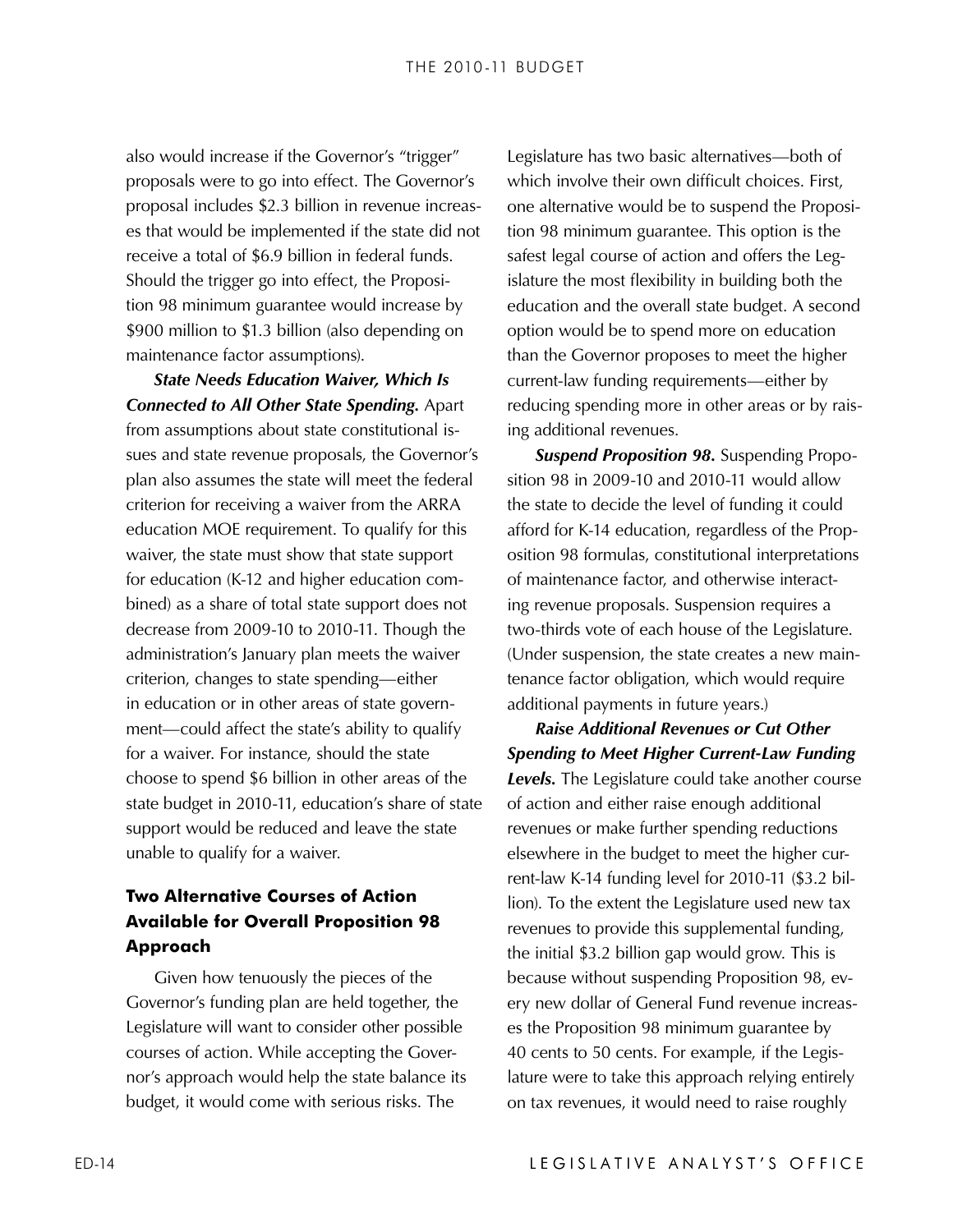\$6 billion in new revenues, with essentially all of the new funding used for K-14 education. (We assume the state would be able to meet a higher funding obligation in 2009-10 through "settle-up" payments in future years.)

#### **Governor's Spending Plan Headed in Right Direction but Misses Many Opportunities**

*Generally Headed in Right Direction.* After determining *how much* total Proposition 98 funding to provide, the state will need to decide *how* to spend available monies. We believe the Governor's overall Proposition 98 spending plan has some merit. Specifically, we think the Governor's overall plan heads in the right direction by finding some ways to reduce costs, providing additional flexibility, and seeking additional federal funding. In these ways, the administration tries to help local education agencies in responding to another tight budget. The administration's Proposition 98 plan also does not rely on any new borrowing. Instead, the administration proposes ongoing solutions to align ongoing program with ongoing resources.

*…But Misses Many Opportunities.* Though the Governor's spending plan appears to be headed in generally the right direction, we believe it misses many opportunities. Specifically, we believe the Governor's plan misses opportunities to increase flexibility, undertake meaningful reform, align state and federal programs, and leverage additional federal funding. Moreover, the plan makes rather tenuous links between state cuts and local savings. Below, we discuss each of these shortcomings in more detail. In "Part 2" of this report (which covers K-12 education and child care), as well as in the "Community Colleges" section of our companion higher education

report, we discuss each of the Governor's specific K-14 spending proposals. Figure 7 (see next page) lists each of the Governor's specific spending proposals, indicates our accompanying recommendation, and includes the page reference where our more detailed analysis can be found.

*Misses the Mark on Flexibility Proposals.* The Governor proposes several additional flexibility options. For example, the Governor proposes several changes to state teacher policies as well as expanding the CCC flex item. We believe these proposals have several shortcomings. Perhaps most importantly, a few of the Governor's proposals would result in *less* rather than *more* flexibility. For example, the Governor proposes adding three programs to the CCC flex item, only to cut that item and use the freedup funds for a restricted categorical program. Similarly counterproductive, one of the K-12 proposals would place new strings on previously unrestricted monies. While a few of the Governor's other proposals would increase flexibility, some of the near-term benefit would be quite limited. For example, given state teacher provisions often have similar counterparts in local bargaining agreements, we think changes in the state provisions would offer districts little initial increase in flexibility (though the proposals still could be worthwhile for other reasons).

*Takes Expedient Rather Than Thoughtful Approach to Reform.* The Governor's plan is packed with policy changes. Among the most significant of these changes is the Governor's proposal to suspend virtually all education mandates in 2010‑11. We have two serious concerns with this approach. First, suspension treats virtually all currently mandated activities alike regardless of policy merits. For example, suspension would temporarily remove restric-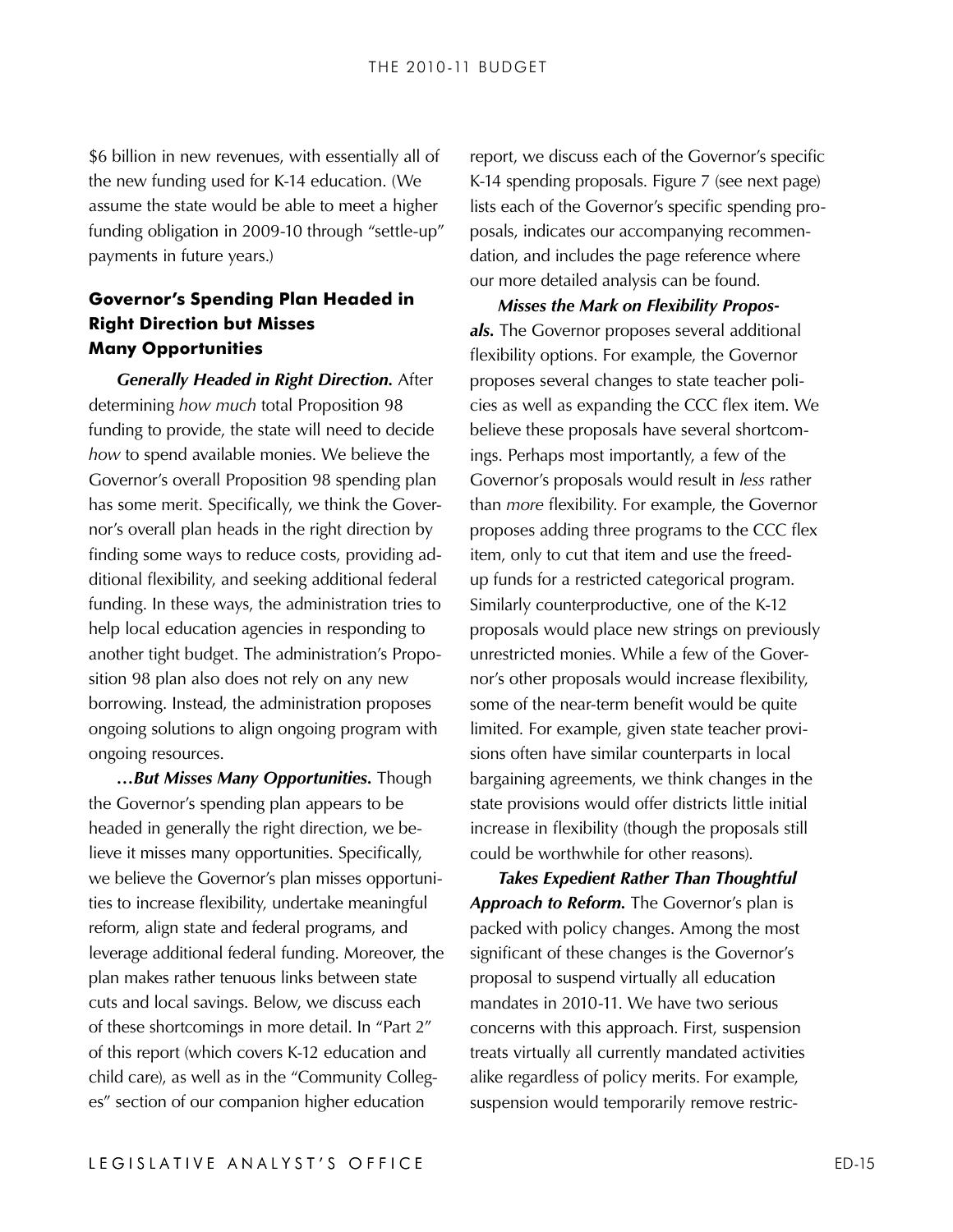### **Summary of Governor's 2010‑11 Proposals and Accompanying LAO Recommendations**

| <b>Figure 7</b><br>Summary of Governor's 2010-11 Proposals and Accompanying LAO Recommendations                                                                                                                                            |                              |                                    |
|--------------------------------------------------------------------------------------------------------------------------------------------------------------------------------------------------------------------------------------------|------------------------------|------------------------------------|
| <b>Governor's Proposal</b>                                                                                                                                                                                                                 | <b>LAO</b><br>Recommendation | <b>Detailed</b><br><b>Analysis</b> |
| <b>K-12 Education</b>                                                                                                                                                                                                                      |                              |                                    |
| <b>Mandates.</b> Suspends all but three K-12 mandates.                                                                                                                                                                                     | <b>Modify</b>                | <b>ED-23</b>                       |
| Noninstructional Spending. Reduces school district revenue limits by \$1.2 billion and caps<br>noninstructional spending.                                                                                                                  | Reject                       | <b>ED-28</b>                       |
| Contracting Out. Reduces school district revenue limits by \$300 million and removes restrictions on<br>contracting out for noninstructional services.                                                                                     | <b>Modify</b>                | <b>ED-29</b>                       |
| County Services. Reduces county office of education revenue limits by \$45 million and encourages<br>consolidation of more functions.                                                                                                      | <b>Modify</b>                | <b>ED-30</b>                       |
| Class Size Reduction. Recognizes \$550 million in savings due to new program rules.                                                                                                                                                        | <b>Modify</b>                | <b>ED-31</b>                       |
| Negative COLA. Applies -0.38 percent cost-of-living adjustment (COLA) to most K-12 and child care<br>programs, for savings of \$207 million.                                                                                               | Reject                       | <b>ED-32</b>                       |
| Child Care Reimbursement Rates. Lowers maximum amount state will reimburse child care providers<br>(\$132 million savings, including \$77 million Proposition 98 savings).                                                                 | <b>Modify</b>                | <b>ED-33</b>                       |
| CalWORKs Stage 3 Child Care. Reduces by \$123 million and eliminates 18,000 slots.                                                                                                                                                         | <b>Modify</b>                | <b>ED-36</b>                       |
| Layoff Notifications. Changes date for final notification from May 15 to last day of school.                                                                                                                                               | <b>Modify</b>                | <b>ED-40</b>                       |
| Layoff Hearings. Eliminates Reduction-in-Force hearings.                                                                                                                                                                                   | Adopt                        | <b>ED-41</b>                       |
| Teacher Seniority. Removes requirement that seniority be used in making certain personnel decisions.                                                                                                                                       | <b>Modify</b>                | <b>ED-42</b>                       |
| Priority for Substitute Teaching. Removes requirement that laid-off teachers get priority for positions<br>and paid at pre-layoff rate.                                                                                                    | Adopt                        | <b>ED-43</b>                       |
| Probationary Period. Would increase the probationary period from two to four years, with the option<br>of granting tenure after two years.                                                                                                 | Adopt                        | <b>ED-44</b>                       |
| <b>Dismissal Notices.</b> Allows district to notice teachers of dismissal over summer months.                                                                                                                                              | Reject                       | ED-46                              |
| Dismissed Teacher Salary. Allows districts to cease paying salary and benefits to a teacher once the<br>dismissal notice is served.                                                                                                        | <b>Modify</b>                | <b>ED-46</b>                       |
| Dismissal Hearings. Lifts the four-year limit on evidence introduced in dismissal hearings.                                                                                                                                                | Adopt                        | ED-46                              |
| Commission on Professional Competence. Eliminates two teachers from panel and makes admin-<br>istrative law judge's ruling advisory to the local governing board.                                                                          | <b>Modify</b>                | <b>ED-46</b>                       |
| Federal Special Education Funding. Seeks \$1 billion in one-time funding to reimburse state for past<br>special education costs.                                                                                                           | <b>Modify</b>                | ED-47                              |
| <b>California Community Colleges</b>                                                                                                                                                                                                       |                              |                                    |
| Enrollment Growth. Provides \$126 million in Proposition 98 General Fund support for 2.2 percent<br>enrollment growth.                                                                                                                     | <b>Modify</b>                | <b>HE-21</b>                       |
| Negative COLA. Applies -0.38 percent COLA to apportionments and certain categorical programs,<br>for savings of \$23 million.                                                                                                              | Reject                       | <b>HE-27</b>                       |
| <b>Contracting Out.</b> Removes certain restrictions on contracting out for noninstructional services.<br>(Unlike K-12, Governor does not propose a corresponding reduction to apportionments.)                                            | Adopt                        | <b>HE-36</b>                       |
| <b>Mandates.</b> Suspends all CCC mandates.                                                                                                                                                                                                | <b>Modify</b>                | <b>HE-36</b>                       |
| Categorical Program Flexibility. Places three currently protected categorical programs in CCC flex<br>item.                                                                                                                                | <b>Modify</b>                | <b>HE-40</b>                       |
| Base Reduction to Categorical Programs. Applies base cut to two categorical programs (both pro-<br>posed to be in flex item) and redirects these funds to augment funding for Career Technical Educa-<br>tion (CTE) "pathways" initiative. | Reject                       | <b>HE-41</b>                       |
| Quality Education Investment Act. Provides \$48 million in non-Proposition 98 funds for CTE path-<br>ways initiative.                                                                                                                      | Adopt                        | <b>HE-41</b>                       |
| Full-Time Faculty Hiring Requirements. Suspends law and corresponding regulations that require<br>districts to meet certain hiring targets for full-time faculty.                                                                          | Adopt                        | <b>HE-41</b>                       |
|                                                                                                                                                                                                                                            |                              |                                    |
| LEGISLATIVE ANALYST'S OFFICE                                                                                                                                                                                                               |                              |                                    |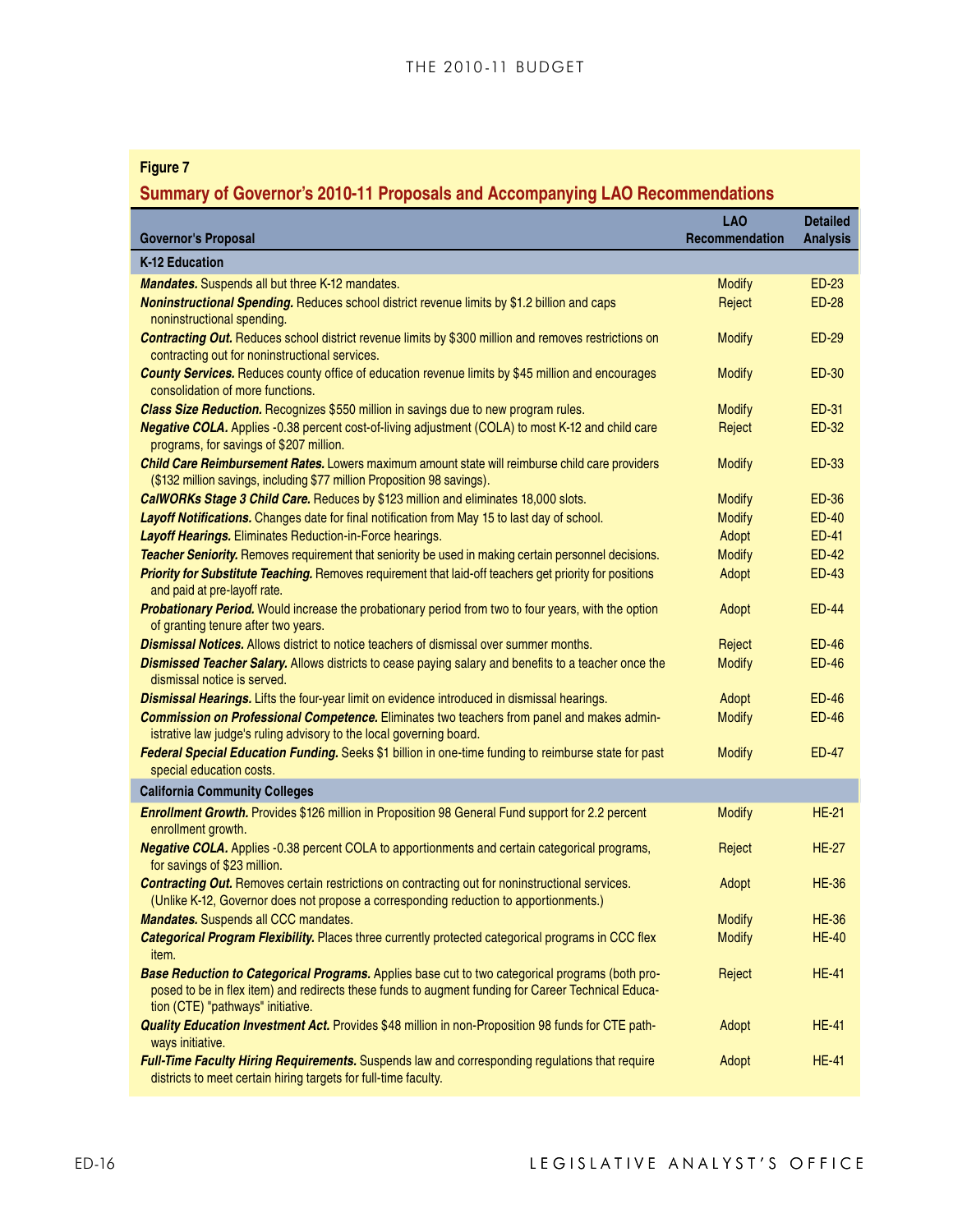tions that students receive potentially lifesaving immunizations before entering school—treating these immunizations comparably to a duplicative physical education reporting requirement. Second, suspending mandates for one year creates confusion for districts. Districts would be left guessing as to which activities are likely to be reinstituted in 2011-12 and which ones are likely gone permanently. If a district guesses wrong, it either loses potential savings or incurs added costs to reconstruct processes that it prematurely dismantled.

*Misses Opportunities to Align Program Efforts.* In a few cases, the Governor's plan is notable for the absence of strategic, coordinated proposals. For example, the administration spends more than \$400 million in state funding for school improvement while not building a budget plan for \$650 million in available federal funding for school improvement. Despite the obvious nexus between these program efforts, the administration does nothing to align them, reduce associated administration burden, and achieve state savings. The Governor's budget also includes no plan for spending available federal funding for local education technology efforts, nor does it attempt to coordinate those local efforts with state efforts. Moreover, the administration misses opportunities to combine various K-12 career technical education programs as well as various programs for K-12 and CCC lowincome students.

*Could Go Further in Leveraging Federal*  Aid. The Governor's plan seeks \$1 billion in additional federal funding associated with special education, but the proposal has several shortcomings. It seeks one-time rather than ongoing relief, requests funding only for California even though California has not been particularly disadvantaged relative to other states, and does not use the funds for education. Moreover, the Governor's K-14 budget plan includes no other proposals for maximizing or leveraging federal aid. Among the most obvious missed opportunity is the failure to leverage more federal aid (through a newly expanded tax credit) by raising CCC fees. (Although not part of his budget plan, the administration has applied for federal Race to the Top funds for K-12 education.)

*Makes Tenuous Link Between State Cuts*  and Local Savings. The Governor also makes almost \$2 billion in state cuts to K-12 education proposing various associated policy changes to help local education agencies absorb these cuts. For example, the Governor would restrict how much school districts spend on noninstructional services, relax rules on contracting out for noninstructional services, and consolidate countybased services. While we think some of the proposals have policy merit, we question linking them to specific state cuts. Moreover, these proposals have virtually no chance of producing as much local savings as assumed. In addition, the Governor misses at least a few opportunities to further reduce local costs (for example, by changing the kindergarten start date) as well as state costs (for example, by reorganizing the California Department of Education).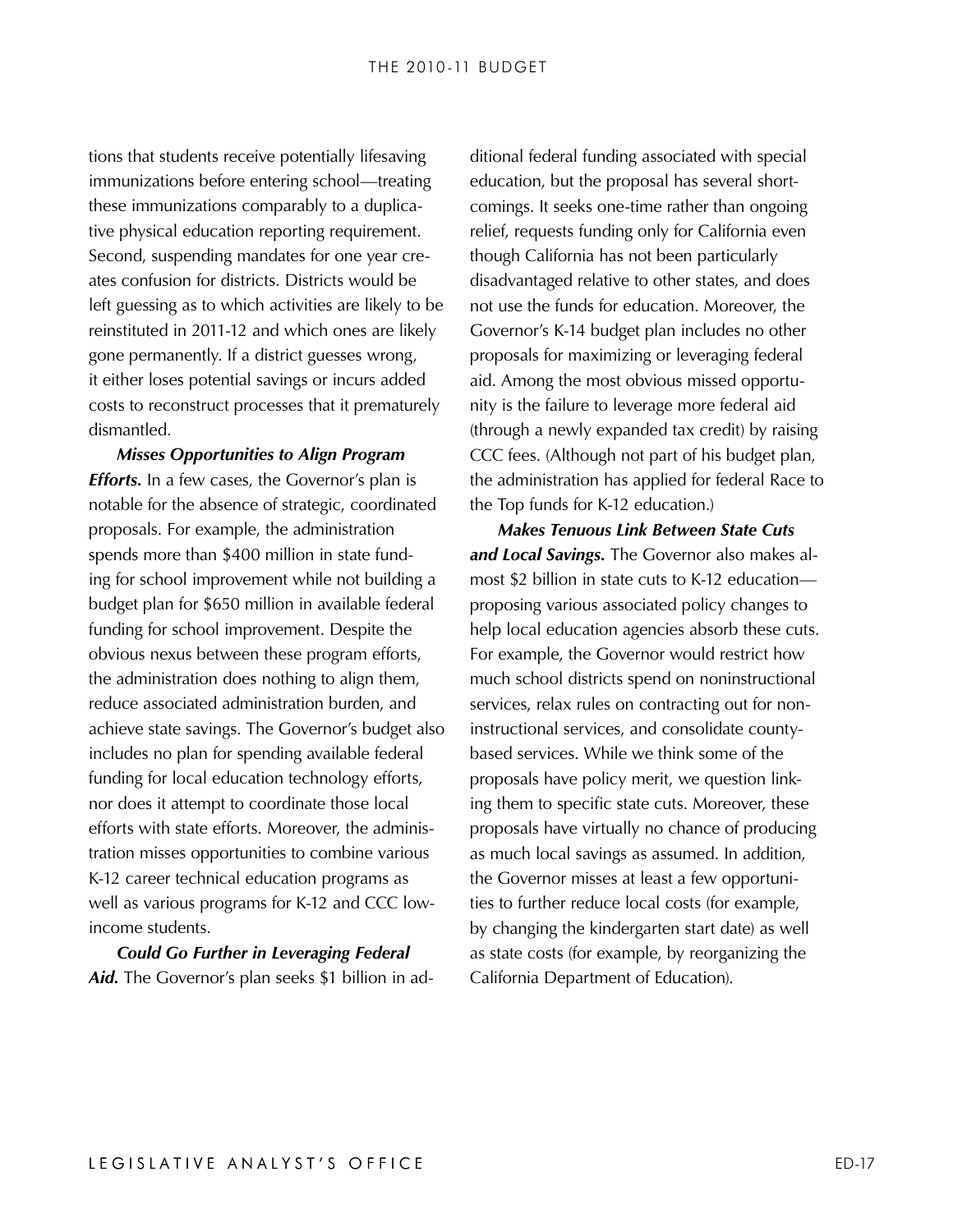<span id="page-17-0"></span>LAO ALTERNATIVE PROPOSITION 98 PLAN<br>
This section by solar an alternative to the control to the and colleges. Moreover, the determinism and<br>
coverage the determinism and a computed by the control of the state<br>
controls to This section lays out an alternative to the Governor's Proposition 98 plan. We do not link our alternative to a specific funding level in recognition that the Legislature could choose to suspend Proposition 98 and fund at whatever level it deemed appropriate, take various actions to meet the higher current-law Proposition 98 funding requirement, or adopt the Governor's funding level. Instead, we offer a strategy for building the education budget that could be used regardless of the exact dollar amount ultimately provided for K-14 education. Our alternative is intended to provide the Legislature with both a better overall approach toward crafting its education budget and recommendations for addressing specific K-14 budget issues.

*Alternative Makes Various Improvements to Governor's Plan.* The alternative builds on the positive aspects of the Governor's plan but tries to make various improvements. In particular, the alternative identifies additional ways to reduce costs and expands flexibility for schools and colleges. Moreover, the alternative includes comprehensive mandate reform, strategically aligns certain existing program efforts, and seeks opportunities to increase federal support. Figure 8 summarizes the basic building blocks of the Proposition 98 budget. Each component is discussed in more detail below.

*Weigh Overall Proposition 98 Priorities.* The first challenge the Legislature faces in building its Proposition 98 plan is to establish priorities among CCD, K-12 education, and community colleges. Given all three areas have experienced reductions in programmatic funding over the last few years, evaluating where to make additional cuts likely will be particularly difficult. From 2007-08 (actual) to 2010-11 (proposed by Governor), programmatic funding would decline almost 3 percent per child care slot and more than 10 percent per K-12 student. Community college programmatic funding would decline almost 5 percent based on budgeted per student counts and up to roughly 10 percent based on

#### **Figure 8**

#### **Building Blocks of Proposition 98 Budget**

V Weigh priorities among K-12 education, child care and development, and the community colleges.

 $\checkmark$  Make targeted reductions.

9 Make additional reductions, as needed, to apportionments and/or categorical programs.

 $\checkmark$  Maximize flexibility.

V Undertake comprehensive education mandate reform.

Align program efforts.

Leverage additional federal funding.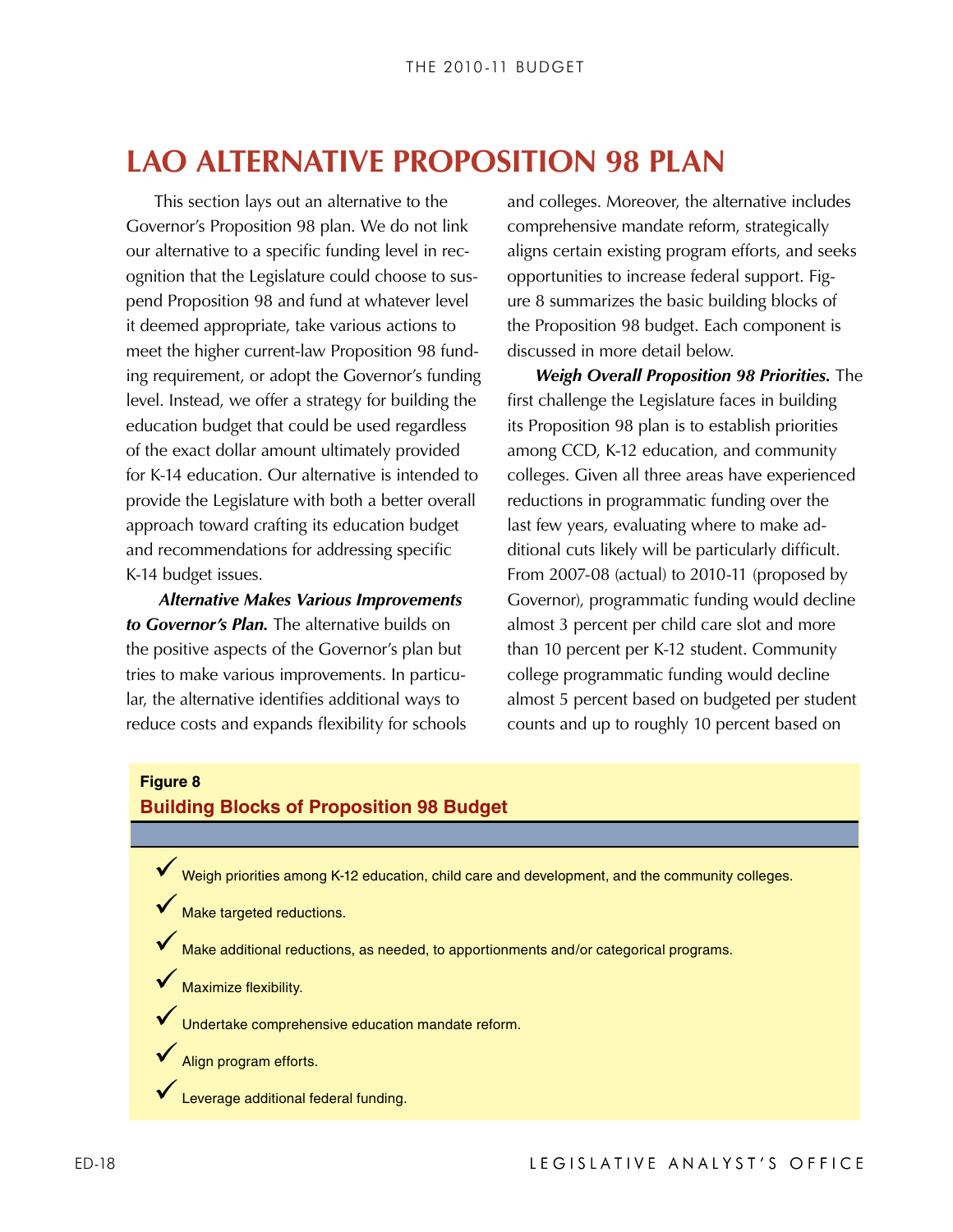actual per student counts. Aside from these comparisons, the Legislature obviously will want to weigh other considerations, such as the different populations, needs, programmatic quality, and public benefits of the three areas. Whereas the Governor makes all 2010‑11 spending reductions to CCD and K-12 education, our alternative cuts CCD less than the Governor, while also raising student fees to provide more overall CCC funding, thereby preventing even deeper cuts to K-12 education.

**Make Targeted Reductions.** After developing an overall plan for allocating funds among the segments, we recommend making as many targeted reductions as possible. Figure 9 lists the almost \$1.1 billion of targeted reductions included in our alternative (about \$800 million in Proposition 98 and almost \$300 million in non-

| 2010-11 (In Millions)                                                                             |                                                                                                                                                                                                          |                  |
|---------------------------------------------------------------------------------------------------|----------------------------------------------------------------------------------------------------------------------------------------------------------------------------------------------------------|------------------|
| Program                                                                                           | Recommendation                                                                                                                                                                                           | <b>Reduction</b> |
| <b>Proposition 98-Funded Programs</b>                                                             |                                                                                                                                                                                                          |                  |
| K-3 Class Size Reduction                                                                          | Reduce 2007-08 level by 20 percent (consistent with other flex programs),<br>then fold into K-12 flex item.                                                                                              | \$382            |
| <b>CCC</b> fees                                                                                   | Use increase in fee (from \$26 to \$40 per unit) to fund "overcap" enrollments and<br>reverse the Governor's proposed negative cost-of-living adjustment.                                                | 125              |
| <b>Economic Impact Aid</b>                                                                        | Align funding with eligible student counts.                                                                                                                                                              | 101 <sup>a</sup> |
| Child care eligibility ceilings:<br>Non-CalWORKs programs                                         | Reduce from 75 percent to 60 percent of state median income for \$115 million<br>savings. Redirect \$55 million to expand access to lowest-income families.<br>Results in net loss of about 8,000 slots. | 60               |
| Child care reimbursement rates:<br>CalWORKs Stage 2 and 3,<br><b>Alternative Payment programs</b> | Reduce license-exempt rates from 90 percent to 70 percent of licensed rates.                                                                                                                             | 45               |
| County offices of education (COE)                                                                 | Reduce general purpose revenue limit allocation by 10 percent. Redirect<br>additional 10 percent into new COE regional revenue limit.                                                                    | 33               |
| <b>Charter School Facility Grant program</b>                                                      | Align funding with program cost.                                                                                                                                                                         | 34 <sup>b</sup>  |
| Child care eligibility ceilings:<br><b>CalWORKs Stage 3</b>                                       | Reduce from 75 percent to 60 percent of state median income. Results in loss<br>of about 4,000 slots.                                                                                                    | 15               |
| Migrant child care                                                                                | Align funding with program need.                                                                                                                                                                         | $\overline{7}$   |
| Subtotal                                                                                          |                                                                                                                                                                                                          | (\$802)          |
| <b>Non-Proposition 98-Funded Programs</b>                                                         |                                                                                                                                                                                                          |                  |
| <b>Quality Education Investment Act</b>                                                           | Fund eligible schools using federal school improvement monies.                                                                                                                                           | \$231            |
| Child care reimbursement rates:<br><b>CalWORKs Stage 1</b>                                        | Reduce license-exempt rates from 90 percent to 70 percent of licensed rates.                                                                                                                             | 35               |
| <b>California Department of Education:</b><br><b>State operations</b>                             | Reduce by roughly 150 positions to align staffing with program needs.                                                                                                                                    | 10               |
| Subtotal                                                                                          |                                                                                                                                                                                                          | (\$276)          |
| <b>Total General Fund Savings</b>                                                                 |                                                                                                                                                                                                          | \$1,078          |
| a Includes \$63 million in one-time 2009-10 savings and \$38 million in ongoing 2010-11 savings   |                                                                                                                                                                                                          |                  |

#### **Figure 9 LAO-Recommended Reductions**

a Includes \$63 million in one-time 2009-10 savings and \$38 million in ongoing 2010-11 savings.

b Includes \$15 million in one-time 2009-10 savings and \$19 million in one-time 2010-11 savings. Assumes that payments are still provided on a reimbursement basis.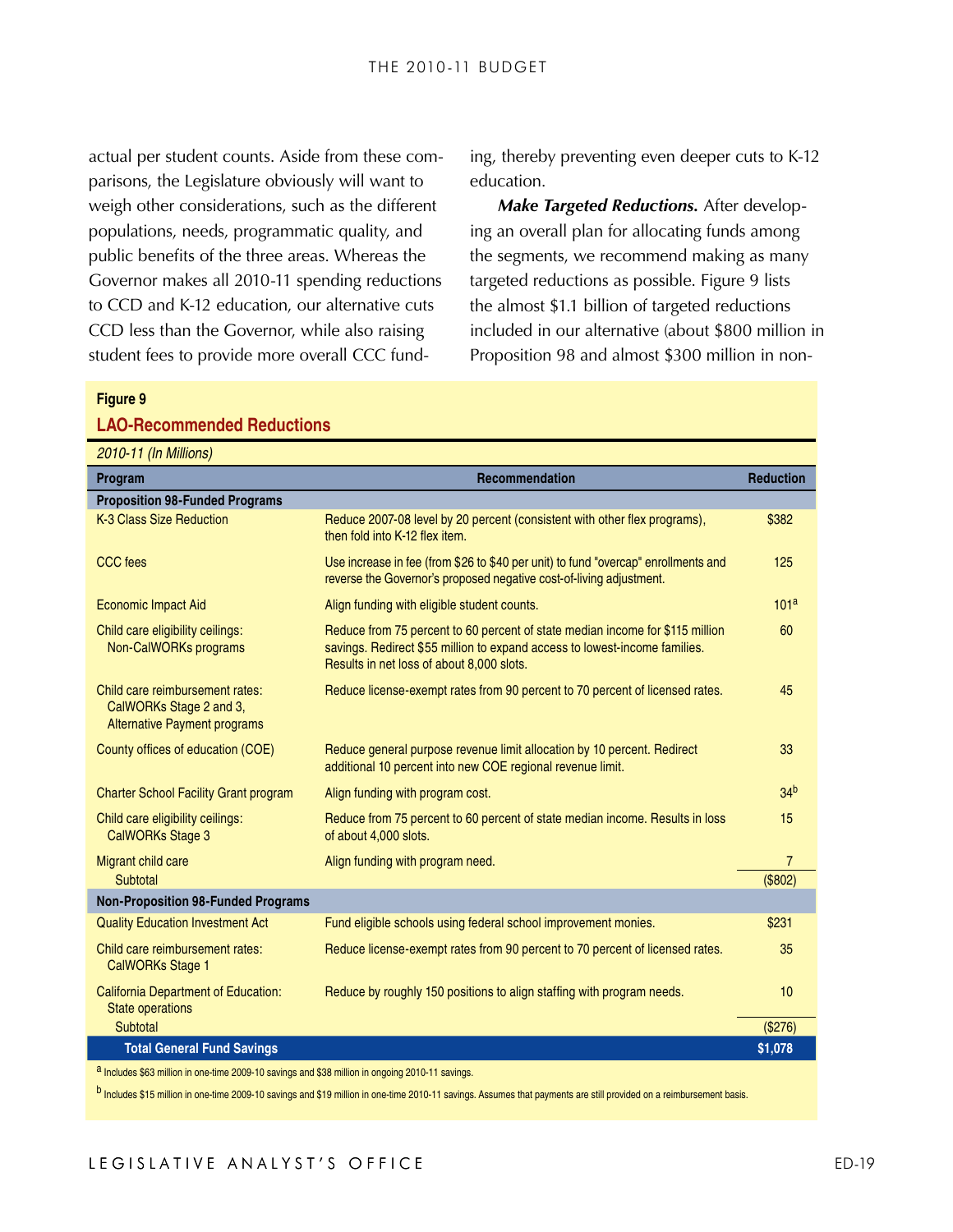<span id="page-19-0"></span>of these reductions involve difficult policy decisions. For example, the alternative achieves savings by lowering the eligibility ceiling for families to receive subsidized child care from 75 percent

to 60 percent of the state median income. A few of the reductions, however, merely reflect savings from programs being overbudgeted. For example, given the decline in K-12 ADA, Economic Impact Aid is now overbudgeted by more than \$100 mil-

### **Recommend Changing Kindergarten Start Date, Effective for 2011‑12 School Year**

In California, a child can begin kindergarten as young as four years and nine months. This is because California's current cut-off date for entering kindergarten is December 2 of the year in which the child turns five years old. This is one of the latest kindergarten entry dates in the nation. In recent years, the California Performance Review, the Governor's Committee on Education Excellence, and numerous legislative proposals have suggested moving the kindergarten entrance date back to September 1 (requiring a child to have turned five prior to entering kindergarten). We recommend the Legislature take action this year to make this change beginning in the 2011-12 school year. (As is current policy, we recommend allowing parents to seek a waiver if they want to enroll a younger child.)

**Research Suggests Positive Effects on Children.** Many have argued that entering kindergarten before turning five years of age is too young, and beginning school at an older age would benefit children's academic performance and social development. Data suggest children who are older when they start kindergarten tend to perform better on standardized tests. Some research suggests this change also may lead to other positive student outcomes, including less chance of grade retention and higher earnings as an adult. The research is somewhat varied on the factors that contribute to these positive effects, mentioning family characteristics, preschool experience, and the relative age of the child as important influences on later student outcomes. Taken together, this body of research suggests that changing the kindergarten entry age would be generally positive, with no overall negative effect on children's academic achievement.

Proposition 98 General Fund velacitons). Most  $\sim 160$  process of the state median reconous involvements in the celusion of the state median functions). However, merely relieficing to proposition in the celusion involveme *Change Could Lead to Budgetary Savings.* Our economic forecast suggests the state and schools will face another tight budget situation in 2011-12. Because of the ambiguity surrounding the Proposition 98 minimum guarantee, we are not certain that changing the kindergarten start date would have any effect on the amount the state is required to spend on schools in 2011-12. Even if the change does not result in state savings, however, it could help ease the budget crunch for schools. Changing kindergarten eligibility for roughly 100,000 children born between September and December would mean schools would be required to serve fewer students. We estimate that having 100,000 fewer kindergarteners in 2011‑12 could free up roughly \$700 million from revenue limits and categorical programs. These funds could be redirected for other K-12 purposes, including a portion for subsidized preschool for any affected low-income children.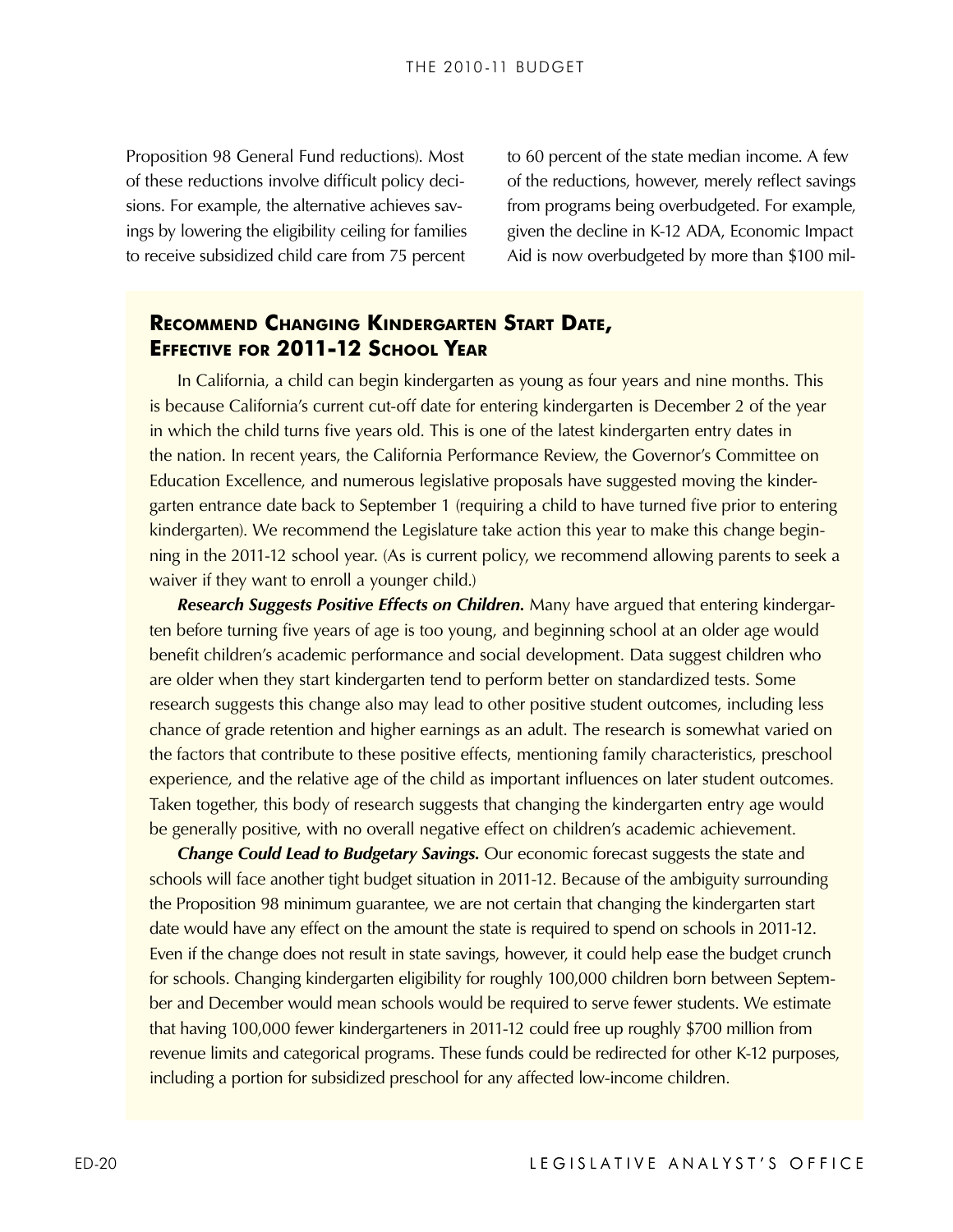lion. Similarly, if the state were to continue funding the Charter School Facility Grant program on a reimbursement basis, it would have overbudgeted significantly in 2009-10 and 2010-11. (The Governor's budget assumes a funding change will be adopted in the 2009-10 special session.) As discussed in more detail in the box on the facing page, we also recommend changing the kindergarten start date, beginning in 2011‑12. (Given lead time is needed to implement the change without serious disruption, and 2011-12 looks to be another difficult budget year, we recommend enacting the authorizing legislation this year.)

#### *Between Apportionments and Categorical Programs, Decide Mix of Remaining Reduc-*

*tions.* If the Legislature decides that additional reductions are needed beyond the \$1.1 billion we have identified (the Governor's plan has almost \$2 billion in Proposition 98 cuts), then we recommend it make additional reductions to apportionments and/or the categorical flex items. The Legislature relied on these approaches in 2008‑09 and 2009‑10 to generate large amounts of savings. Exactly how the cut is applied will have distributional effects among districts. Because categorical program funding varies sig-

#### **Figure 10 LAO Flexibility Package**

| LAU FIEXIDIIIIV PACKAGE                                       |                                                                                                                                                                                                                                            |
|---------------------------------------------------------------|--------------------------------------------------------------------------------------------------------------------------------------------------------------------------------------------------------------------------------------------|
| <b>Program/Provision</b>                                      | <b>Recommendation</b>                                                                                                                                                                                                                      |
| After School Education and Safety (ASES)                      | Repeal certain provisions of Proposition 49 and include ASES in<br>K-12 flex item. (Requires voter approval.)                                                                                                                              |
| Career Technical Education (CTE)                              | Combine funding from two CTE programs in K-12 flex item and<br>three CTE programs outside K-12 flex item.                                                                                                                                  |
| <b>English Learner Acquisition Program</b>                    | Shift funding into Economic Impact Aid.                                                                                                                                                                                                    |
| Home-to-School Transportation                                 | Include in K-12 flex item.                                                                                                                                                                                                                 |
| K-3 Class Size Reduction                                      | Include in K-12 flex item.                                                                                                                                                                                                                 |
| Priority for substitute teaching positions                    | Remove requirement that districts give laid-off teachers priority for<br>these positions and pay them at pre-layoff rates.                                                                                                                 |
| <b>Quality Education Investment Act (QEIA)</b>                | Allow QEIA schools qualifying for federal school improvement fund-<br>ing to be subject only to federal requirements (that is, free from<br>state QEIA requirements).                                                                      |
| Contracting out for K-12 and CCC<br>noninstructional services | Ease restrictions on contracting out for noninstructional services.                                                                                                                                                                        |
| K-12 and CCC mandates                                         | Eliminate many K-14 education mandates.                                                                                                                                                                                                    |
| <b>CCC</b> categorical flexibility                            | Add to the "flex item" the Basic Skills Initiative, Extended Opportu-<br>nity Programs and Services, Fund for Student Success, and Finan-<br>cial Aid Administration.                                                                      |
| <b>CCC full-time faculty</b>                                  | Suspend requirements on the number of full-time faculty that dis-<br>tricts must employ.                                                                                                                                                   |
| <b>CCC "50 Percent" law</b>                                   | Give districts more ability to hire faculty that provide direct support<br>services to students by including expenditures on counselors and<br>librarians as part of instructional costs. Alternatively, suspend the<br>law until 2012-13. |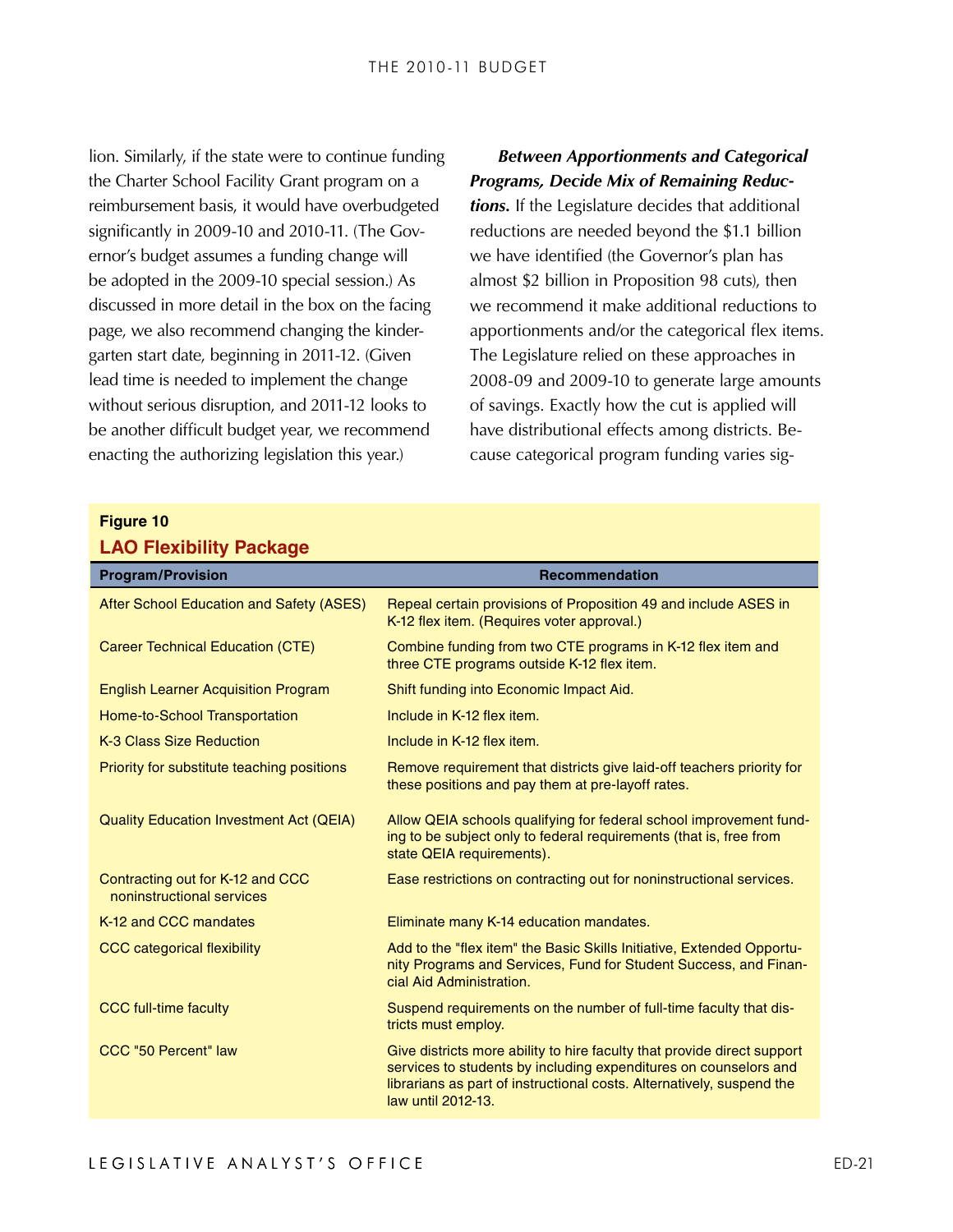<span id="page-21-0"></span>receiving more than small districts (and charter schools)—electing to cut categorical flex funding will have a different impact than electing to cut apportionments. Given the varying distributional effects, the Legislature might want to use some combination of the two strategies. For CCC, the Legislature also could consider certain targeted reductions to apportionments. For example, it could reduce funding for physical education and other lower-priority enrichment classes.

*Maximize Flexibility.* Our alternative includes a dozen flexibility options to help dis‑ tricts cope with another tight budget. Figure 10 briefly describes each option. (In the nearby box, we provide additional detail on a few of these recommendations, with the remainder discussed elsewhere in this report and our companion higher education report.) In several cases, we recommend folding more programs into the K-12 and CCC flex items. (These flex items allow K-12 districts to use associated funding for any edu-

#### **Recommend Extending Flexibility Provisions to Additional Categorical Programs**

The state excluded roughly 20 categorical programs from the K-12 "flex item" created during the 2009-10 budget process—leaving in place the existing restrictions on how districts must spend the associated dollars. We believe districts would benefit from relaxing categorical rules for several of these programs. We also recommend aligning California Department of Education (CDE) staff levels with categorical flexibility decisions. Our specific recommendations are detailed below.

If the district—with certain large districts. **Attaining** the mediating by districted by districtions once the product of the state of the state of the state of the state of the state of the state of the state of the stat *Add Home-to-School (HTS) Transportation and After School Education and Safety (ASES)*  **Programs to Flex Item.** Last year, the Legislature excluded the HTS transportation program from the flex item because at the time the program was being funded with special funds that had to be used for transportation purposes. Under the Governor's 2010-11 proposal, the HTS program is funded with Proposition 98 monies. As such, we see no reason to continue to treat this program differently from most other K-12 programs. We therefore recommend adding the program and its associated funding (roughly \$500 million) to the flex item. Similarly, we continue to recommend the Legislature ask voters to repeal the existing restriction that roughly \$550 million in K-12 funds be used solely for after school services. Specifically, we recommend the Legislature place a measure on the ballot to repeal Proposition 49 (which created the automatic ASES funding requirement), and, if it passes, to add the ASES program into the flex item. Relaxing restrictions on the HTS and ASES programs would provide districts with discretion over about \$1 billion in previously restricted categorical funds.

*Shift English Learner Acquisition Program (ELAP) Into Economic Impact Aid (EIA).* Currently, ELAP must be used to provide services to English learner (EL) students in grades 4 through 8. We recommend merging ELAP and its associated funding (\$50 million) into the more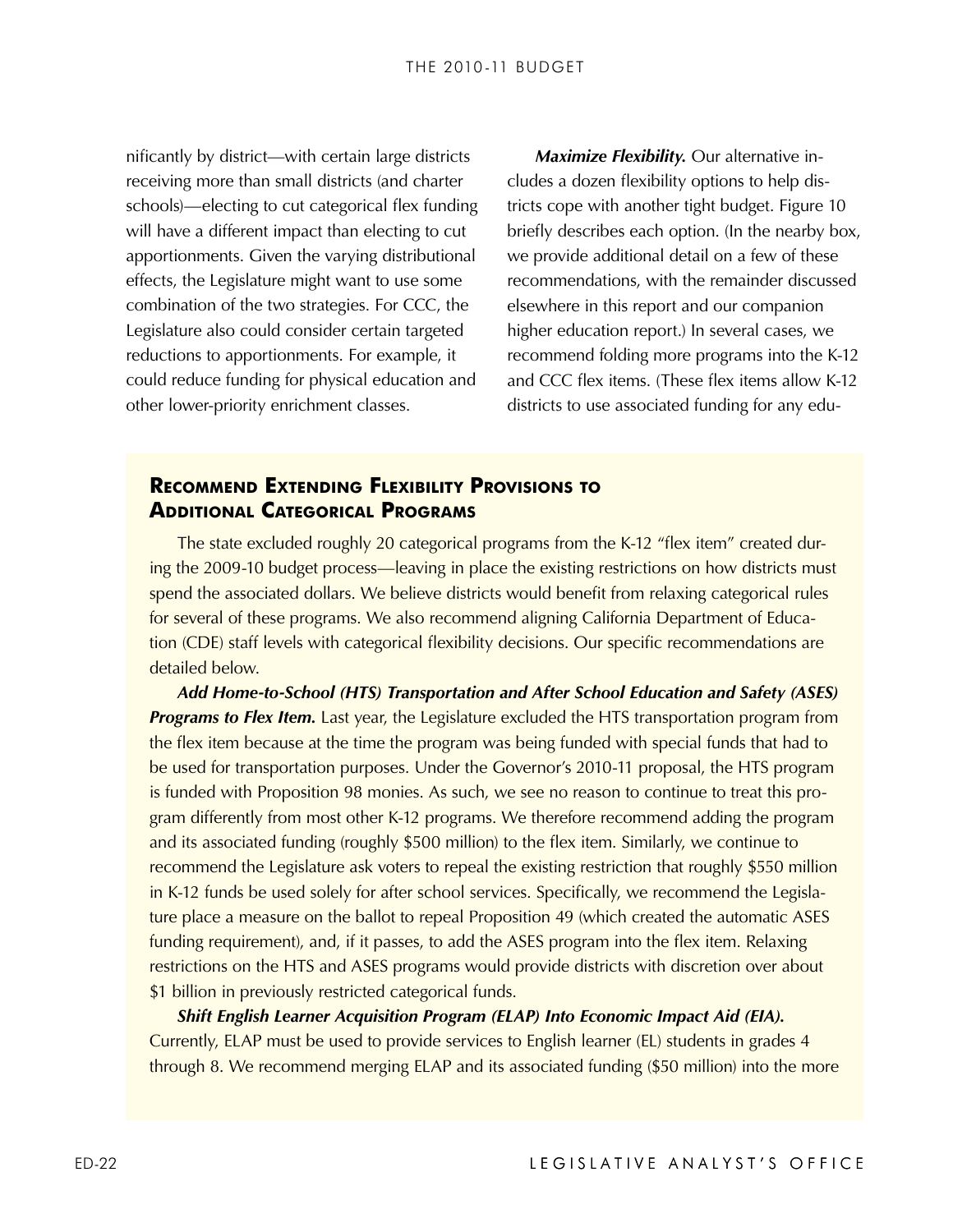cation purpose and allow CCC districts to use associated funding for any categorical program purpose.) In several other cases, we recommend easing or removing specific state requirements. For example, we recommend easing existing restrictions associated with contracting out for noninstructional services and CCC's "50 Percent" law, as well as removing restrictions that laid-off teachers be given priority for substitute teaching assignments. In the remaining cases, we recommend specific policy changes to remove certain restrictions while preserving some of the underlying policy objectives. For example, we recommend eliminating certain K-12 career technical education (CTE) program requirements and reorienting the CTE system around performance outcomes. We also recommend eliminating many K-14 mandates (as discussed in more detail below).

*Undertake Comprehensive Reform of Education Mandates.* As one way to help districts free up funds for high priorities, we recommend the Legislature undertake comprehensive educa-

broad-based EIA program, which supports various activities benefiting EL and low-income students. While continuing to dedicate funds for the state's most at-risk students, this change would grant districts flexibility to spend the funds on EL and low-income students of any grade level, depending on their areas of greatest need.

*Streamline Funding for Career Technical Education (CTE), Focus on Student Outcomes.* In 2008-09, the state allowed funds associated with two CTE programs serving high school students to be used for any educational purpose while maintaining detailed requirements for three other high school CTE programs. To better coordinate the state's fractured CTE system and increase local flexibility, we recommend consolidating all high school CTE funding (\$427 million) and eliminating programmatic requirements in favor of monitoring related student outcomes. (One such consolidation approach would be to roll the funds into high schools' revenue limits.) Under this approach, districts receiving CTE funding would be held accountable for various student outcomes, including the percentage of high school students that enter postsecondary education or begin employment in a high-wage industry. By holding districts more accountable for student engagement and outcomes, the state could ensure students receive the positive benefits of CTE while providing more flexibility to districts in developing effective high school programs.

*Align CDE Staff Levels With Categorical Flexibility Decisions.* Despite the state's deci‑ sion last year to essentially eliminate the programmatic and funding requirements associated with roughly 40 state categorical programs, the state has made no corresponding changes to CDE's staffing of those programs. In short, CDE now has hundreds of staff members assigned to administering programs that the state is not now operating. (This disconnect would be amplified if the Legislature were to adopt a more expansive flexibility package this year.) To reflect the impact of consolidating categorical programs on state operations, we recommend decreasing CDE's budget by \$10 million and eliminating roughly 150 positions.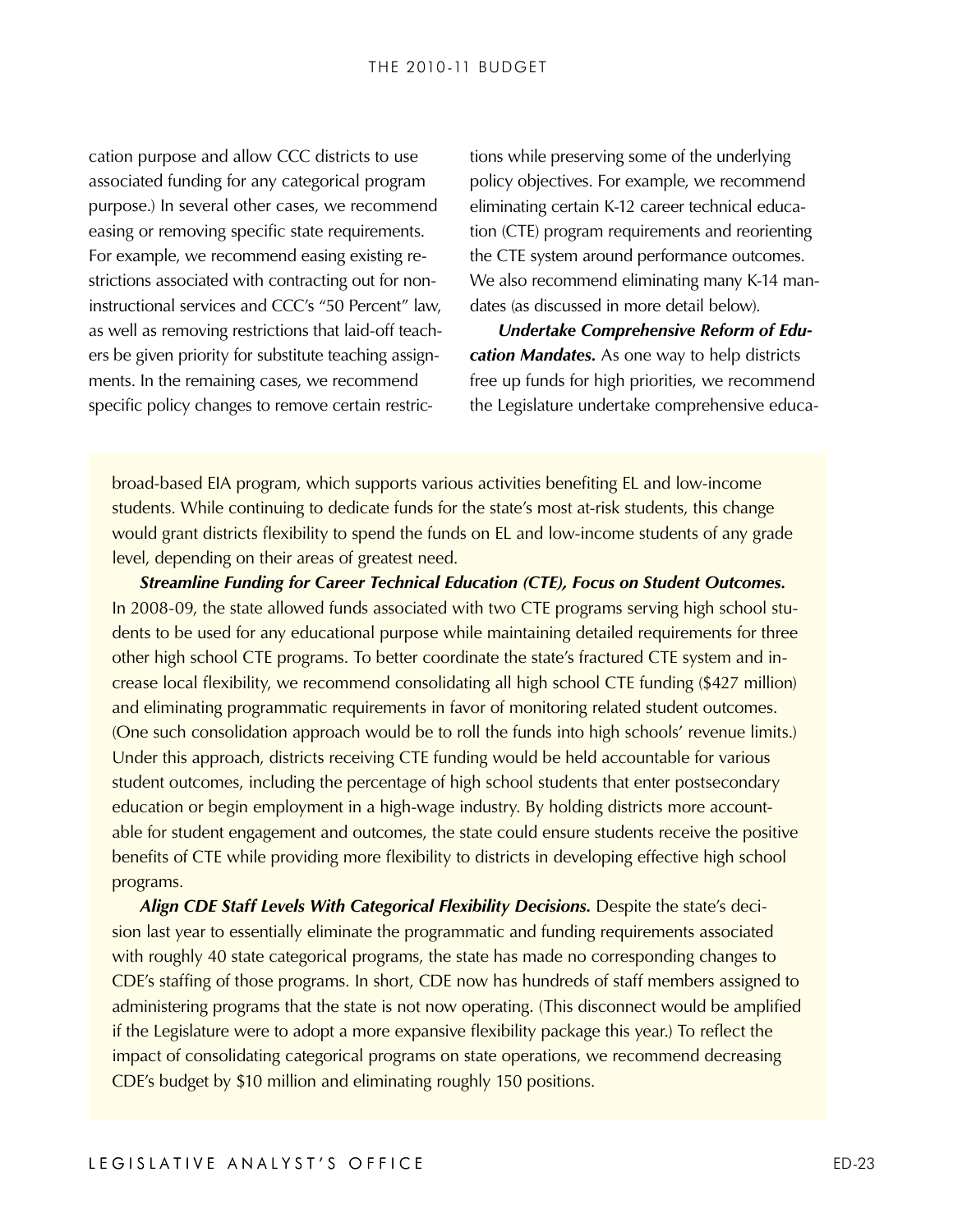If the three deals (eight) is the state of the correct of the propagation of the correct of the state in our recent<br>the correct of the ST esting R4 and the correct of the ST esting R4 and the ST esting R4 and the ST esting report, *Education Mandates: Overhauling a Broken System* (February 2010), we assess each of the 51 existing K-14 mandates on a case-bycase basis. In the few cases mandates are serving essential purposes, we recommend funding them using a simplified reimbursement process. For some mandates, the underlying policy objective appears worth preserving, but we think the mandate process is not the best means of achieving the objective. In these cases, we find a more effective means of achieving largely the same goal. We recommend eliminating the remaining mandates either in whole or part. By relieving schools from performing the vast majority of K-14 mandate requirements, our package of recommendations would result in about \$375 million in annual savings. We think this is a far superior approach to merely suspending virtually all mandates with little regard for their policy merits (as the Governor proposes).

*Find Ways to Better Align Programs.* One way to promote flexibility as well as maximize efficiency and potential program effectiveness is to align complementary programs. We have identified several areas in which existing state and/or federal policies suffer from a lack of alignment. One of these areas is K-12 school improvement. In this area, we recommend a number of policy changes that would align state and federal

programs—essentially freeing districts from state rules while still complying with federal rules. This would both streamline the improvement process for struggling schools as well as generate state savings. Another area suffering from misalignment is education data and technology. In this area, we recommend changes that would ensure various state and local efforts are working in concert.

*Leverage More Federal Funding.* Lastly, our alternative includes two specific components de‑ signed to increase federal funding for education. For K-12 education, we recommend the state request that the federal government increase federal special education funding, such that the federal appropriation covers 40 percent of the excess cost of educating a special education student on an *ongoing* basis for all states—consistent with longstanding federal policy. For CCC, we recommend leveraging more federal support via a recently enacted tax credit. Specifically, we recommend raising the CCC fee from \$26 to \$40 per unit. This would generate roughly \$150 million to help support CCC programs while having only a modest impact on students. This is because most students would qualify either for a state fee waiver or the federal tax credit, which provides full reimbursement of fee costs. (Even at this higher amount, California's fee rate would remain the lowest in the country.)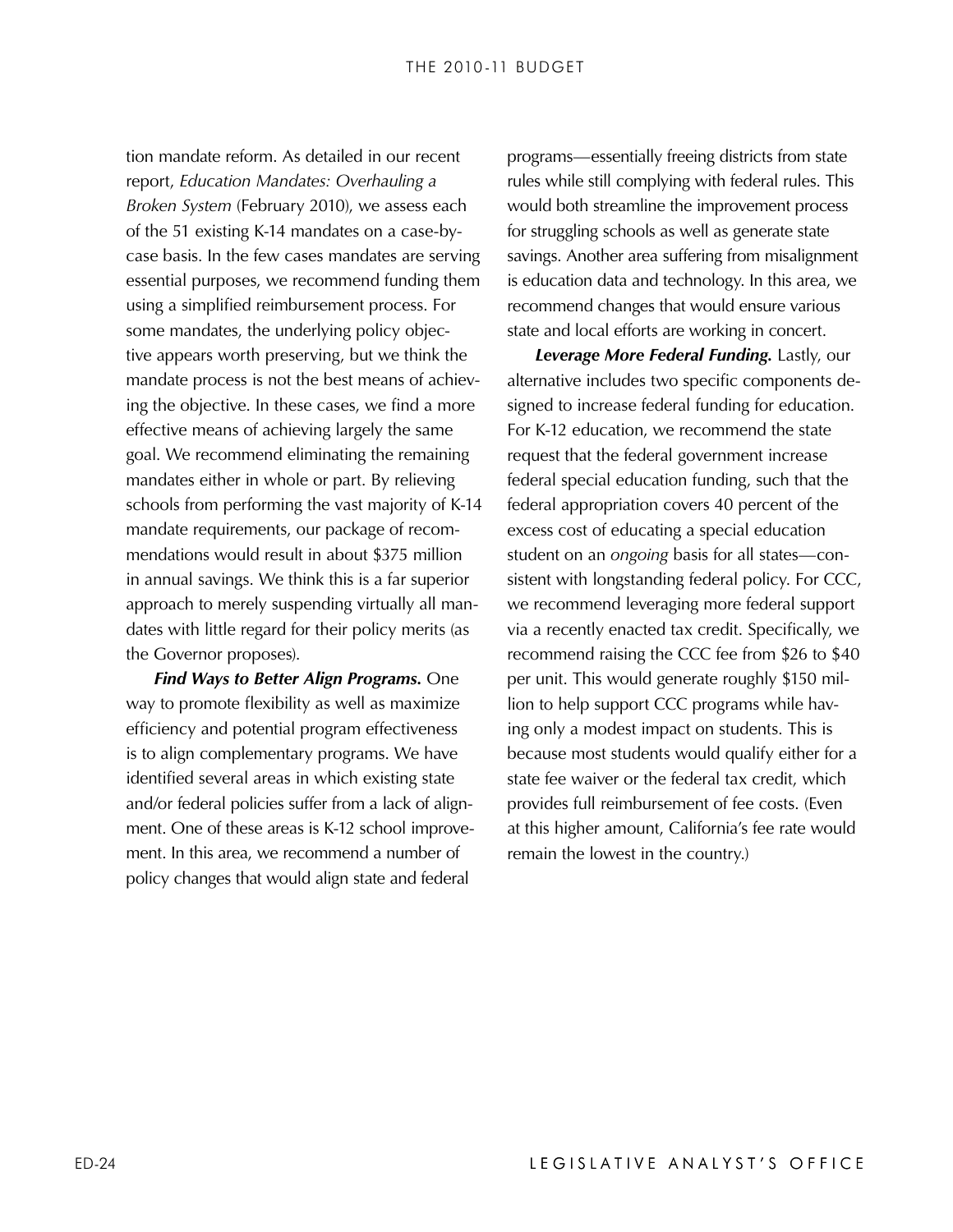## <span id="page-24-0"></span>**Part 2 K-12 EDUCATION**

In this part of the report, we offer a brief retrospective on major developments relating to K-12 school finance. We then analyze the Governor's proposals to reduce K-12 and CCD spending, modify several state teacher policies, and dedicate federal funding for various K-12 purposes.

### **Retrospective on K-12 School Finance**

Over the last couple years, school districts have faced significant budget challenges. In 2008‑09 and 2009‑10 combined, the state re‑ duced ongoing K-12 Proposition 98 spending by over \$16 billion. As a result, virtually all districts had to make programmatic reductions. School districts did, however, have various means to mitigate the effect of these reductions. Most importantly, school districts relied heavily on other revenue sources—including federal ARRA funds, categorical program reserves, and one-time state funds—to offset part of the reductions. State deferrals also allowed districts to avoid reductions by paying for programs using revenues from the next year. Finally, districts were able to use categorical flexibility provided in the February and July agreements to shift funding from lower to higher priorities. Below, we discuss each of these budget responses in more detail, discuss the current cash position of school districts, and describe the fiscal outlook for school districts in 2010‑11.

### **State and School Districts Use Multiple Strategies to Address Deterioration of State Budget**

*ARRA Funds Mitigate Reductions.* Perhaps the most significant source of relief for school districts came from federal stimulus funding provided through ARRA. In total, ARRA provided \$6.1 billion in one-time funding for school districts to operate programs in 2008‑09, 2009‑10, and 2010-11. Of that amount, approximately \$3.1 billion can be used by school districts for any purpose. The remaining \$3 billion must be used for specific federal education programs, which primarily serve special education and economically disadvantaged students.

*Restricted Reserves Freed Up for Any Educational Activity.* The February 2009 budget also freed up additional resources for districts by al‑ lowing reserves from many restricted categorical programs to be used for any purpose. Based on data from the California Department of Education (CDE), school districts relied heavily on these funds to operate during the 2008‑09 year. Entering 2008-09, districts statewide had approximately \$3.1 billion in total restricted categorical reserves. Of this amount, the state freed up \$2.2 billion that could be used for any education purpose. By June 30, 2009, only \$291 million of the freed-up categorical reserves remained. (Although most of these funds were transferred out of restricted accounts in 2008-09, they will likely be spent over both 2008-09 and 2009-10.)

*Districts Use One-Time State Revenues to Cover Costs.* In addition, the state provided \$2.2 billion in one-time state funds for school districts. These one-time funds supported existing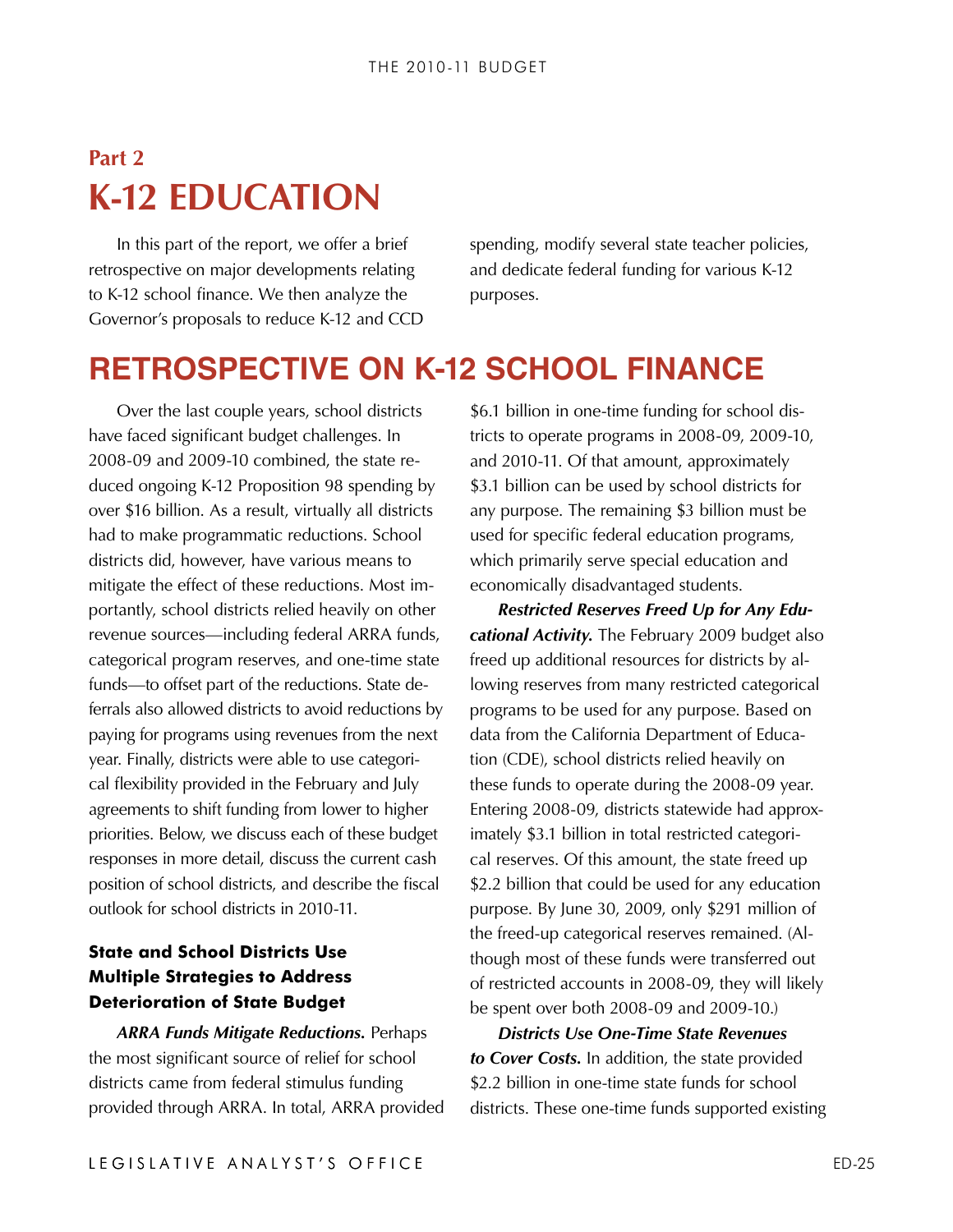for school districts to make midyear reductions or dip into emergency reserves.

*Deferrals Allow Districts to Continue*  **Spending.** Beyond relying on new revenue sources, the state and school districts also relied heavily on borrowing. A large component of the K-12 spending reductions reflected payment deferrals (\$2.9 billion in 2008‑09 and \$1.7 billion in 2009‑10). That is, to allow districts to continue their current spending levels but still achieve state savings, the state delayed several K-12 education payments until the next fiscal year. As a result of this borrowing, school districts were able to sustain existing programs and postpone additional program cuts.

*Districts Rely Heavily on Categorical Flexi***bility.** The February and July packages made several significant policy changes to loosen restrictions and give school districts more discretion in making spending decisions. Among the biggest changes was the elimination of spending restrictions for roughly 40 categorical programs. Based on preliminary survey data collected by our office, school districts relied heavily on this newly granted flexibility. Generally, it appears many districts used the additional flexibility to transfer funding away from categorical programs to their core instructional activities. In particular, numerous school districts reduced their allocations for adult education, deferred maintenance, arts and music, and school and library improvement.

*Reductions to Programs Still Needed.* Al‑ though school districts were able to avoid many reductions because of the availability of one-time funds, borrowing, and additional categorical flexibility, many districts still had to make reductions to their programs in 2009-10. Based on preliminary information, school districts appear to be

increasing class sizes across the board and laying off teachers. According to the California Teacher's Association, 17,000 teachers (roughly 5 percent) were laid off at the end of the 2008‑09 school year. Many districts also made reductions to classified noninstructional staff, such as custodians and bus drivers. Statewide summary data on the effect of these reductions, however, are not yet available.

#### **More Districts Struggle to Remain Solvent but Are Aided by ARRA**

programs in 2008 of Murely reducing the need increasing class sizes across the board and there energy rearry and the need in the need in the need in the need in the need in the system of the system in 2000 taxtimating the As a result of budget reductions, an increasing number of school districts are having a difficult time remaining solvent. Based on reporting data from fall 2009, 117 districts are currently at risk of not meeting their financial obligations for the next two fiscal years. At this point last year, 90 school districts were at risk. This increase, however, is lower than anticipated considering the level of reductions districts have faced. At the time of the February 2009 budget, it was anticipated that the large budget reductions and deferrals could significantly affect the cash solvency of school districts. Since February 2009, however, only one school district has needed an emergency loan from the state to remain solvent. The large influx of ARRA funding has helped many school districts maintain favorable cash positions and meet monthly payment obligations despite state reductions.

#### **2010‑11 Likely Will Be a More Difficult Year**

Although larger funding reductions were made in prior years, most school districts are not likely to feel the full effects of Proposition 98 funding reductions until 2010-11. Figure 11 shows our estimates of "programmatic" fund-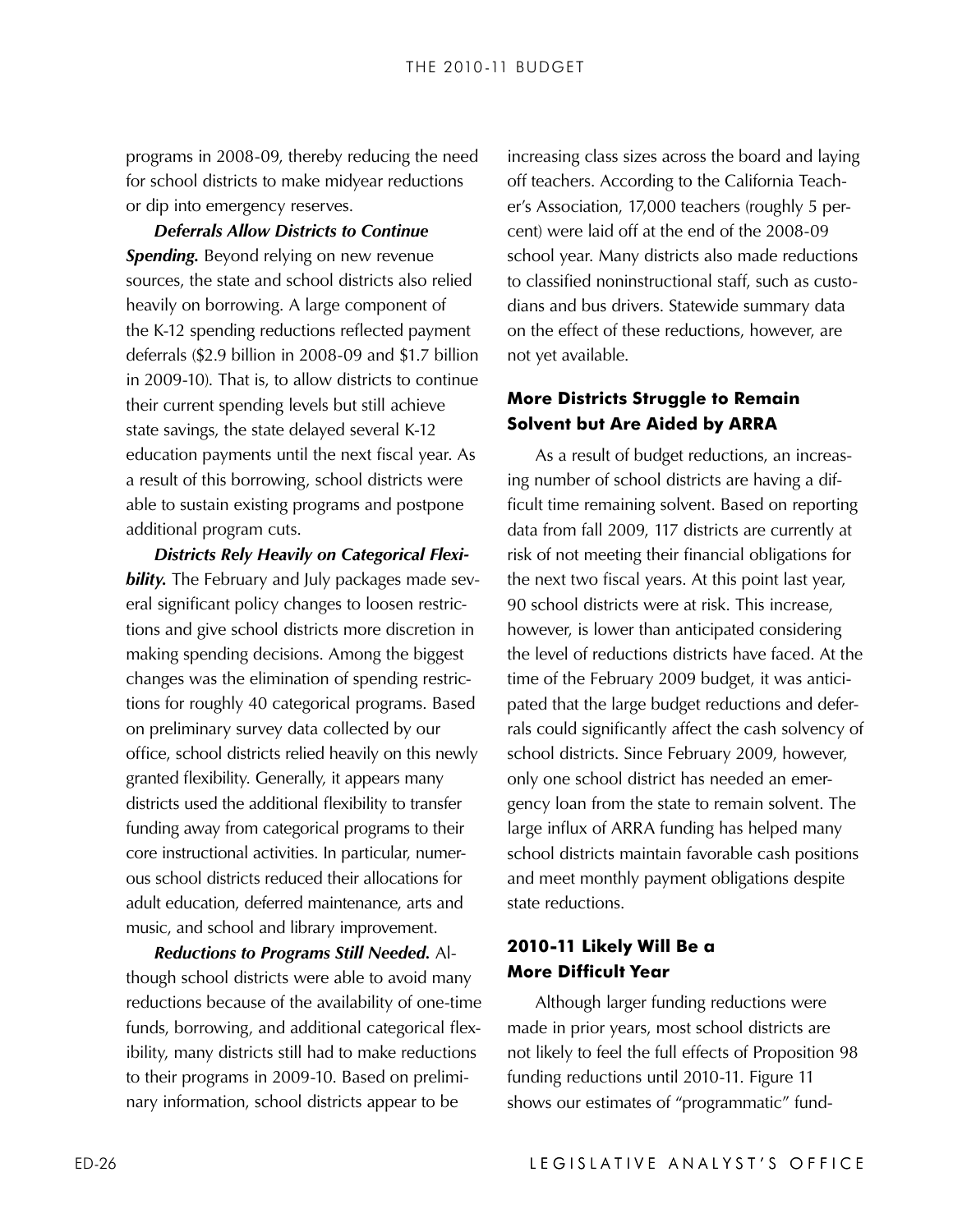<span id="page-26-0"></span>ing for school districts from 2007‑08 through 2010-11. These numbers reflect the amount of K-12 funding available for school districts to spend each year. As Figure 11 shows, most of the one-time revenues that were used in prior years will no longer be available in 2010-11. Based on a recent school finance survey we conducted, school districts spent approximately 20 percent of ARRA funds in 2008‑09, are planning

to spend 60 percent in 2009‑10, and reserved 20 percent for 2010‑11. Many also will have used up the restricted reserves that were made avail‑ able by the flexibility proposals enacted last year. Given the loss of these funds, school districts would have roughly 11 percent less funding in 2010-11 under the Governor's Budget compared to 2007‑08 funding levels.

## **Major K-12 Budget Reductions**

The *2010‑11 Governor's Budget* includes \$1.9 billion in programmatic reductions to K-12 education. Three of the reductions are associated with policy proposals relating to school district and COE revenue limits. Specifically, the Governor proposes to limit the amount districts can spend on noninstructional activities, modify state restrictions on contracting out for noninstructional services, and consolidate COE services. The Governor also proposes to capture savings from the K-3 CSR program as well as apply a negative COLA to most K-12 programs. We find the Governor's general approach toward mak‑ ing these reductions highly problematic, and, as discussed in Part I of this report, we recommend the Legislature take a more straightforward and

#### **Figure 11**

#### **K-12 "Programmatic" Fundinga**

| (Dollars in Millions)                                                      |                         |                           |                           |                            |
|----------------------------------------------------------------------------|-------------------------|---------------------------|---------------------------|----------------------------|
|                                                                            | 2007-08<br><b>Final</b> | 2008-09<br><b>Revised</b> | 2009-10<br><b>Revised</b> | 2010-11<br><b>Proposed</b> |
| <b>Programmatic Funding</b>                                                |                         |                           |                           |                            |
| K-12 ongoing funding <sup>b</sup>                                          | \$48,883                | \$43,215                  | \$40,765                  | \$42,708                   |
| <b>Payment deferrals</b>                                                   |                         | 2,904                     | 1,679                     |                            |
| One-time fund swaps                                                        | 862                     | 1,766                     |                           | 64                         |
| Freed-up restricted reserves <sup>c</sup>                                  |                         | 1,100                     | 1,100                     |                            |
| <b>American Recovery and Reinvestment Act</b><br>(ARRA) funds <sup>c</sup> |                         | 1,192                     | 3,575                     | 1,192                      |
| <b>Totals</b>                                                              | \$49,745                | \$50,176                  | \$47,118                  | \$43,964                   |
| <b>Per-Pupil Programmatic Funding</b>                                      |                         |                           |                           |                            |
| K-12 attendance                                                            | 5,947,758               | 5,957,111                 | 5,921,510                 | 5,927,728                  |
| K-12 per-pupil funding                                                     | \$8,364                 | \$8,423                   | \$7,957                   | \$7,417                    |
| <b>Percent Changes From 2007-08</b>                                        |                         | 0.7%                      | $-4.9%$                   | $-11.3%$                   |

a Excludes non-ARRA federal funds, lottery, and various other local funding sources.

b Includes ongoing Proposition 98 funding, certain categorical funding adjustments, and funding for the Quality Education Investment Act.

c LAO estimates of ARRA and restricted reserve funds spent in each year.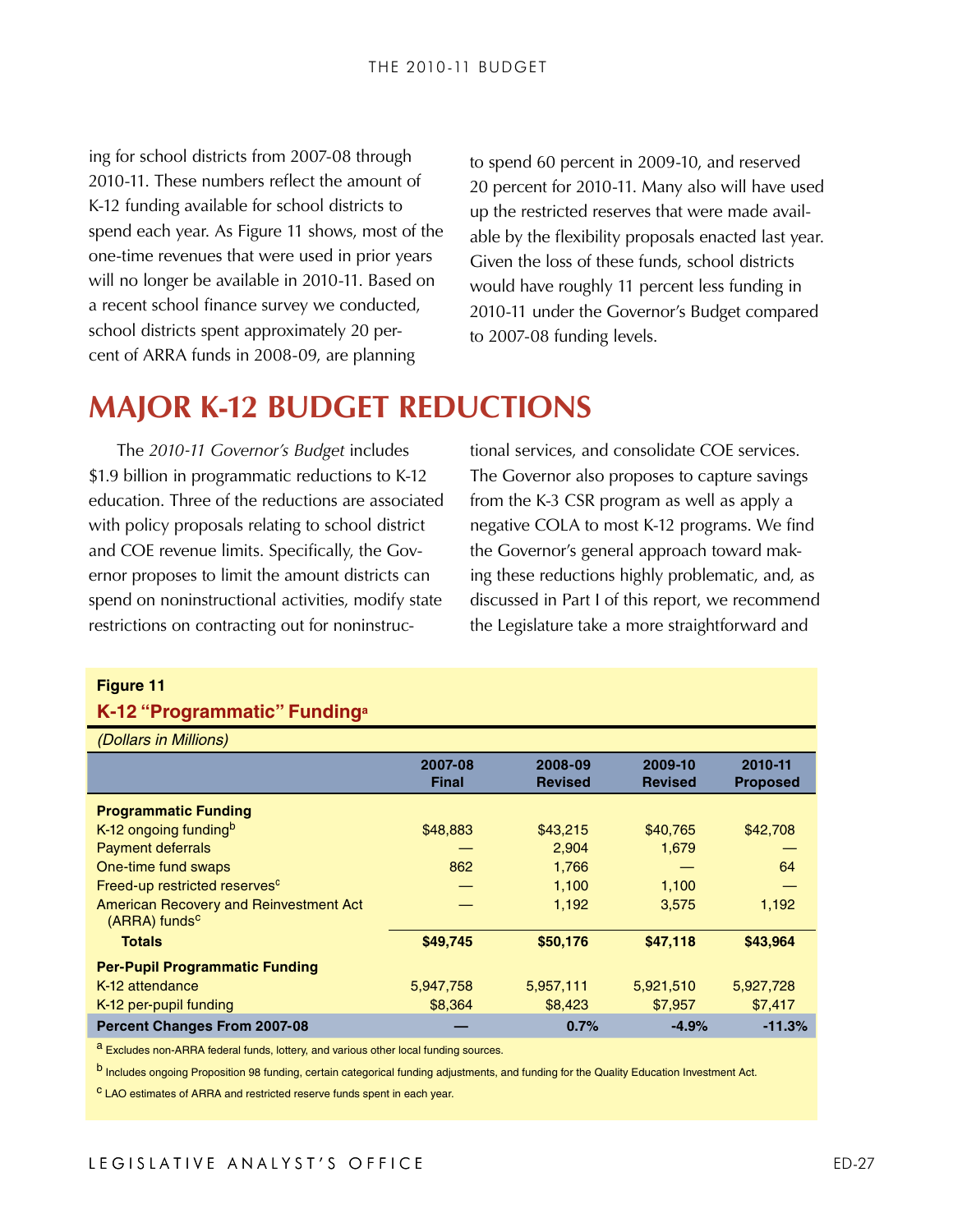our concerns with each of the Governor's specific reduction proposals and offer alternative recommendations.

#### **Spending on Noninstructional Activities**

Under current law, revenue limit funding is provided to local school districts as unrestricted money with few strings attached. Based on the amount of revenue limit funding the state provides in a given year, local school districts de‑ cide how to allocate these general purpose dollars among competing priorities. These priorities typically include staffing levels at school sites as well as the central district office, staff compensation, materials and supplies, and other operating expenses.

Longwell and provides are recogness to the interesting and the method and Convertise and the section of the section of the section of the section of the section of the section of the section of the section of the section *Governor Proposes to Limit Amount of Funding That Can Be Spent on Noninstructional Activities.* The Governor proposes to cut \$1.2 billion from K-12 revenue limits and impose new limits on the local decision-making process. Specifically, each school district would be cut roughly \$200 per ADA and required to reduce its total noninstructional spending by at least 12 percent from 2008‑09 levels. The Governor specifies the categories of expenditures from which a district must make its reductions, including general administration, instructional supervision, and plant maintenance and operations. The 12 percent target is derived by taking \$1.2 billion as a share of statewide spending on these categories (roughly \$10 billion). On aver‑ age, districts currently allocate about 19 percent of their budgets for these types of expenses. This share, however, differs significantly by district. For example, Plumas Lake Elementary, a district of about 1,000 ADA in Yuba County, spends about 31 percent of its budget on these catego-

ries, whereas Garden Grove Unified, a district with 47,500 ADA, spends about 17 percent, and Los Angeles Unified, a district of about 650,000 ADA, spends about 22 percent.

*Proposal Has Serious Implementation Problems.* We have serious concerns with how this proposal would be implemented. First, every district would be required to make the same proportional reduction to the targeted expenditure categories regardless of its current mix of spending on administration and instruction. Districts currently spending 30 percent of their budgets on these activities are treated the same as those spending 20 percent. Moreover, no allowance is made for districts that have recently made large reductions in these areas. (The Governor, however, would allow districts to apply for a waiver from this policy if they currently spend less than 15 percent of their total budget on these activities or if making the specified reductions would cause a district to require an emergency loan from the state.) Furthermore, it is unclear who would review expenditure data to ensure districts made reductions in the required places, how this policy would be enforced, and what the penalties would be for noncompliance. That district expenditure data are not available until several years after the close of the fiscal year makes monitoring compliance even more complicated.

*Proposal Would Counteract Recent Flexibility Provisions.* The Governor's proposal also would work at cross-purposes with the flexibility options the state has recently granted to school districts. To help school districts respond to tough fiscal times, the 2009‑10 budget package included numerous measures intended to increase local spending discretion. These included easing restrictions associated with more than 40 categorical programs and granting access to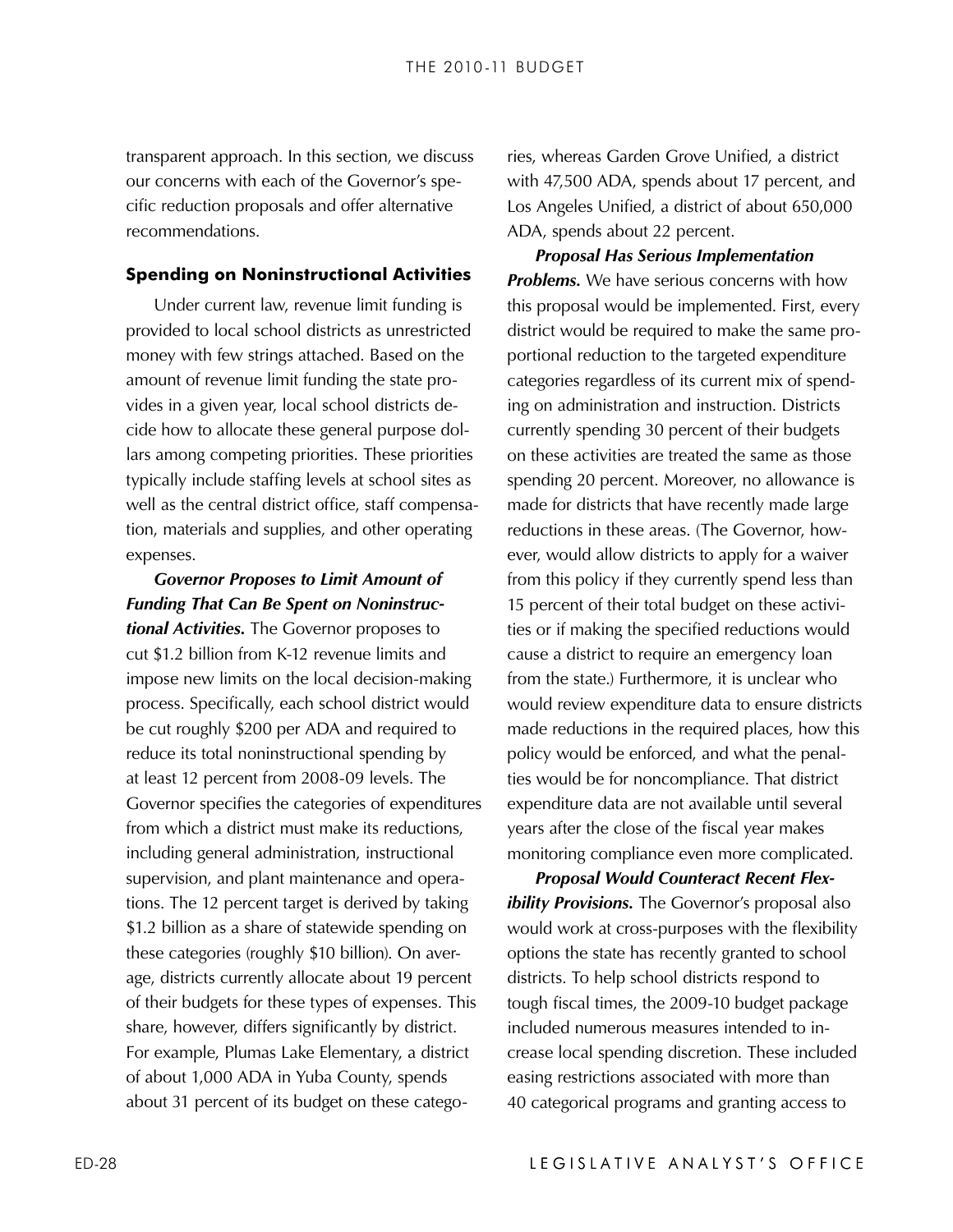categorical fund balances. As it would place new limits on how districts can use general purpose funding, the Governor's "one size fits all" proposal is antithetical to these other efforts.

*Recommend Legislature Reject Governor's Proposal, Preserve Local Decision-Making*  **Power.** We recommend the Legislature reject the Governor's proposal to place new limits on how much districts spend on noninstructional activities. Districts confronting budget reductions need new options for how to respond, not new constraints. Local school boards and their constituencies—through public budget meetings, the local education agency planning process, and local elections—are better positioned to decide how available monies should support districts' specific needs and priorities.

#### **Contracting Out for Noninstructional Services**

Under current law, school districts can contract out for many noninstructional services (such as food service, maintenance, clerical functions, and payroll) only if certain conditions are met. For example, contracting out for services cannot result in the layoff or demotion of existing district employees.

*Governor Proposes to Modify State Restrictions on Contracting Out.* The Governor propos‑ es to cut an additional \$300 million from school district revenue limits (roughly \$50 per ADA) and to modify restrictions that prohibit districts from contracting externally for noninstructional services. For example, districts would no longer be prohibited from contracting out based solely on savings they would get from lower contractor pay rates or benefits. They also would be able to layoff or demote a district employee who used to perform the service to be contracted out. Easing

these restrictions would allow districts to more frequently bid on the open market for noninstructional services.

*Proposal Could Result in Some Local Savings but \$300 Million Overly Optimistic.* To the extent local districts took greater advantage of contracting out, they likely would realize some cost savings at the local level. However, contractor availability, collective bargaining agreements, and existing service arrangements differ across the state, such that it is uncertain how much savings could be realized or how many districts would take advantage of the new flexibility. In a recent school finance survey we conducted, about 40 percent of responding districts indicated they likely would contract out for services if the restrictions were removed. Their estimates for how much they could save, however, varied greatly by district. We think assuming \$300 mil‑ lion in associated savings is overly optimistic. Depending on the percent of noninstructional services contracted out and the incremental reduction in cost, we estimate total savings statewide could be as high as \$250 million or as low as \$50 million.

*Savings Generated and Cut Applied Unlikely to Match.* Given the proposed cuts are to be spread across all districts regardless of the amount of contract savings they are able to achieve, we also think it is highly unlikely that the savings a particular district generates will be well aligned with that district's \$50 per ADA revenue limit reduction.

*Recommend Approving Contracting Out Proposal but Without Link to Revenue Limit Reduction.* We think allowing districts to identify the most cost-effective options for meeting their needs makes sense. We therefore recommend the Legislature approve the Governor's proposal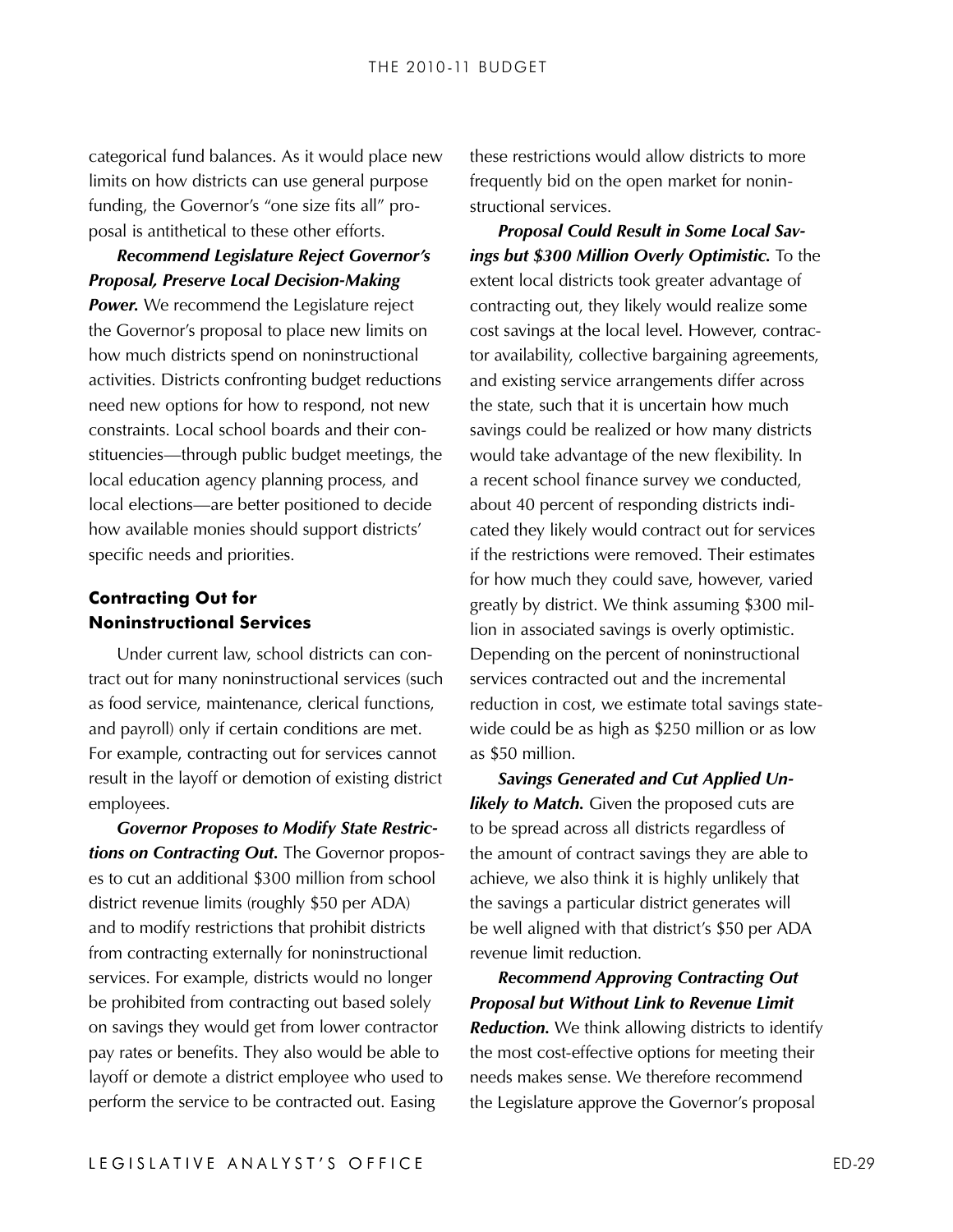for noninstructional services. Nonetheless, we believe it is inappropriate to equate this proposal with an across-the-board revenue limit savings estimate, as individual districts could save more or less than their share of the \$300 million cut. Thus, we recommend the Legislature make the statutory change on contracting without establishing any link to district revenue limit funding levels.

#### **County Office of Education Consolidation**

Under current law, the state provides COEs with general purpose funding—budgeted at about \$330 million statewide—to provide statutory and discretionary services to their local school districts. While each COE uses this unrestricted portion of its revenue limit differently, activities generally include business support services, professional development, technology services, and credential monitoring for certificated staff.

Lo varies the restrictions on contracting out controls and with the Meric Lands Delhi With the line properties to equal the restrictions of the restrictions of the restrictions of the restrictions of the restrictions of t *Governor Proposes Cutting COE Revenue Limit to Encourage Greater Efficiencies.* The Governor proposes to cut the unrestricted portion of the COE revenue limit by \$45 million, or about 15 percent. As with the cut to school district revenue limits, this cut would be spread across all COEs based on ADA. To accommodate the reduction, the Governor proposes that COEs "consolidate services and functions," including forming regional consortia. The proposal does not include any details on how these consolidations would take place, though the administration proposes language that would direct the Department of Finance, our office, and the California County Superintendents Educational Services Association to develop a more detailed plan.

*Concept Has Merit, Lacks Detail.* While some room for further consolidation of services across COEs likely exists, COEs currently face no explicit prohibitions on working more collaboratively on a regional basis. Because the administration's plan is not yet fully developed, it re‑ mains unclear how the Governor envisions COEs might seek further regionalization of services. We think the Legislature should do more to encour‑ age cooperation than simply cut COEs' funding and hope they choose to work together.

*Recommend More Structured County Office Regionalization Plan.* To help address the state's budget shortfall, we recommend reducing COE revenue limits by 10 percent, or about \$33 million—somewhat less than the Governor's proposed 15 percent cut. We also recommend creating a new "regional" revenue limit to establish a formal structure for sharing funding and services at the regional level. Specifically, we recommend redirecting an additional 10 percent of each COE's unrestricted revenue limit funding into a regional COE revenue limit to be shared by all of the COEs in that region. While our proposal would result in a cumulative reduction of 20 percent to individual COE revenue limits, we believe a more modest COE cut, coupled with a new regional funding structure, is more likely to result in shared services and greater efficiencies.

*Within New Structure, Regions Have Flexibility*. Our proposed new framework would require COEs to communicate and collaborate over how to best use limited resources to meet the needs of the school districts in their region—increasingly imperative given the scale of the proposed COE and district budget reductions. Under our approach, each of the state's existing 11 education regions would select one COE to be the fiscal agent over their share of this new \$33 mil-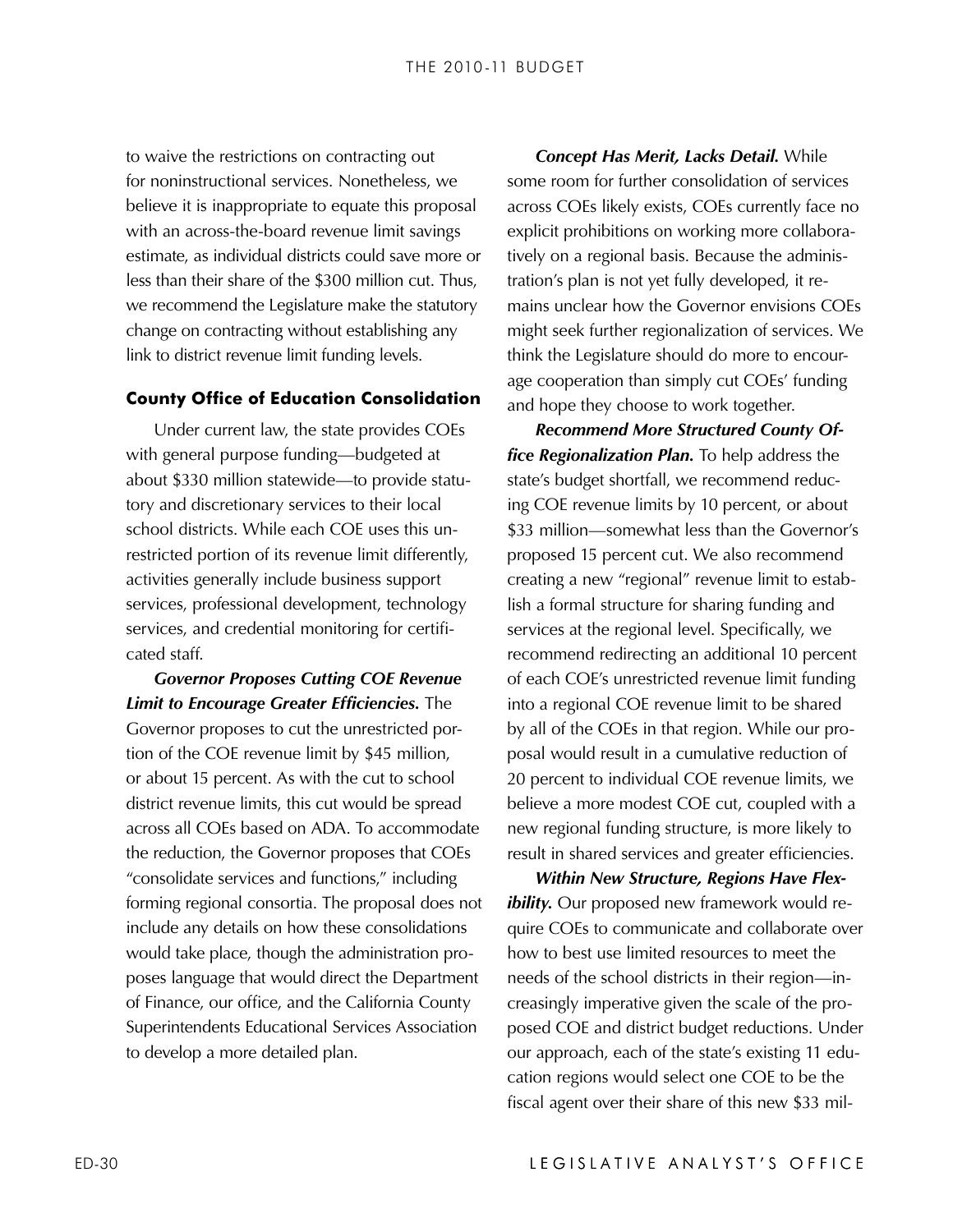lion grant. Spending decisions, however, would be shared among all the COEs in the region. The resulting arrangements likely would differ based on the individual characteristics of the regions and the strengths and needs of each county. For example, one region might direct a portion of its shared funds to one COE to make certain bulk purchases for all the districts in that region, while another region might instead dedicate the bulk of its shared funds to offering regional-based professional development workshops.

#### **K-3 Class Size Reduction**

The state established the K-3 CSR program in 1996. Between 1996 and 2004, schools that opted to participate in the program were paid a per pupil rate for each K-3 class that had fewer than 20.4 students (on average throughout the course of year). If an average class size exceeded 20.4 students, a school would receive no CSR funding for that class. In 2004, the program was modified to allow a class to increase up to 21.9 students and still receive a small portion of the per pupil funding rate. As part of the February 2009 budget package, the program structure was significantly relaxed to allow schools to continue receiving funding for K-3 classes even in excess of 25 students. (For example, for classes of 23, a school now receives 80 percent of the per pupil rate for the first 20 students. For classes of 25 or more students, a school receives 70 per‑ cent of the per pupil funding rate for the first 20 students.) These rules are to remain in effect through 2011‑12. The February package also specified that districts were eligible to receive funding only for the same number of classes for which it had applied as of January 31, 2009—essentially locking in district allocations for the next few years.

*Governor Proposes to Capture CSR Savings.* Data suggest that some districts did increase class sizes in 2009‑10. As a result, the Governor assumes the program is technically overbudgeted by \$340 million (or 19 percent) in 2009‑10. He proposes midyear action to capture these savings. For 2010-11, the Governor expects many more districts will increase K-3 class sizes. Therefore, the Governor proposes to reduce funding for the program by \$550 million in 2010‑11 (compared to the *2009‑10 Budget Act* level).

*Estimates of Anticipated Savings Optimistic.*  We believe the Governor's assumptions regarding the likely increases in K-3 class sizes are too optimistic. While data show that some districts did increase K-3 class sizes in 2009-10, the increase in class size appears to be more modest than the administration assumes, with few dis‑ tricts likely to experience large reductions in their class allocations. Although actual CSR participation data are needed to calculate the precise amount of state savings that will materialize in 2009‑10, we would recommend the Legislature be somewhat less aggressive in its budget estimate. Being more conservative in initial estimates will help ensure a new budget problem does not emerge later as a result of assumed savings not materializing. Until more refined data become available (in June 2010), we recommend the Legislature assume \$200 million in 2009-10 savings. (Though we think the Governor's budget-year estimate also is optimistic, we recommend the Legislature take a different approach in 2010-11, as described below.)

*Recommend Placing K-3 CSR Program in*  K-12 Flex Item. Beginning in 2010-11, we recommend adding the K-3 CSR program to the K-12 flex item (which contains about 40 other categorical programs). In an effort to make this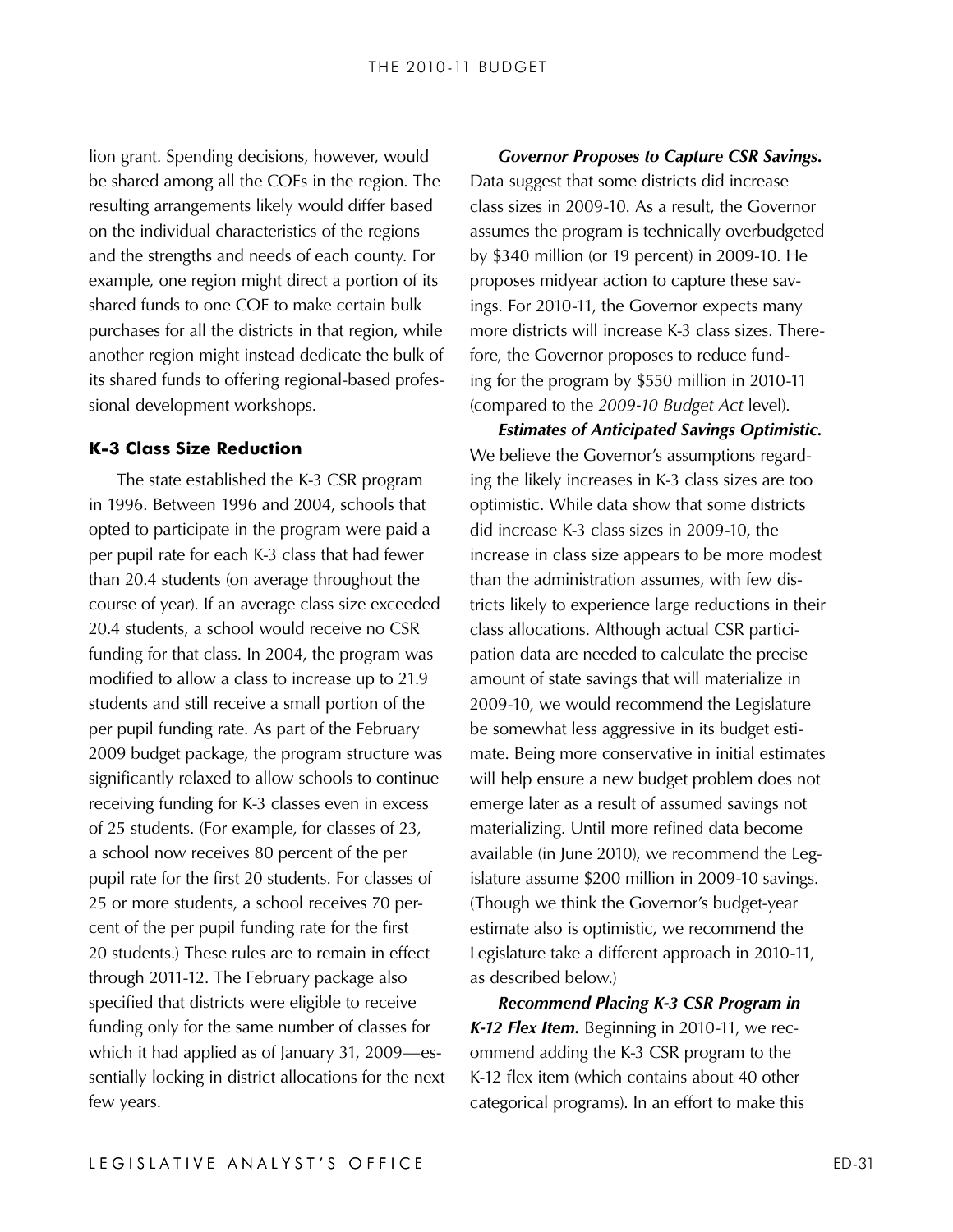ommend districts receive their 2007‑08 alloca‑ tion less 20 percent—essentially akin to the other programs in the flex item—regardless of their increase in class size in the intervening years. Statewide, this would generate \$382 million in ongoing savings.

Itankian in the Rost problematic way, we receive inprojects including expection, including methods and supplies to the methods and projects in the other the state hudge transition in the controllation in the description in *Parallels Our Other Recommendations to Provide More Flexibility, Budget More Transparently.* This approach would offer districts greater flexibility by allowing them to determine class sizes within the context of their overall fiscal situation and education priorities. While our recommended approach means the state would forego additional CSR savings if districts were to increase class sizes even further in the future, we question the benefit of continuing the program under the existing program rules. Under these rules, many schools now receiving K-3 CSR funding are in essence no longer running a K-3 CSR program. Moreover, schools who chose to increase K-3 class sizes above 20 students prior to January 2009 are essentially locked out of the program whereas other schools that waited until after January 2009 to increase class sizes continue to receive funds.

#### **COLA**

Current law specifies that a COLA be applied annually to revenue limits and most K-12 categorical programs in order to reflect the higher costs that schools face due to inflation. The statutory K-12 COLA is based on an index that measures changes in costs experienced by state and local governments. School districts generally use COLAs to provide annual increases to employee salaries and address cost increases for local

operating expenses, including employee benefits, utilities, materials, and supplies. However, due to the state budget crisis, the state has not provided COLAs in recent years—foregoing K-12 COLAs of 5.66 percent in 2008‑09 and 4.25 percent in 2009‑10.

*Governor Proposes to Apply Negative COLA, Capture Savings.* For the first time in over 60 years, in 2010‑11 the index used to calculate the K-12 COLA is negative (-0.38 percent). This suggests the recession has led to a decrease in government costs, implying school districts might be able to purchase the same goods and services for less money. The Governor proposes to capture \$201 million in savings by applying this negative adjustment to K-12 programs—\$150 mil‑ lion from district and COE revenue limits and \$51 million from various categorical programs.

*Unreasonable to Apply Negative COLA After Not Applying Positive COLAs.* While the recession could be resulting in some lower costs for schools, we believe applying a negative COLA is unreasonable. Given the state did not provide positive COLAs in recent years (and has made program reductions), school funding has not kept pace with inflation over the last few years.

*Recommend Not Providing COLA.* As it has in the past two years, we recommend the Legislature waive the statutory COLA provisions and avoid making inflationary adjustments to K-12 programs in 2010‑11. As the state has continued to adjust the revenue limit "deficit factor" for changes in the cost of living, we would further recommend making the comparable downward adjustment to this future obligation. (The deficit factor is a statutory commitment to restore foregone COLAs to the revenue limit base in future years.)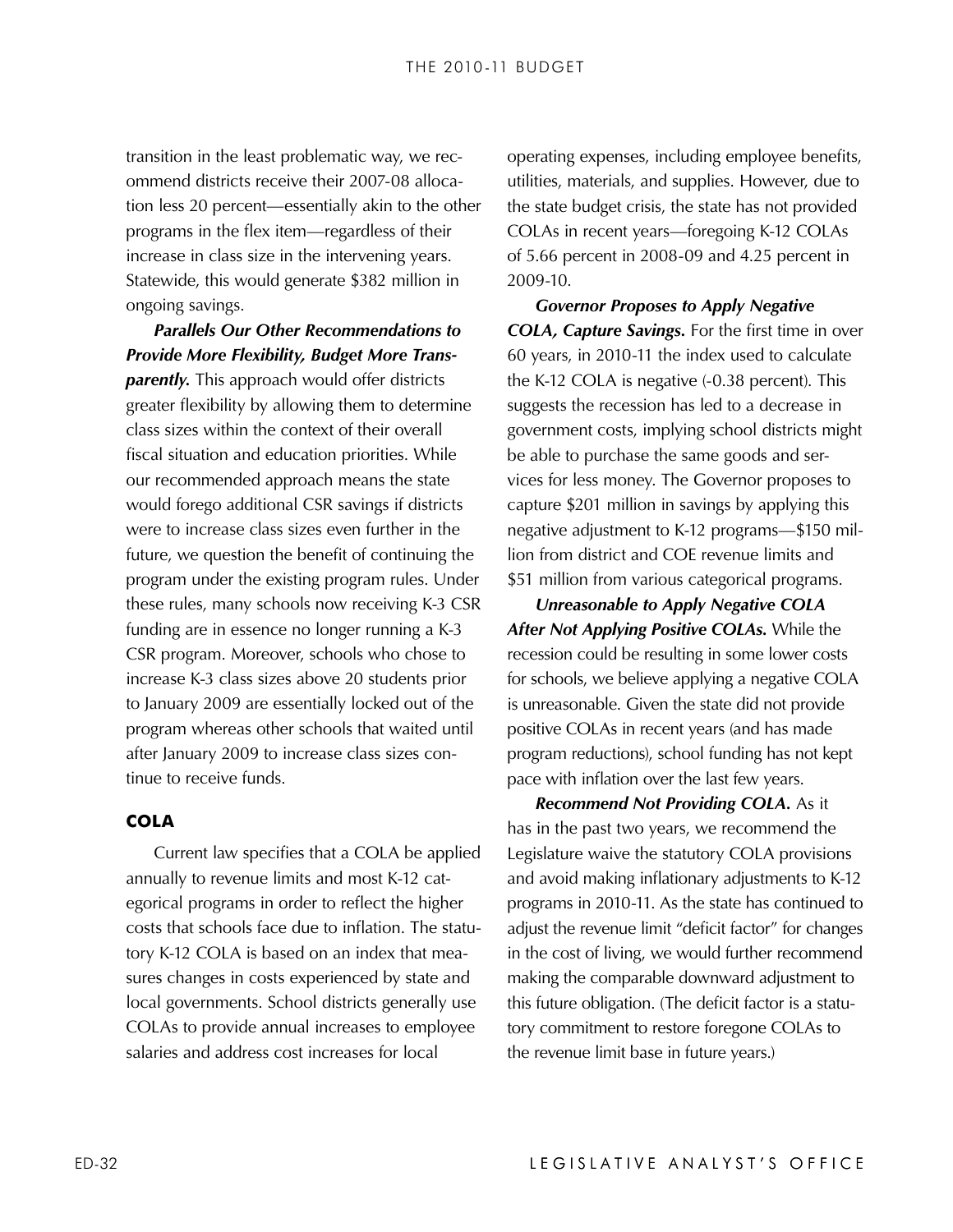### <span id="page-32-0"></span>**Major Child Care and Development Budget Reductions**

California currently supports a variety of CCD programs using state and federal funding. The CDE administers all programs, with the exception of CalWORKs Stage 1 child care, which is administered by the Department of Social Services, as well as a small portion of the Stage 2 child care that is run by CCC. As shown in Figure 12 (see next page), the Governor's 2010‑11 CCD proposed budget totals \$2.8 billion, which is \$316 million lower than the 2009-10 level. These funds would support CCD services for almost 415,000 children from birth through age 12 (or longer for children with special needs).

Figure 13 (see page 35) summarizes the Governor's CCD proposals and our recommendations. As shown in the figure, our recommendations result in less savings—\$217 million instead of \$316 million. If the Legislature were to spend at the same overall Proposition 98 level as the Governor, accepting our more modest CCD alternative would mean making additional budget cuts to K-12 education or the community colleges. Below, we discuss each of the Governor's CCD proposals and our recommendations in more detail.

#### **Provider Reimbursement Rates**

Many families in the state's subsidized child care system—including families in the Cal-WORKs program as well as low-income families eligible for non-CalWORKs programs—receive care using state-funded vouchers. Currently, these vouchers reimburse licensed child care providers at a maximum rate equivalent to the

85<sup>th</sup> percentile of the rates charged by all providers in the region. Every two years, the state conducts a regional market rate (RMR) survey to collect data on these rates. License-exempt providers—typically relatives providing care without a license—are reimbursed at 90 percent of the maximum licensed rate.

*Governor Proposes to Lower Provider Reimbursement Rate Ceilings.* The Governor proposes lowering the maximum reimbursement rate from the  $85<sup>th</sup>$  percentile to the  $75<sup>th</sup>$  percentile of the RMR, based on the RMR survey conducted in 2005. The Governor also proposes to lower the reimbursements for license-exempt providers from 90 percent to 70 percent of the licensed rate. In combination, these rate reductions are estimated to generate \$132 million in savings (\$77 million Proposition 98). Under this proposal, the state would continue to pay for the same number of child care slots, but the maximum rate it would pay would be less for each slot.

*Effects on Individual Providers and Families Would Depend on Current Rates.* Because the child care market differs by county and not all providers of subsidized care currently charge the maximum reimbursable rate, the proposed change would effect individual providers in dif‑ ferent ways. For example, licensed child care centers currently charging at the 85<sup>th</sup> percentile ceiling for full-time, preschool-age care in Los Angeles County would see their reimbursements drop from \$744 to \$660 a month, or by about 11 percent. Similar providers charging at the ceiling in San Bernadino County would see their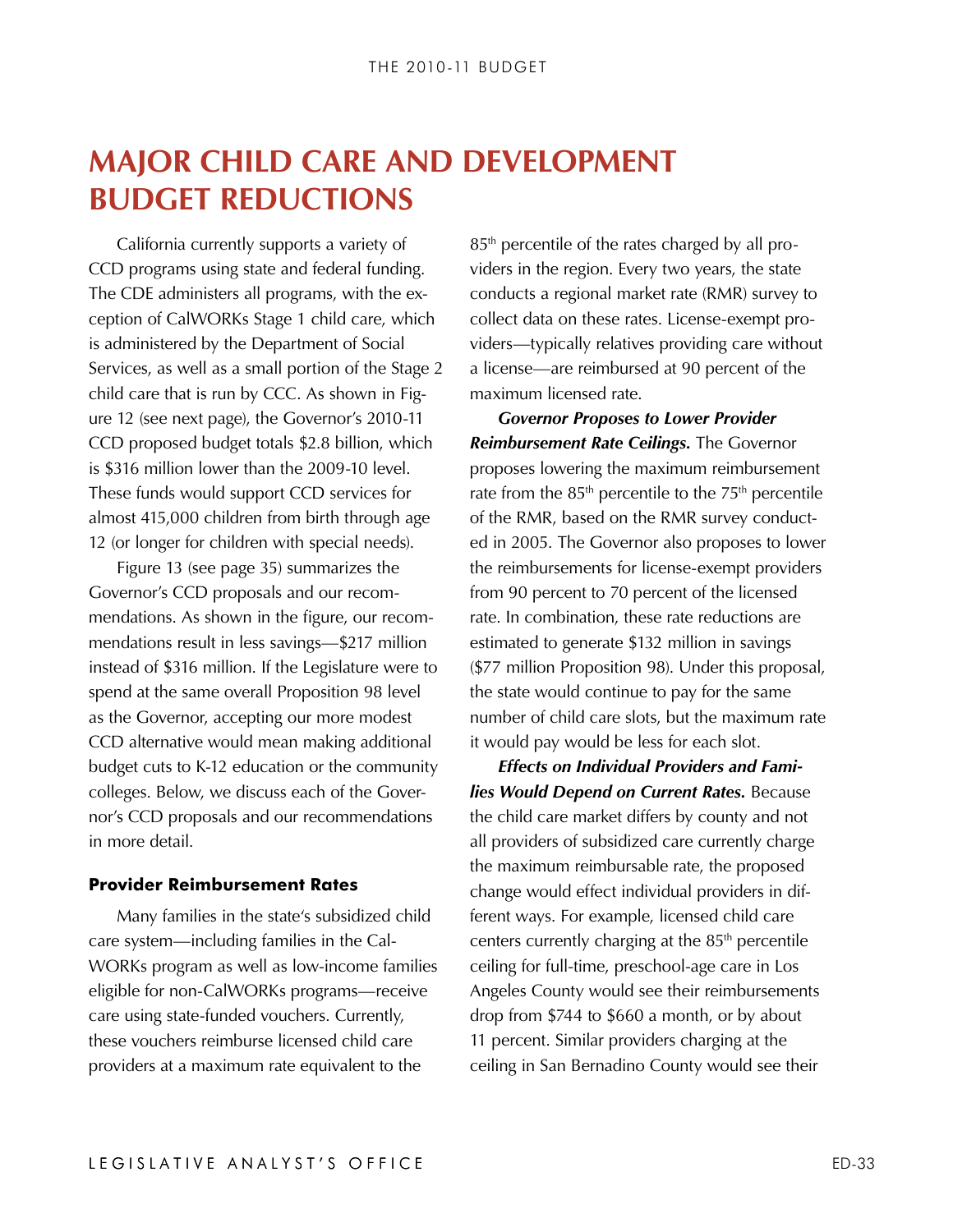#### **Figure 12**

#### **California Child Care and Development Programs**

| reimbursements drop from \$676 to \$581 per<br>month, or by about 14 percent. Providers could<br>respond by maintaining current rates and charg-<br>ing families the difference. (Families selecting<br>providers that charge more than the state reim-<br>bursement ceiling have to make up the difference<br>in price.) Alternatively, providers could lower<br>rates to align with the lowered state ceiling in an<br>effort to keep service affordable for subsidized<br>clients. To the extent providers' current rates<br>are between the $75th$ and $85th$ percentiles for<br>their region, they would be less affected by this |                          |                           | change. Providers currently charging below the<br>75 <sup>th</sup> percentile would be unaffected.<br>Lowering Rate Ceilings Is Reasonable We<br>believe the Governor's proposals to lower pro-<br>vider reimbursement rates have merit. Lowering<br>the licensed provider reimbursement ceiling to<br>the 75 <sup>th</sup> percentile would be consistent with the<br>federally suggested rate (which the state currently<br>exceeds). Reimbursing license-exempt providers<br>at 70 percent of the licensed rate also seems rea-<br>sonable, as these providers have lower overhead<br>costs and might be of lower quality (having not |               |                     |
|----------------------------------------------------------------------------------------------------------------------------------------------------------------------------------------------------------------------------------------------------------------------------------------------------------------------------------------------------------------------------------------------------------------------------------------------------------------------------------------------------------------------------------------------------------------------------------------------------------------------------------------|--------------------------|---------------------------|------------------------------------------------------------------------------------------------------------------------------------------------------------------------------------------------------------------------------------------------------------------------------------------------------------------------------------------------------------------------------------------------------------------------------------------------------------------------------------------------------------------------------------------------------------------------------------------------------------------------------------------|---------------|---------------------|
| <b>Figure 12</b><br><b>California Child Care and Development Programs</b><br>2010-11 (Dollars in Millions)                                                                                                                                                                                                                                                                                                                                                                                                                                                                                                                             |                          |                           |                                                                                                                                                                                                                                                                                                                                                                                                                                                                                                                                                                                                                                          |               |                     |
|                                                                                                                                                                                                                                                                                                                                                                                                                                                                                                                                                                                                                                        |                          |                           |                                                                                                                                                                                                                                                                                                                                                                                                                                                                                                                                                                                                                                          |               | Change From 2009-10 |
|                                                                                                                                                                                                                                                                                                                                                                                                                                                                                                                                                                                                                                        | 2008-09<br><b>Actual</b> | 2009-10<br><b>Revised</b> | 2010-11<br><b>Proposed</b>                                                                                                                                                                                                                                                                                                                                                                                                                                                                                                                                                                                                               | <b>Amount</b> | <b>Percent</b>      |
| <b>CalWORKs Child Care</b>                                                                                                                                                                                                                                                                                                                                                                                                                                                                                                                                                                                                             |                          |                           |                                                                                                                                                                                                                                                                                                                                                                                                                                                                                                                                                                                                                                          |               |                     |
| Stage 1                                                                                                                                                                                                                                                                                                                                                                                                                                                                                                                                                                                                                                | \$616                    | \$547                     | \$444                                                                                                                                                                                                                                                                                                                                                                                                                                                                                                                                                                                                                                    | $-$103a$      | $-18.8%$            |
| Stage 2 <sup>b</sup>                                                                                                                                                                                                                                                                                                                                                                                                                                                                                                                                                                                                                   | 505                      | 476                       | 436                                                                                                                                                                                                                                                                                                                                                                                                                                                                                                                                                                                                                                      | $-41$         | $-8.5$              |
| Stage 3                                                                                                                                                                                                                                                                                                                                                                                                                                                                                                                                                                                                                                | 418                      | 409                       | 262                                                                                                                                                                                                                                                                                                                                                                                                                                                                                                                                                                                                                                      | $-147$        | $-36.0$             |
| <b>Subtotals</b>                                                                                                                                                                                                                                                                                                                                                                                                                                                                                                                                                                                                                       | (\$1,539)                | (\$1,432)                 | (\$1,141)                                                                                                                                                                                                                                                                                                                                                                                                                                                                                                                                                                                                                                | $(-$291)$     | $(-20.3%)$          |
| <b>Non-CalWORKs Child Care</b>                                                                                                                                                                                                                                                                                                                                                                                                                                                                                                                                                                                                         |                          |                           |                                                                                                                                                                                                                                                                                                                                                                                                                                                                                                                                                                                                                                          |               |                     |
| <b>General child care</b>                                                                                                                                                                                                                                                                                                                                                                                                                                                                                                                                                                                                              | \$780                    | \$797                     | \$794                                                                                                                                                                                                                                                                                                                                                                                                                                                                                                                                                                                                                                    | $- $3$        | $-0.4%$             |
| Other child care programs                                                                                                                                                                                                                                                                                                                                                                                                                                                                                                                                                                                                              | 329                      | 321                       | 303                                                                                                                                                                                                                                                                                                                                                                                                                                                                                                                                                                                                                                      | $-18$         | $-5.6$              |
| <b>Subtotals</b>                                                                                                                                                                                                                                                                                                                                                                                                                                                                                                                                                                                                                       | (\$1,109)                | (\$1,118)                 | (\$1,097)                                                                                                                                                                                                                                                                                                                                                                                                                                                                                                                                                                                                                                | $(-$21)$      | $(-1.9%)$           |
| <b>State Preschool</b>                                                                                                                                                                                                                                                                                                                                                                                                                                                                                                                                                                                                                 | \$429                    | \$439                     | \$437                                                                                                                                                                                                                                                                                                                                                                                                                                                                                                                                                                                                                                    | $-$ \$2       | $-0.4%$             |
| <b>Support Programs</b>                                                                                                                                                                                                                                                                                                                                                                                                                                                                                                                                                                                                                | 106                      | 109                       | 106                                                                                                                                                                                                                                                                                                                                                                                                                                                                                                                                                                                                                                      | $-2$          | $-2.2$              |
| <b>Totals</b>                                                                                                                                                                                                                                                                                                                                                                                                                                                                                                                                                                                                                          | \$3,183                  | \$3,098                   | \$2,782                                                                                                                                                                                                                                                                                                                                                                                                                                                                                                                                                                                                                                  | $-$ \$316     | $-10.2%$            |
| <b>State Funds</b>                                                                                                                                                                                                                                                                                                                                                                                                                                                                                                                                                                                                                     |                          |                           |                                                                                                                                                                                                                                                                                                                                                                                                                                                                                                                                                                                                                                          |               |                     |
| <b>Proposition 98</b>                                                                                                                                                                                                                                                                                                                                                                                                                                                                                                                                                                                                                  | \$1,690                  | \$1,824                   | \$1,677                                                                                                                                                                                                                                                                                                                                                                                                                                                                                                                                                                                                                                  | $-$147$       | $-8.1%$             |
| <b>Non-Proposition 98</b>                                                                                                                                                                                                                                                                                                                                                                                                                                                                                                                                                                                                              | 28                       | 29                        | 28                                                                                                                                                                                                                                                                                                                                                                                                                                                                                                                                                                                                                                       | $-2$          | $-5.3$              |
| Other state funds <sup>c</sup>                                                                                                                                                                                                                                                                                                                                                                                                                                                                                                                                                                                                         | 339                      | 66                        |                                                                                                                                                                                                                                                                                                                                                                                                                                                                                                                                                                                                                                          | $-66$         | $-100.0$            |
| <b>Federal Funds</b>                                                                                                                                                                                                                                                                                                                                                                                                                                                                                                                                                                                                                   |                          |                           |                                                                                                                                                                                                                                                                                                                                                                                                                                                                                                                                                                                                                                          |               |                     |
| <b>Child Care and Development Fund</b>                                                                                                                                                                                                                                                                                                                                                                                                                                                                                                                                                                                                 | \$528                    | \$541                     | \$540                                                                                                                                                                                                                                                                                                                                                                                                                                                                                                                                                                                                                                    | $-$1$         | $-0.1%$             |
| <b>TANF<sup>d</sup></b>                                                                                                                                                                                                                                                                                                                                                                                                                                                                                                                                                                                                                | 598                      | 528                       | 427                                                                                                                                                                                                                                                                                                                                                                                                                                                                                                                                                                                                                                      | $-101a$       | $-19.2$             |
| <b>ARRA</b> <sup>e</sup>                                                                                                                                                                                                                                                                                                                                                                                                                                                                                                                                                                                                               |                          | 110                       | 110                                                                                                                                                                                                                                                                                                                                                                                                                                                                                                                                                                                                                                      |               |                     |
| a Includes \$47 million transferred to county CalWORKs fund, where counties have the option to continue using the funds for child care or another<br>CalWORKs activity.                                                                                                                                                                                                                                                                                                                                                                                                                                                                |                          |                           |                                                                                                                                                                                                                                                                                                                                                                                                                                                                                                                                                                                                                                          |               |                     |
| b Includes funding for centers run by California Community Colleges.                                                                                                                                                                                                                                                                                                                                                                                                                                                                                                                                                                   |                          |                           |                                                                                                                                                                                                                                                                                                                                                                                                                                                                                                                                                                                                                                          |               |                     |
| <sup>C</sup> Includes prior-year Proposition 98 carryover and redirected Child Care Facilities Revolving Fund monies.                                                                                                                                                                                                                                                                                                                                                                                                                                                                                                                  |                          |                           |                                                                                                                                                                                                                                                                                                                                                                                                                                                                                                                                                                                                                                          |               |                     |
| <sup>d</sup> Temporary Assistance for Needy Families.                                                                                                                                                                                                                                                                                                                                                                                                                                                                                                                                                                                  |                          |                           |                                                                                                                                                                                                                                                                                                                                                                                                                                                                                                                                                                                                                                          |               |                     |
| <sup>e</sup> American Recovery and Reinvestment Act.                                                                                                                                                                                                                                                                                                                                                                                                                                                                                                                                                                                   |                          |                           |                                                                                                                                                                                                                                                                                                                                                                                                                                                                                                                                                                                                                                          |               |                     |
|                                                                                                                                                                                                                                                                                                                                                                                                                                                                                                                                                                                                                                        |                          |                           |                                                                                                                                                                                                                                                                                                                                                                                                                                                                                                                                                                                                                                          |               |                     |
|                                                                                                                                                                                                                                                                                                                                                                                                                                                                                                                                                                                                                                        |                          |                           | LEGISLATIVE ANALYST'S OFFICE                                                                                                                                                                                                                                                                                                                                                                                                                                                                                                                                                                                                             |               |                     |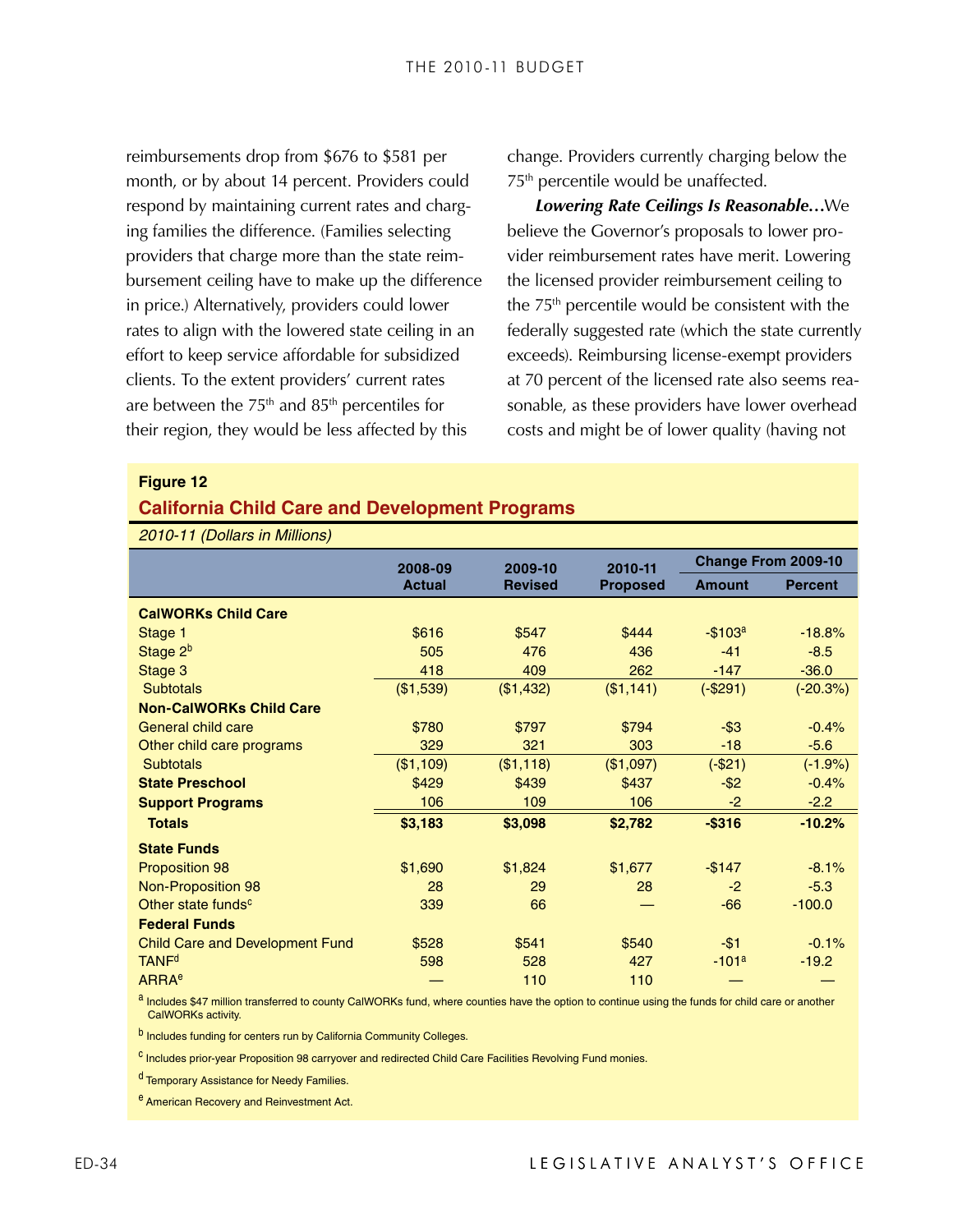met licensing requirements). California's current standard for license-exempt reimbursements also is significantly higher than in other states, where the license-exempt rates typically range between 50 percent and 70 percent of the licensed rate.

*…Using Outdated Survey Data Is Not.* Pro‑ vider reimbursement rates are based on regional market data in order to reflect current market conditions and ensure that state-subsidized families, regardless of where they live, have access to the same quality care as most private-paying families. Using the 2005 RMR survey—that is, data that is five years old—runs counter to this policy goal and underestimates the actual child

care market rates that state-subsidized families and providers currently face. While the Governor claims to be following federal guidance by using the 75<sup>th</sup> percentile of the RMR, what the federal government *actually* requires is that payment rates "reflect the child care market." The Governor's proposal reflects the market of 2005, not 2010.

*Recommend Lowering Rate Ceilings but Using More Recent Survey Data.* We recommend the Legislature develop a reimbursement policy that reflects current market conditions and, given the state's fiscal status, is affordable. Specifically, we recommend the Legislature use the 2009

#### **Figure 13**

#### **Summary of Child Care and Development Proposals**

| 2010-11 (In Millions)                                                          |                                                                                                            |                |                                                                                                                      |                |
|--------------------------------------------------------------------------------|------------------------------------------------------------------------------------------------------------|----------------|----------------------------------------------------------------------------------------------------------------------|----------------|
|                                                                                | Governor                                                                                                   |                | <b>LAO</b>                                                                                                           |                |
| <b>Issue</b>                                                                   | Proposal                                                                                                   | <b>Savings</b> | <b>Recommendation</b>                                                                                                | <b>Savings</b> |
| Reimbursement rates for<br>licensed providers                                  | Reduce rate ceiling from 85th per-<br>centile to 75th percentile based on<br>2005 RMR <sup>a</sup> survey. | \$19           | Reduce rate ceiling to 60th percentile<br>based on 2009 RMR survey.                                                  |                |
| Reimbursement rates for<br>license-exempt providers                            | Reduce from 90 percent to 70 per-<br>cent of reduced licensed rate.                                        | 113            | Adopt Governor's proposal but base<br>on LAO-recommended licensed rate.                                              | \$80           |
| CalWORKs Stage 3                                                               | Reduce by 18,000 slots.                                                                                    | 123            | Reject Governor's proposal. Reduce<br>eligibility ceiling to 60 percent of state<br>median income (SMI).             | 15             |
| Non-CalWORKs child care                                                        | No proposal.                                                                                               |                | Reduce eligibility ceiling to 60 per-<br>cent of SMI. From savings, redirect<br>\$55 million to reduce waiting list. | 60             |
| Migrant child care                                                             | No proposal.                                                                                               |                | Align funding with program need.                                                                                     | $\overline{7}$ |
| Cost-of-Living Adjustment<br>(COLA)                                            | Reduce programs for -0.38 percent<br>COLA.                                                                 | 6              | Reject Governor's proposal.                                                                                          |                |
| Various programs                                                               | Make technical adjustments and<br>fund swaps.                                                              | 55             | Adopt Governor's proposal.                                                                                           | 55             |
| <b>Totals</b>                                                                  |                                                                                                            | \$316          |                                                                                                                      | \$217          |
| <b>Proposition 98</b><br><b>Federal Funds/Non-Proposition 98 General Fundb</b> |                                                                                                            | \$147<br>169   |                                                                                                                      | \$68<br>149    |

a Regional Market Rate.

b Reductions to CalWORKs Stage 1 save federal Temporary Assistance for Needy Families funds, which can then be redirected to save state General Fund.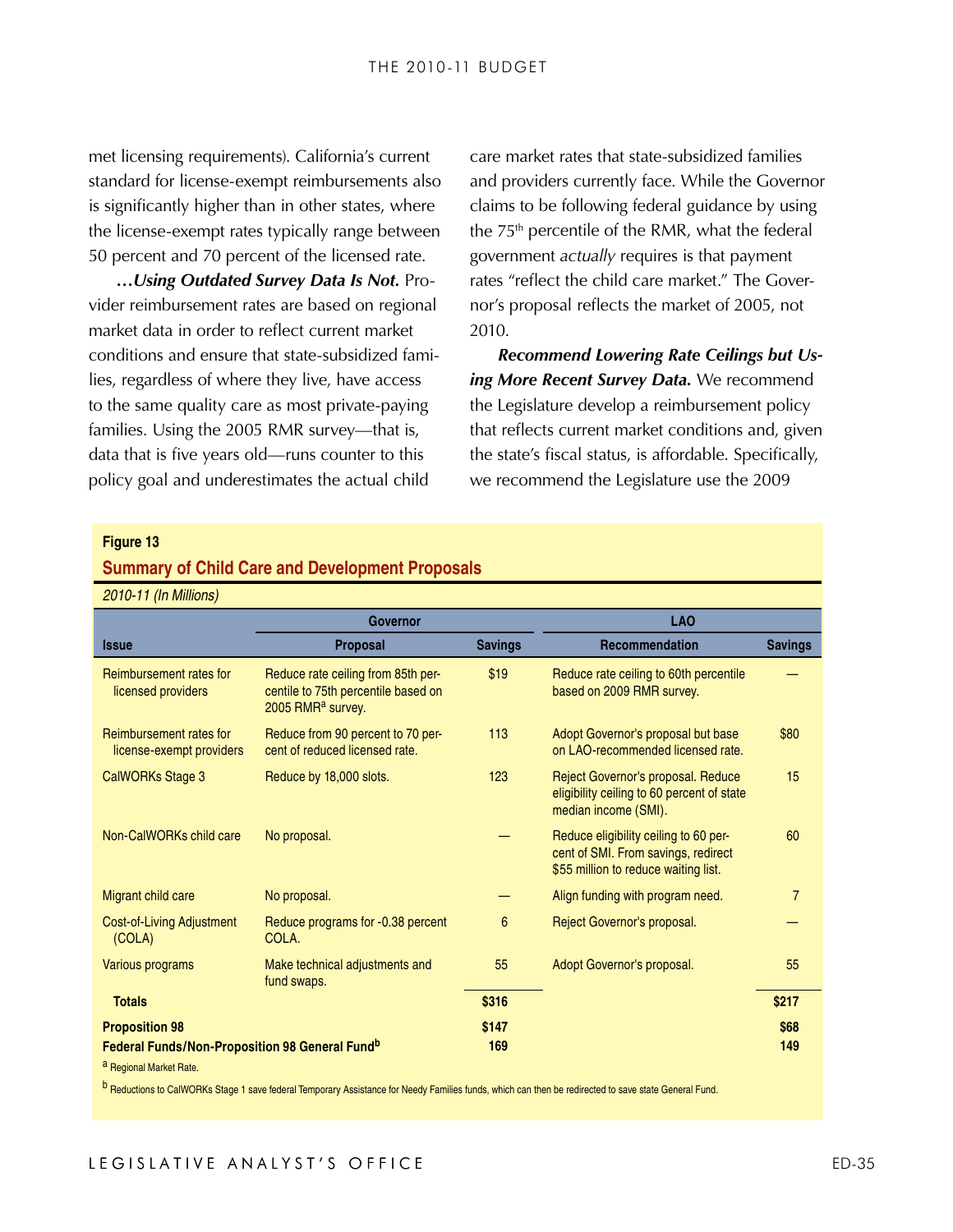ment ceilings at whatever level is roughly comparable to current-law rates. We estimate this would be at about the 60<sup>th</sup> percentile.

RMR survey and set licensed provider reimburses ize liews spain is to find thange-we colling and what extense is not like the set of the set allows the survey and set of the set allows the survey and the coverance share t *Approach Is More Straightforward, Transparent, and Defensible.* While this change may seem dramatic, the inflationary rate increases reflected in the 2009 survey data would actually offset the drop in the ceiling. That is, after making this change, most providers charging the maximum reimbursable rate would receive about the *same* amount using the 60<sup>th</sup> percentile of the 2009 RMR as they do using the  $85<sup>th</sup>$  percentile of the 2005 RMR. (The net effect of the change likely would differ in each county, with some providers receiving slightly more or slightly less than under current law based on changing market conditions in their region.) Compared to the Governor's proposal, providers would receive a higher rate and the state would not achieve a notable amount of savings. However, we believe basing state policy on artificial reimbursement targets that have little relation to the actual child care market is nonsensical. As the state's fiscal condition improves, the Legislature could opt to increase the reimbursement ceilings to a higher percentile of the *actual* market rates for the region.

*Recommend Adopting Governor's Proposal for License-Exempt Providers.* Because they have lower overhead costs and might be of lower quality, we recommend the Legislature reduce reimbursement rates for license-exempt child care providers from 90 percent to 70 percent of the licensed rate. Because our recommended rate for licensed providers is higher compared to the Governor's proposal, license-exempt providers would still be reimbursed at higher rates under our proposal. As such, the state would also realize fewer savings from this change—we estimate about \$80 million (\$45 million Proposition 98) compared to the Governor's \$113 million.

#### **Child Care Slots**

State law requires that child care must be available to CalWORKs recipients receiving cash aid in order to meet their program participation requirements. The CalWORKs child care is delivered in three stages:

- $\geq$  Stage 1 begins when a participant enters the CalWORKs system.
- $\geq$  Stage 2 lasts from when the county deems families to be "stable" until up to two years after they stop receiving cash aid.
- $\geq$  Stage 3 is provided to former CalWORKs recipients as long as their income re‑ mains below 75 percent of the state median income (SMI) and their children are younger than age 13.

Families often use the same child care provider throughout these different stages of CalWORKs.

*Other Low-Income Families Receive Care Based on Available Funded Slots.* In addition, the state provides subsidized child care for families who do not participate in CalWORKs but earn less than 75 percent of the SMI. However, these non-CalWORKs programs typically do not have sufficient space to accommodate all eligible lowincome children, so waiting lists are common.

*Governor Proposes to Eliminate Almost One-Third of Stage 3 Child Care Slots.* The Governor proposes to cut CalWORKs Stage 3 child care by \$123 million—eliminating about 18,000, or one-third, of all Stage 3 slots. The administration estimates roughly 11,000 of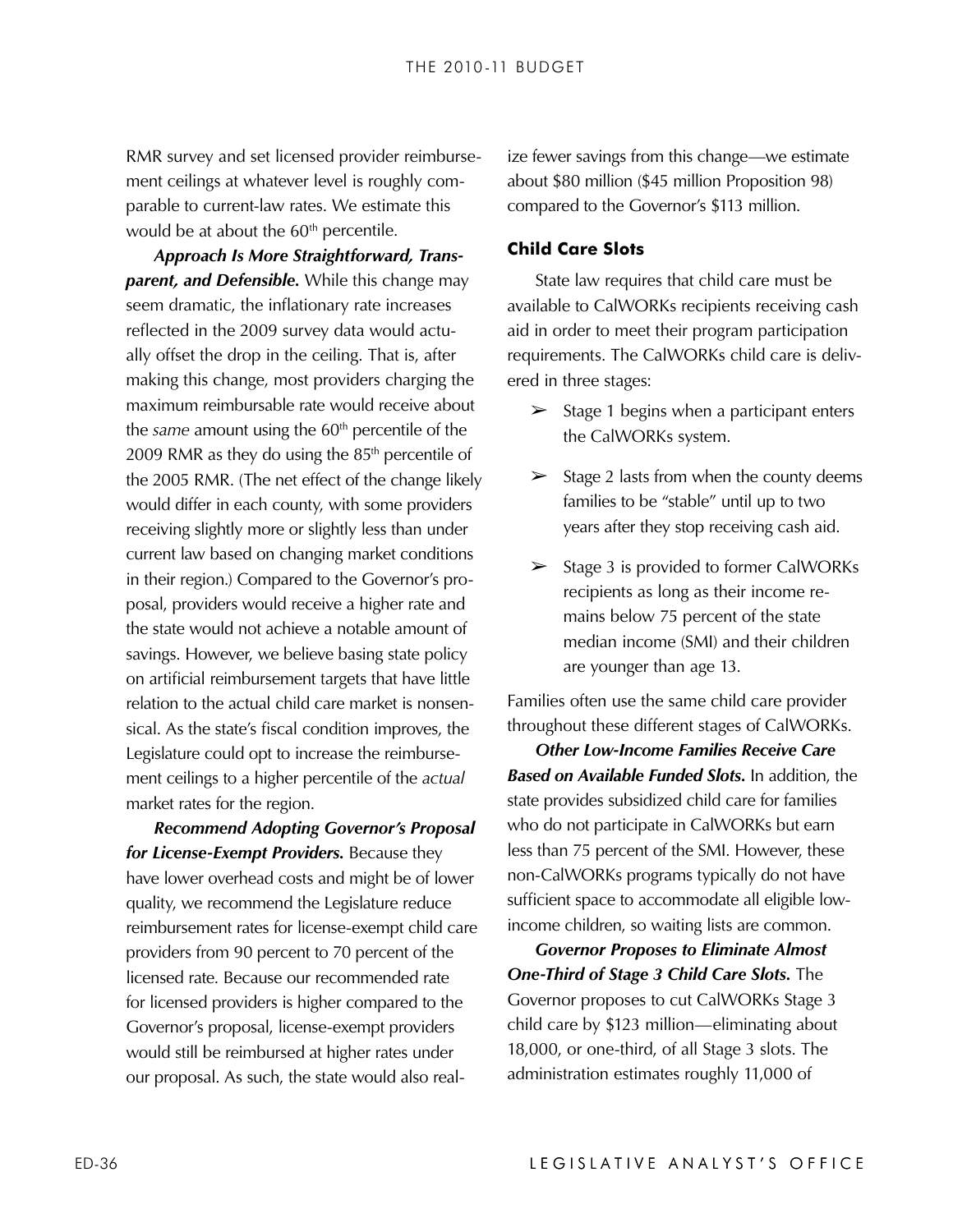these slots could be eliminated by not backfill‑ ing for normal Stage 3 attrition. In other words, as families leave Stage 3, their slots would be eliminated. This means a like amount of children from families transitioning out of Stage 2 status would face a sudden loss of child care services. Additionally, the administration estimates roughly 7,000 children would have to be disenrolled from current Stage 3 placements, with lower-income families receiving priority for maintaining care.

*Proposal Would Displace Some of State's Neediest Families.* Presumably, the displaced CalWORKs families would instead seek care from the state's subsidized non-CalWORKs programs. However, because roughly 200,000 children are on waiting lists for non-CalWORKs slots, the families displaced by the Stage 3 change would not be guaranteed subsidized care. We have concerns about what this might mean for transitioning Stage 2 families who have recently worked their way off of cash aid, likely earn well below the SMI, and could be at risk of going back on CalWORKs aid if they suddenly lose their child care.

*Recommend Rejecting Governor's Proposal, Lowering Eligibility Ceilings, and Preserving Services for Neediest Families.* Because it would terminate child care for some of the state's lowest income families and put them at risk of renewed dependency on state aid, we recommend rejecting the Governor's Stage 3 proposal. Instead, we recommend the Legislature achieve CCD savings by lowering eligibility criteria for Stage 3 subsidized child care from 75 percent to 60 percent of the SMI. This would mean the highest income Stage 3 families would lose care, but services for the lowest income families would be protected. We estimate approximately 4,000

children currently receiving Stage 3 care are from families who earn more than 60 percent of the SMI (60 percent of the SMI equates to a monthly income of about \$3,350 for a family of four.) We estimate this change would lead to about \$15 million in Proposition 98 savings in 2010-11.

*Also Recommend Lowering Eligibility Ceilings for Non-CalWORKs Programs and Redirecting Portion of Savings to Expand Access for Neediest Families.* We recommend the Legis‑ lature make the same change to the eligibility ceiling for non-CalWORKs subsidized child care. We estimate this would displace approximately 14,000 children from the highest income families currently being served and reduce associated costs by \$115 million. Of this amount, we recommend the state capture \$60 million in savings while redirecting \$55 million in freed-up funds to serve more of the neediest children. This redirection would expand access for 5,000 to 6,000 children from the lowest income families currently waiting for care. We believe such a redirection would be appropriate because the unmet demand from very low-income families for non-CalWORKs care is so high.

#### **Consider More Broad-Based Reforms**

Tough fiscal times can be an impetus for exploring more effective ways to deliver services. Particularly given the state's current budget problems, we believe a number of changes to the state's child care system that have been suggested by our office and others over the past decade merit renewed consideration. These include making Stage 3 a limited-term transitional program only for families who have recently moved off of state aid and revising the state's family fee structure to institute modest increases in the amounts some families pay for care. Changes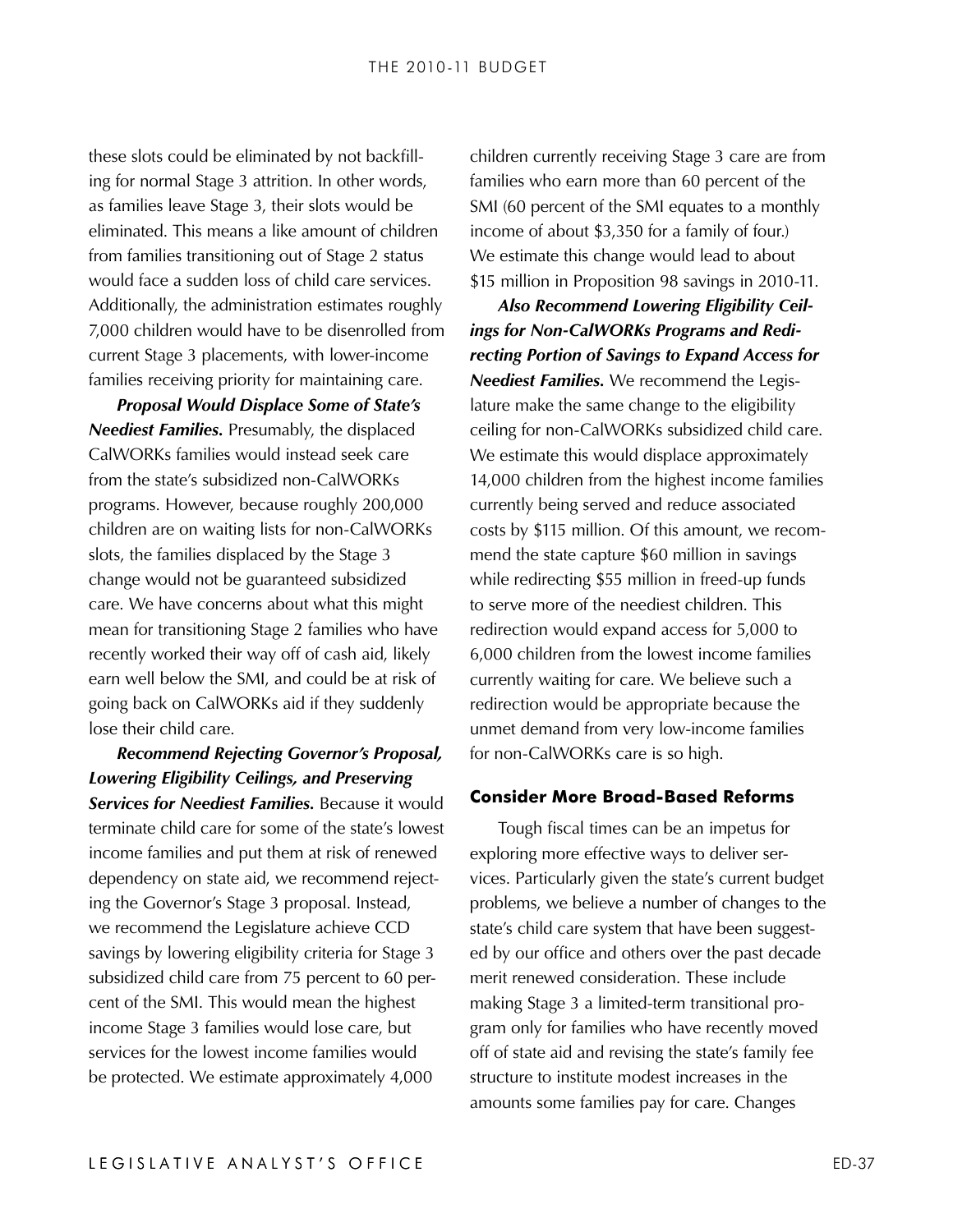<span id="page-37-0"></span>term budgetary savings.

#### **Make Technical Adjustment to Capture Unused Funds From Migrant Child Care**

The state's child care program for children of agricultural workers consistently has unspent funds at the end of the year. According to CDE, this is due in part to the changing demographics of the state, with a trend toward fewer eligible migrant families. As a result of less participation, we believe ongoing funding for the program can be reduced by \$7 million (from \$36 million to \$29 million) without affecting services or slots.

#### **Reject Governor's COLA Proposal**

Like his proposal for K-12 and community college programs, the Governor proposes to capture \$6 million in savings by applying a -0.38 percent COLA to CCD programs. As discussed in the "Major K-12 Budget Reduc‑ tions" section of this report, we believe adjusting program funding for a negative COLA after two consecutive years of the state not providing positive COLAs is unreasonable. Consistent with our recommendation for K-14 programs, we therefore recommend rejecting the Governor's comparable proposal for CCD programs.

### **Teacher Policies**

**Such as these could lead to both short- and long-<br><b>Reject Gowernor's COLA Proposal on K-2**<br>
Such as these could lead to the such a such a such a such a such a such a such a such a such a such a such a such as the such as In addition to the proposed spending re‑ ductions to K-12 education and child care, the Governor's plan includes many proposals related to the state's teacher personnel policies (see Figure 14). These proposals would amend various existing state laws governing teacher layoffs, tenure, and dismissals. Though the proposals could result in district-level savings, the administration's stated purpose is to grant greater discretion to district administrators, particularly in response to difficult budget situations, as well as make other personnel processes more efficient. Below, we first discuss the trade-offs the Legislature faces in deciding the appropriate role of the state in local personnel matters. We then assess each of the Governor's teacher policy proposals.

#### **Difficult Trade-Offs in Deciding State Role in Local Personnel Matters**

The Legislature faces difficult trade-offs in deciding what role, if any, the state should have

in local personnel matters. Currently, the state asserts a relatively strong role in local personnel matters. State law, for example, lays out the procedures school districts must use when making teacher assignments, specifies how much dis‑ tricts are to pay certain substitute teachers, designates when school districts are to notify teachers of possible layoff, prescribes certain teacher evaluation processes, and sets forth guidelines for determining teacher compensation levels.

*State Control Likely Duplicative, Might Be Unnecessarily Restrictive.* In addition to these state requirements, most personnel matters are collectively bargained at the local level—a process that is purposefully designed to protect teacher interests. As a result, state laws are largely duplicative of many of the provisions contained in local teacher contracts. Moreover, by having one-size-fits-all personnel policies, the state could be unnecessarily restraining districts from crafting policies better suited for their par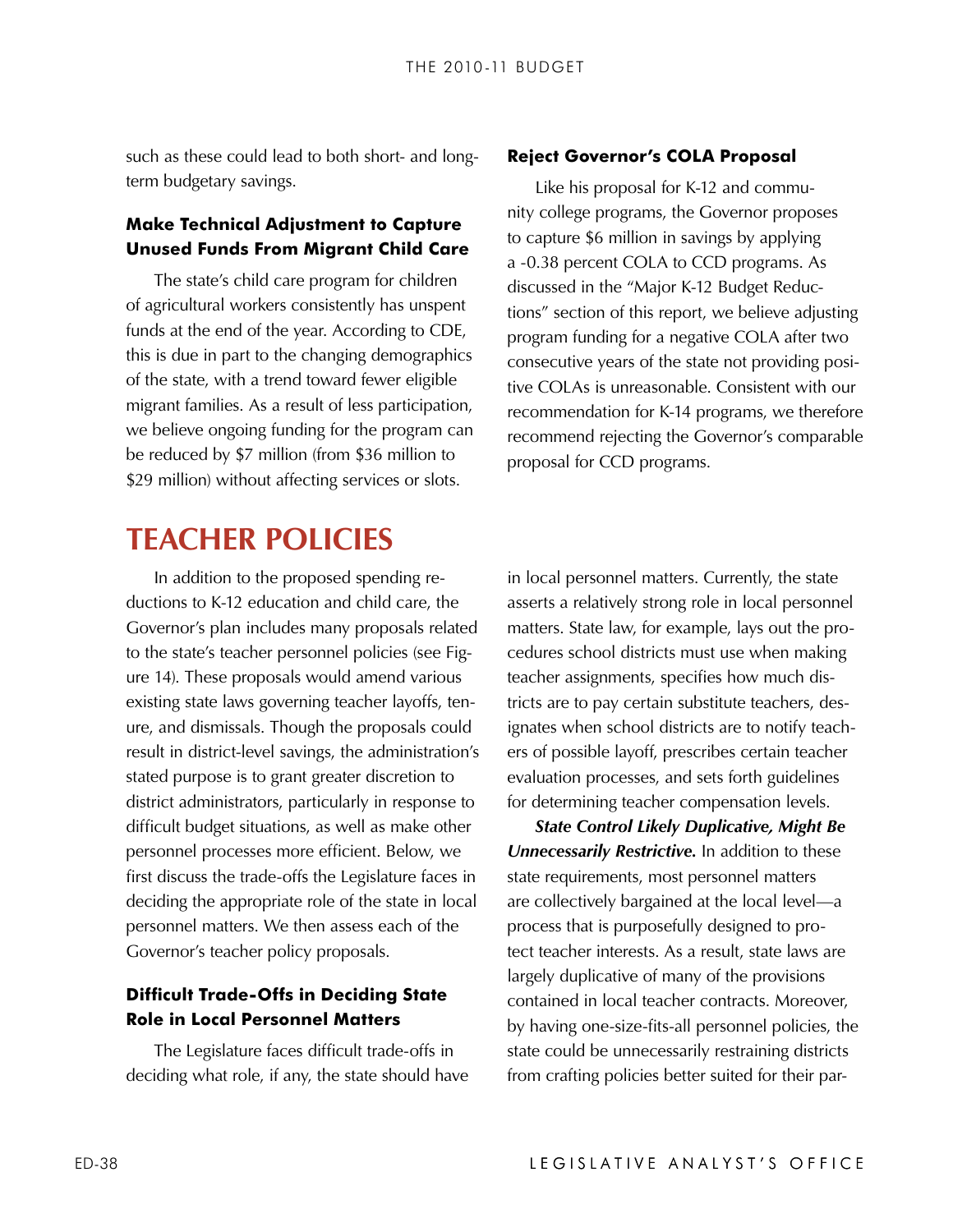ticular teacher and student populations. That is, allowing districts little choice and little flexibility in personnel matters could be creating unnecessary challenges at the local level and preventing some districts from implementing more efficient

and effective policies that promote the overall quality of the education program.

*State Control Might Be Ensuring Fair and Uniform System.* On the other hand, determining personnel policies at the state level ensures

#### **Figure 14**

#### **Summary of Teacher Policy Proposals**

| <b>Teacher Policy</b>                                                        | <b>Current Law</b>                                                                                                                                                                                  | <b>Governor's Proposal</b>                                                                                                                                                      | <b>LAO Recommendation</b>                                                                                                 |
|------------------------------------------------------------------------------|-----------------------------------------------------------------------------------------------------------------------------------------------------------------------------------------------------|---------------------------------------------------------------------------------------------------------------------------------------------------------------------------------|---------------------------------------------------------------------------------------------------------------------------|
| <b>Layoff notices</b>                                                        | Requires districts to notify teachers<br>of possible layoff by March 15, with<br>final layoff decisions to be made by<br>May 15.                                                                    | Give districts until the last day of<br>school year to make layoff deci-<br>sions.                                                                                              | Give districts until June 1 to<br>make layoff decisions, with<br>exception for major midyear<br>budget adjustments.       |
| Layoff hearings                                                              | Allows laid-off teachers of a given<br>district to collectively participate in<br>a "Reduction-in-Force" hearing to<br>ensure district had cause to lay off<br>the noticed teachers.                | Eliminate hearings.                                                                                                                                                             | Adopt Governor's proposal.<br>(Teachers still could file suit in<br>court.)                                               |
| Use of seniority in<br>staffing decisions                                    | Requires that districts must use<br>seniority to determine the order in<br>which teachers are laid off, trans-<br>ferred, assigned, or reassigned.                                                  | Base decisions instead on "effec-<br>tiveness and subject matter needs."                                                                                                        | Require districts to use evalua-<br>tions instead of seniority, begin-<br>ning 2012.                                      |
| Priority for substitute<br>teaching positions                                | Requires that laid-off teachers be<br>given first priority for substitute<br>teaching assignments and that<br>districts pay at pre-layoff rates.                                                    | Remove restrictions on substitute<br>hiring and pay.                                                                                                                            | Adopt Governor's proposal.                                                                                                |
| <b>Probationary period</b>                                                   | Probationary teachers are observed<br>for two years before districts must<br>decide whether to grant permanent<br>status.                                                                           | Allow two additional years of obser-<br>vation before districts must make<br>decision to grant permanent status.                                                                | Adopt Governor's proposal.                                                                                                |
| <b>Dismissal notices</b>                                                     | Districts must issue notices to dis-<br>miss teachers between September<br>16 and May 14.                                                                                                           | Allow districts to issue dismissal<br>notices at any time.                                                                                                                      | Reject Governor's proposal.                                                                                               |
| <b>Compensation for</b><br>dismissed teach-<br>ers during hearing<br>process | With exception of teachers<br>immediately suspended, districts<br>must provide salary and benefits to<br>teachers until the conclusion of their<br>dismissal case (until all appeals<br>exhausted). | Allow districts to cease paying sal-<br>ary and benefits to teachers im-<br>mediately upon service of dismissal<br>notice. Pay back wages to teachers<br>ultimately reinstated. | Adopt Governor's proposal but<br>require districts to pay interest<br>on foregone salary payments if<br>teacher prevails. |
| Allowable evidence in<br>dismissal hearings                                  | Only evidence from the four years<br>prior to the date on which the dis-<br>trict served notice to a teacher may<br>be heard in a dismissal case.                                                   | Remove limitation on prior evi-<br>dence. Allow all relevant evidence<br>to be heard.                                                                                           | Adopt Governor's proposal.                                                                                                |
| <b>Dismissal panel</b>                                                       | Permanent teachers' dismissal<br>hearings are heard before a three-<br>person panel (CPC), including an<br>administrative law judge and two<br>teachers.                                            | Remove two teachers from panel.                                                                                                                                                 | Adopt Governor's proposal.                                                                                                |
| <b>Dismissal rulings</b>                                                     | The ruling of the CPC is binding.                                                                                                                                                                   | Change the ruling of the CPC to ad-<br>visory. Give local governing board<br>final decision-making power.                                                                       | Reject Governor's proposal.                                                                                               |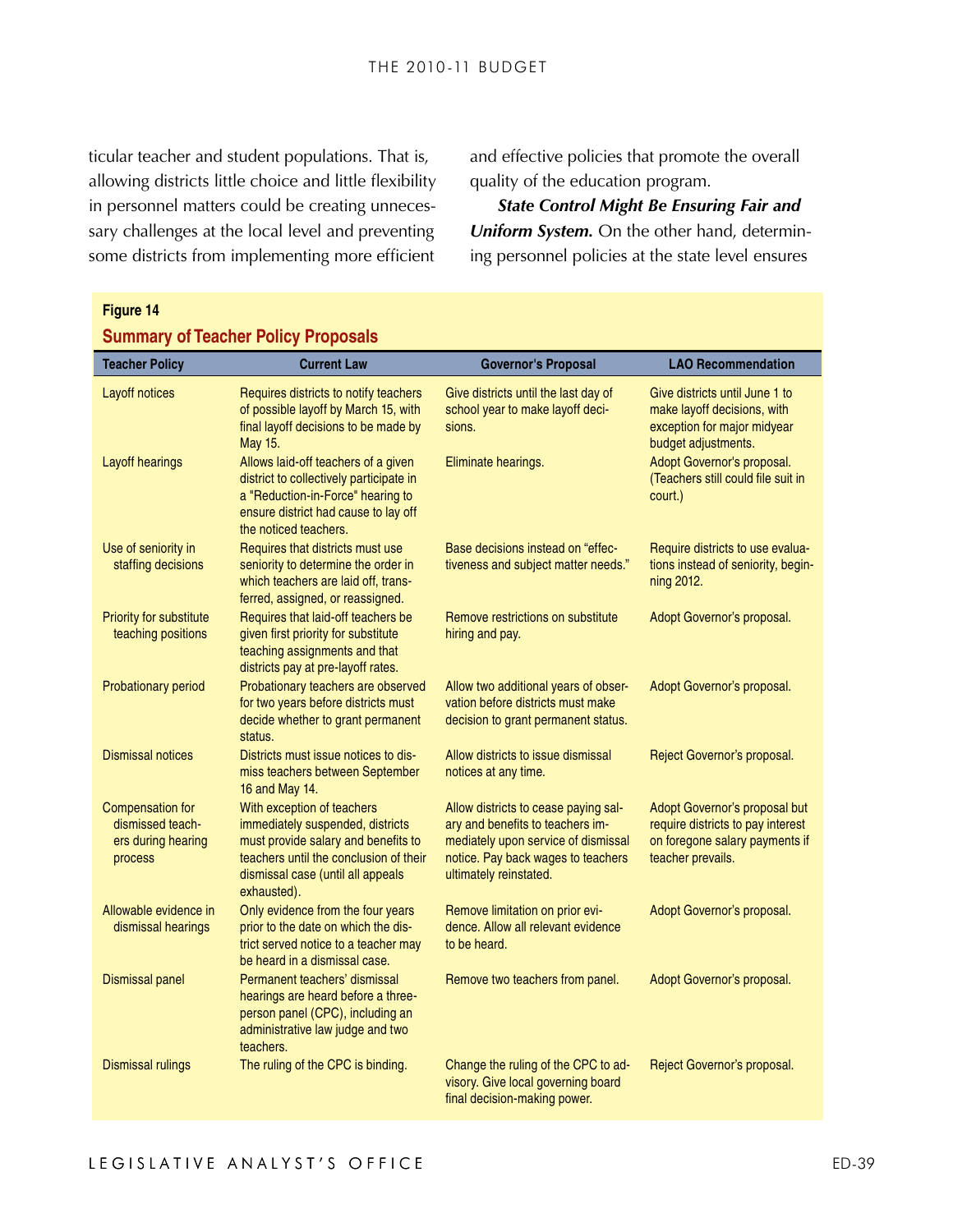rules in making their personnel decisions. That is, state policies can help ensure that districts do not make decisions arbitrarily or based on political or personal motivations. If the state were to repeal its laws regarding personnel decisions, some districts potentially could abuse their local authority and treat teachers poorly.

*Legislature Could Take One of Two Approaches.* The Legislature's response to the Governor's teacher policy proposals will depend on its perspective regarding the appropriate role of the state in local personnel matters. It has two basic approaches:

- LO stabilities in the control of the school districts adherent and school districts added to a uniform set of the school districts and the power of the school districts and the power of the school of the school of the sch ➢ *State Could Repeal Applicable Laws.* If the Legislature were to decide that the state should not have prescriptive laws governing specific local personnel decisions, then we would recommend repealing many of the state provisions at issue under the Governor's proposals. In some instances, this would entail approving the Governor's proposal (for example, he recommends repealing certain existing substitute teaching provisions). In other instances, it would entail rejecting the Governor's proposal (for example, he amends rather than repeals the state's existing seniority provisions).
	- ➢ *State Could Amend Laws to Better Align With Overarching Objectives.* Alter‑ natively, if the Legislature believes the state should have laws governing local personnel decisions, we would recommend modifying many of the Governor's proposals to ensure they promote education quality to the greatest extent possible. For example, rather than replacing

seniority with "effectiveness" for the basis of layoffs, we would recommend using teacher evaluations as a more concrete alternative.

The remainder of this section assumes the Legislature decides to retain a general approach of enacting state laws to govern teacher personnel policies. Thus, in response to each of the Governor's proposals, we provide various alternatives for improving state laws, as discussed below.

#### **Layoff Notifications**

Existing state law sets forth dates by which districts must notify teachers of possible layoff (March 15 prior to the ensuing school year) and make final termination decisions (May 15). Existing state law also contains a later layoff window that districts may use if certain conditions are met. Specifically, if a district is able to prove that its total revenue limit per unit of ADA for the coming year has not increased by at least 2 percent, then it may lay off additional teachers beginning five days following the passage of the budget act through August 15.

*Governor Proposes Amending Layoff Notification Dates.* In place of these dates, the Governor proposes to allow districts to wait until the end of the school year to issue layoff notices. Unlike the notices currently issued by March 15, these notices would be final. The Governor's pro‑ posal also eliminates hearings associated with a layoff. The administration's stated intent is to help districts respond to budget reductions, streamline the layoff process, minimize over-notification, and reduce unnecessary anxiety among teachers. (Currently, districts can feel compelled to assume the worst-case budget scenario in March, and, as a result, issue widespread layoff notices.)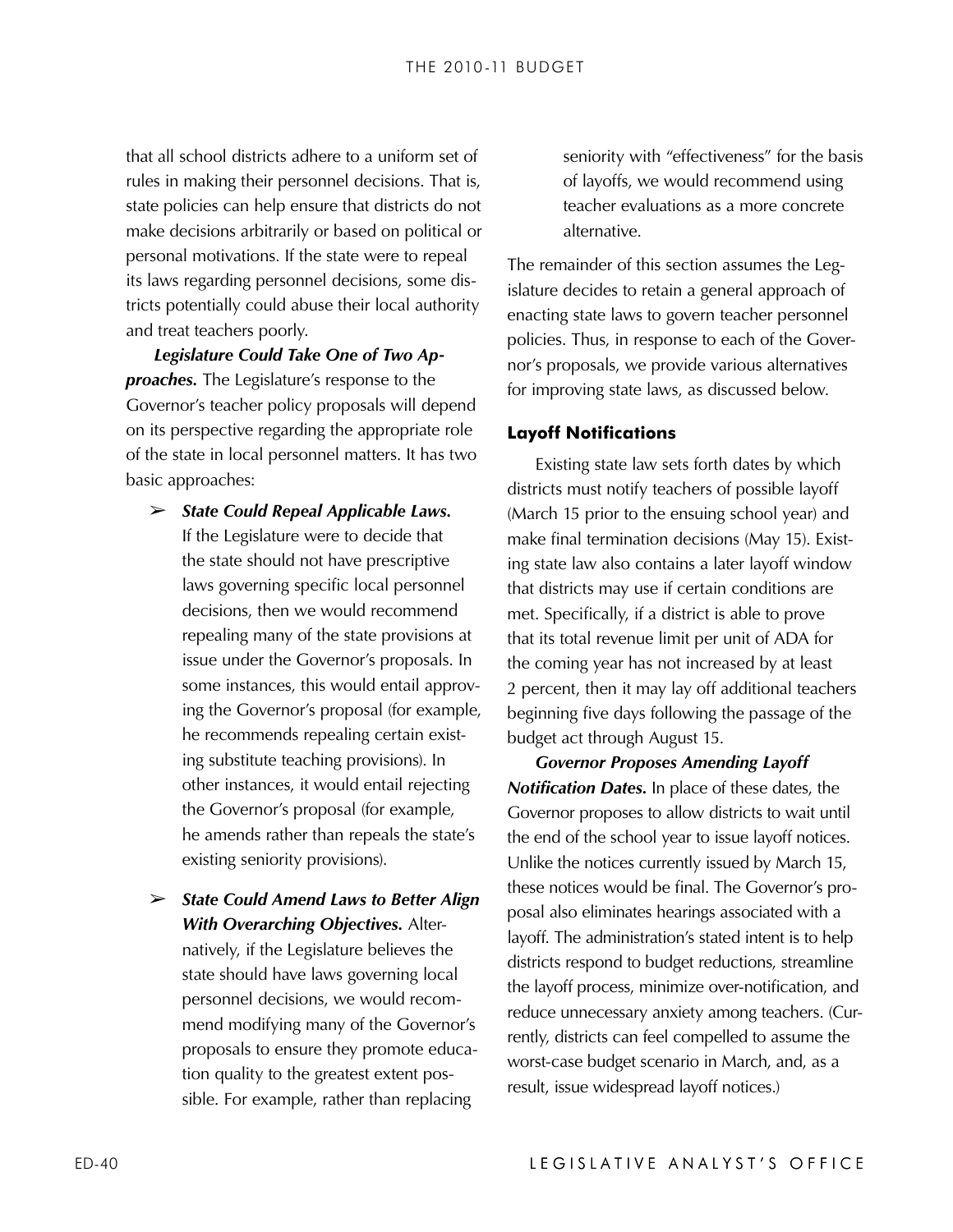*Laudable Objectives but Potential Complications.* While the Governor's proposal has the laudable objectives of both helping districts respond to major reductions in state funding and reducing the number of teachers who receive premature layoff notices, it could create unnecessary complications. As schools are on different schedules, with roughly 1,000 (or 1 in 10) operating year-round programs, not setting a specific date for layoffs could lead to some teachers being disadvantaged relative to other teachers. Teachers in year-round programs could be most adversely affected as they face the greatest chance of being noticed in a month that is out of sync with most district hiring, increasing the difficulty these teachers would have in finding alternate employment.

*Recommend Amending Law to Allow Districts Until June 1 to Make Layoffs.* Rather than specifying "the end of the school year" as the final date by which districts must make layoffs, we recommend allowing districts until June 1 to make these decisions. By waiting until after the Governor's May Revision, districts would have better information regarding the state budget and its likely impact on their local budget. By being able to rely on May Revision estimates rather than feel compelled to assume the worst-case budget scenario, districts could more accurately calculate how many layoffs are needed. Further, by setting a uniform date, teachers and schools will be better able to coordinate job-seeking and hiring.

*Recommend Amending August 15 Layoff.*  While trying to minimize disruptions to teachers and students, we recognize the need for districts to be able to respond to major unexpected reductions in state funding. To this end, we recommend allowing districts to make further reductions in staff for a period of 30 days following the enactment of a budget that reduces K-12 spending by 5 percent or more from the May Revision level. We would not expect such a provision to be used very often, but it would give districts some additional flexibility to cope with extreme decreases to their presumed funding levels. While this risks classroom disruption, such a window could be needed for some districts to remain solvent given a particularly large and unforeseen budget reduction.

#### **Layoff Hearings**

During the two-month period from March 15 to May 15, a teacher identified for possible layoff may request a hearing, commonly called a Reduction-in-Force (RIF) hearing. The primary purpose of these hearings is to determine if a district has cause for reducing the size of its teach‑ ing force. State law specifies that these hearings are to be conducted by an administrative law judge (ALJ) at the expense of the district. The judge is required to submit a proposed decision to the local governing board no later than May 7. The governing board may then accept or reject the ALJ's recommendations. If a teacher disagrees with the board's decision, then he/she may file a writ with the Superior Court. (We are not aware of a similar RIF hearing process for any other group of public employees.)

*Governor Proposes to Eliminate Layoff Hearings.* Under the Governor's proposal, a teacher would no longer be entitled to a RIF hearing. Should a teacher believe an error has been made regarding his or her seniority rights or that the district did not have cause to make a RIF, he/she would then appeal directly to human resources. If the matter remained unresolved, the teacher could file a writ with a Superior Court to contest the layoff.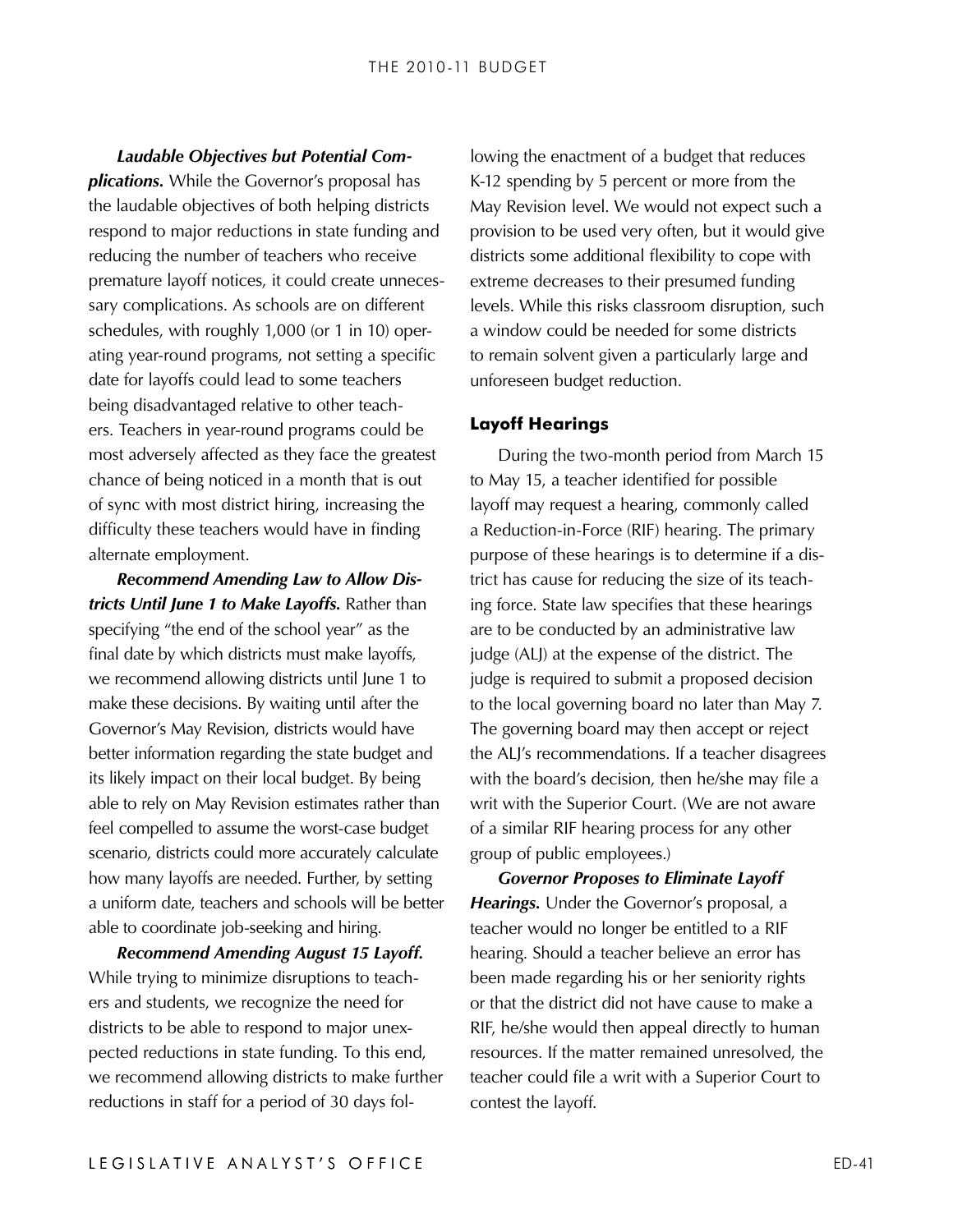**ECONOMIZE GOVERALLY CONTERN CONTERN (CONTERN CONTERN CONTERN (CONTERN CONTERN CONTERN CONTERN CONTERN CONTERN CONTERN CONTERN CONTERN CONTERN CONTERN CONTERN CONTERN CONTERN CONTERN CONTERN CONTERN CONTERN CONTERN CONTERN** *to Eliminate Hearings.* The current hearing process introduces inefficiency as it encourages all teachers to contest their layoffs rather than only those who have legitimate concerns that their seniority rights have been violated. This then inflates the cost of the layoff process, placing added financial burden on the district (which must provide security and substitute teachers for all noticed employees for the duration of the trial). Further, as the ALJ's role is only advisory, it is unclear that the judge serves a critical role. Finally, because teachers have alternate means of contesting layoffs (going directly to human resources or Superior Court), we believe the RIF hearings are unnecessary. For these reasons, we recommend adopting the Governor's proposal and eliminating the hearings. If districts and local teachers wished to negotiate a specific process for handling layoffs, they would be free to do so through local collective bargaining.

#### **Use of Seniority in Staffing Decisions**

Existing state law contains seniority provisions that affect teacher layoffs as well as teacher assignments, reassignments, and transfers. Specifically, state law requires these personnel decisions be based first on a teacher's credential(s) followed by years of service. (To decide among teachers with equal credentials and seniority, dis‑ tricts must set forth additional selection criteria, such as a teacher's level of education.) Exceptions are made only in cases where the district can demonstrate a need for teachers with specific skills or credentials that more senior teachers do not posses. For layoff decisions, employers must terminate probationary teachers first, followed by the least senior permanent teachers.

*Governor Proposes to Allow Districts to Use "Effectiveness and Subject Matter Needs" in Place of Seniority.* The Governor proposes allowing districts to make these personnel decisions on the basis of "effectiveness and subject matter needs without regard to seniority." This would allow districts to lay off more senior teachers if they were determined to be less critical to a school's needs. If laid off teachers wished to be rehired in the future, they would then need to reapply for positions with no preference awarded for years of service.

*Governor's Proposal Could Enhance Educational Quality.* Though the seniority system was designed to provide a transparent and objective method for making personnel decisions, it can limit principals' ability to retain their most effective teachers. Ample research has shown that seniority is not strongly tied to effectiveness. Specifically, research shows that teachers tend to improve in effectiveness during their first five years of service but do not seem to uniformly improve after this time. Thus, a teacher with 20 years of experience will not necessarily outperform a teacher with eight years of experience. By allowing districts to use alternatives to seniority that are better measures of effectiveness, the Governor's proposal therefore could enhance educational quality.

*At Current Time, No Really Good, Reliable Measure of Effectiveness Widely Used.* Though the Governor's proposal has the potential to enhance education quality by allowing principals to select the most effective teachers regardless of seniority, it includes no alternative measure for effectiveness that administrators may use in lieu of seniority. The obvious mechanism for differentiating among existing teachers—the annual performance evaluation—is currently low stakes,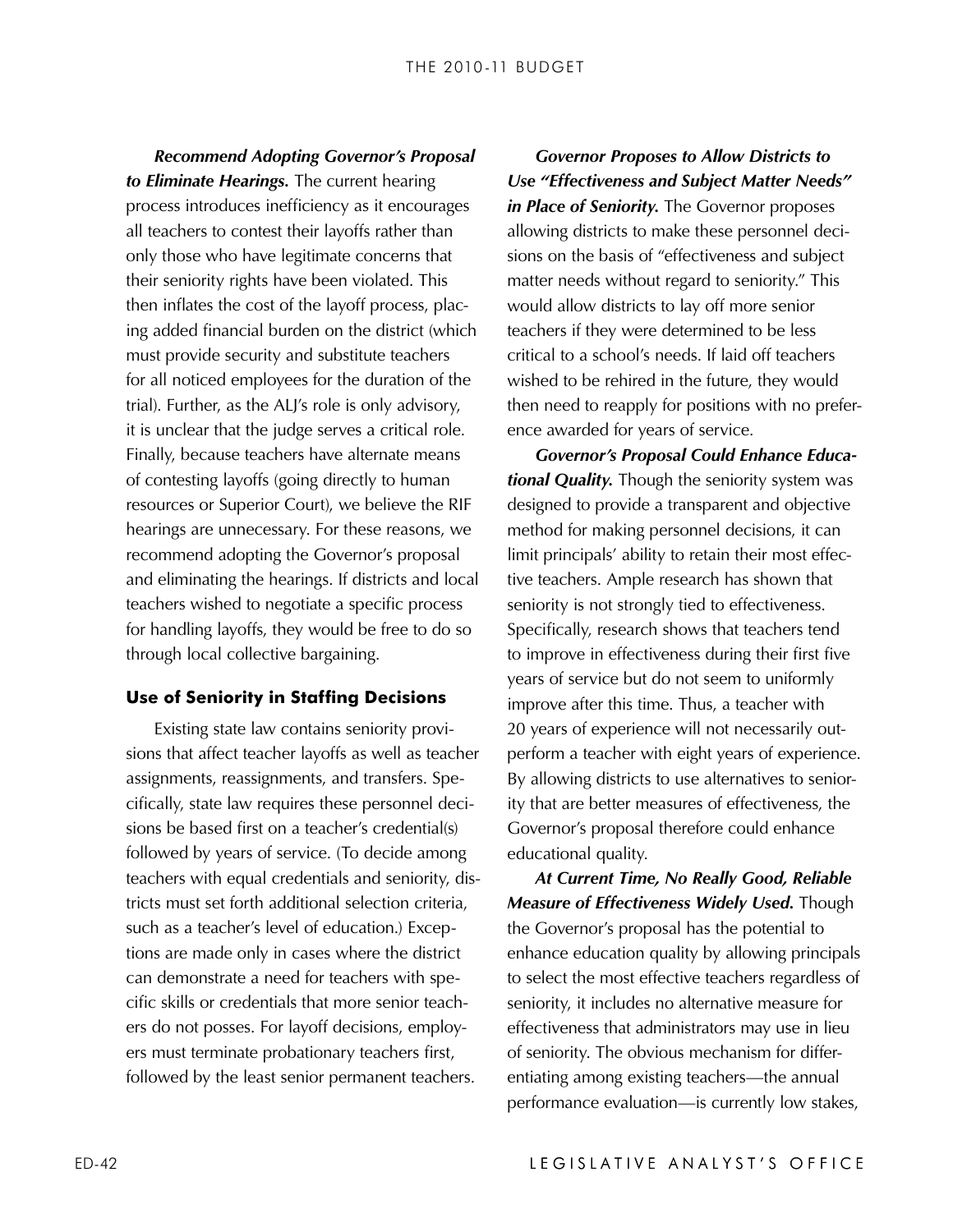with virtually no connection to pay, promotion, or dismissal. Consequently, some schools have not developed rigorous evaluations, and some teacher evaluations have been criticized for being poorly designed and conducted. To the extent this is the case, some administrators may lack the ability to accurately distinguish among the effectiveness of some teachers. Further, in the absence of good information on relative effectiveness, administrators may be tempted for fiscal reasons to dismiss higher-paid members of their staff.

*Could Result in More Layoff Hearings, Higher Legal Costs.* Given that some districts currently might lack an objective, rigorous, reliable alternative to seniority, their personnel decisions under the Governor's proposal could be viewed as arbitrary and thus be more frequently challenged. If so, both districts and unions could face lengthier and more acrimonious termination hearings or court cases. This would increase districts' and unions' legal costs and would likely lower overall employee morale.

*Recommend Use of Performance Evalua*tions as Alternative to Seniority. If the Legislature decides that state laws should continue to govern teacher layoffs and assignments, then we recommend the Legislature eliminate the requirement that districts base these decisions on seniority. However, to minimize the likelihood of arbitrary dismissals and the potential for more contested termination hearings, we also recommend the Legislature adopt a more concrete measure of effectiveness. Specifically, we recommend the Legislature amend state law to require administrators to use performance evaluations in these personnel decisions. Requiring the use of data measuring effectiveness in an objective and consistent manner would help minimize the risk

of arbitrary dismissals or dismissals based primar‑ ily on salary costs.

*Likely Would Take Time to See Results, but Could Improve Overall Evaluation System.*  Such a change in state law likely would take time before having a notable effect on district behavior. This is because some local evaluation tools would need to be improved before administrators and teachers viewed them as useful guides in making personnel decisions. Improvements to local evaluation systems could take a few years to develop, negotiate, and implement effectively. Thus, we recommend allowing for a two-year window during which these improvements could be made, with the new policy applying to labor contracts entered into after January 1, 2012. Despite the lag time needed to implement the policy, the state's overall teacher evaluation system ultimately could be significantly improved, which, in turn, would help improve the overall quality of K-12 education.

#### **Priority for Substitute Teaching Positions**

Existing state law specifies that permanent and probationary teachers who have been laid off due to a reduction in the teacher workforce shall be guaranteed first priority for substitute teaching positions, with these positions granted in order of seniority. If a laid-off teacher accepts a substitute teaching assignment and works more than 20 days within a 60-day period, state law also requires that he/she be paid at equal to or greater than his/ her pre-layoff salary rate.

*Governor Proposes to Remove State Rules for Hiring and Paying Substitute Teachers.* The Governor proposes to allow districts to hire any qualified substitute teacher regardless of seniority and set pay rates irrespective of length of substitute assignment or pre-layoff salary level.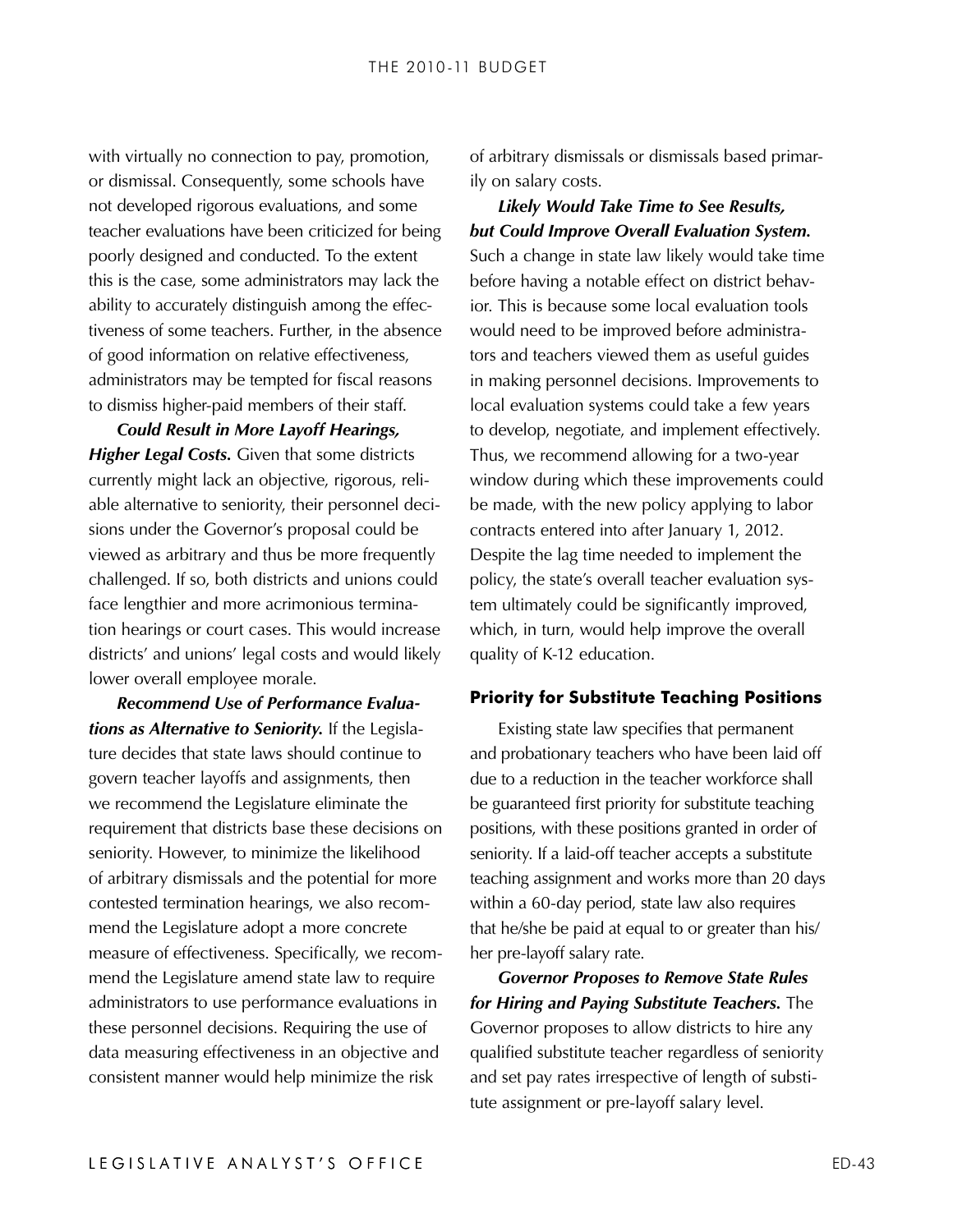<span id="page-43-0"></span>

This proposal would provide several benefits without major risks. Specifically, it would give districts discretion in the rate paid to substitute teachers, with potential savings from being able to hire less expensive substitute teachers. It also would allow districts to choose among a larger pool of qualified candidates, including retired teachers. While some teachers who otherwise would have been entitled to substitute teaching positions might no longer receive them, the state would have no prohibition against administrators and teachers negotiating similar provisions in their local contract agreements.

#### **Probationary Period**

Currently, districts must decide whether to grant permanent status (commonly called tenure) by March 15 of a probationary teacher's second year. If a school has not given notice of termination by March 15, the teacher is granted permanent status with certain attending protections from dismissal. Given this timeframe, administrators have less than two full years of observing a beginning teacher before they must make the tenure decision. Should an administrator elect to deny tenure, that teacher is terminated for the following school year.

**ECONOMING AREASS procedure Adopt Proposal.** Coverant Proposes Allowing Enva Adopt Proposal. A probability the word of the probability in the discussion of the proposal control proposal control in the control of the contro *Governor Proposes Allowing Two Additional Probationary Years.* The Governor proposes to extend the probationary period for up to two additional years. (As discussed in the nearby box, California previously had a three-year probationary period.) While administrators would still be allowed to grant tenure to those they deem qualified after two years, in cases wherein the probationary teacher has not demonstrated adequate proficiency, the administrator could extend the probationary period. The Governor's aim with this proposal is to improve the quality of the teacher workforce and decrease the possibility of losing the state's investment in probationary teachers who may prove effective with an additional year or two of training.

*Recommend Approving Governor's Proposal.*  We believe allowing districts to grant clearly proficient teachers permanent status toward the end of their second year while also allowing more opportunity to observe borderline beginning teachers could result in a more effective overall teacher workforce. An extension of the probationary period also would help minimize unnecessary terminations and alleviate the costs associated with losing teachers who might still improve, as districts and the state invest considerable resources in both teacher preparation and

#### **Brief History of Probationary Teacher Policies in California**

The state has explored alternative probationary periods in the past. Between 1959 and 1983, probationary teachers served three years before administrators had to make the decision whether to grant permanent status. In 1983, the state enacted major changes to state teacher policies, including changes to tenure and dismissals. Specifically, the state shortened the probationary period from three to two years. However, the state also made it easier to dismiss probationary teachers, removing certain due process rights.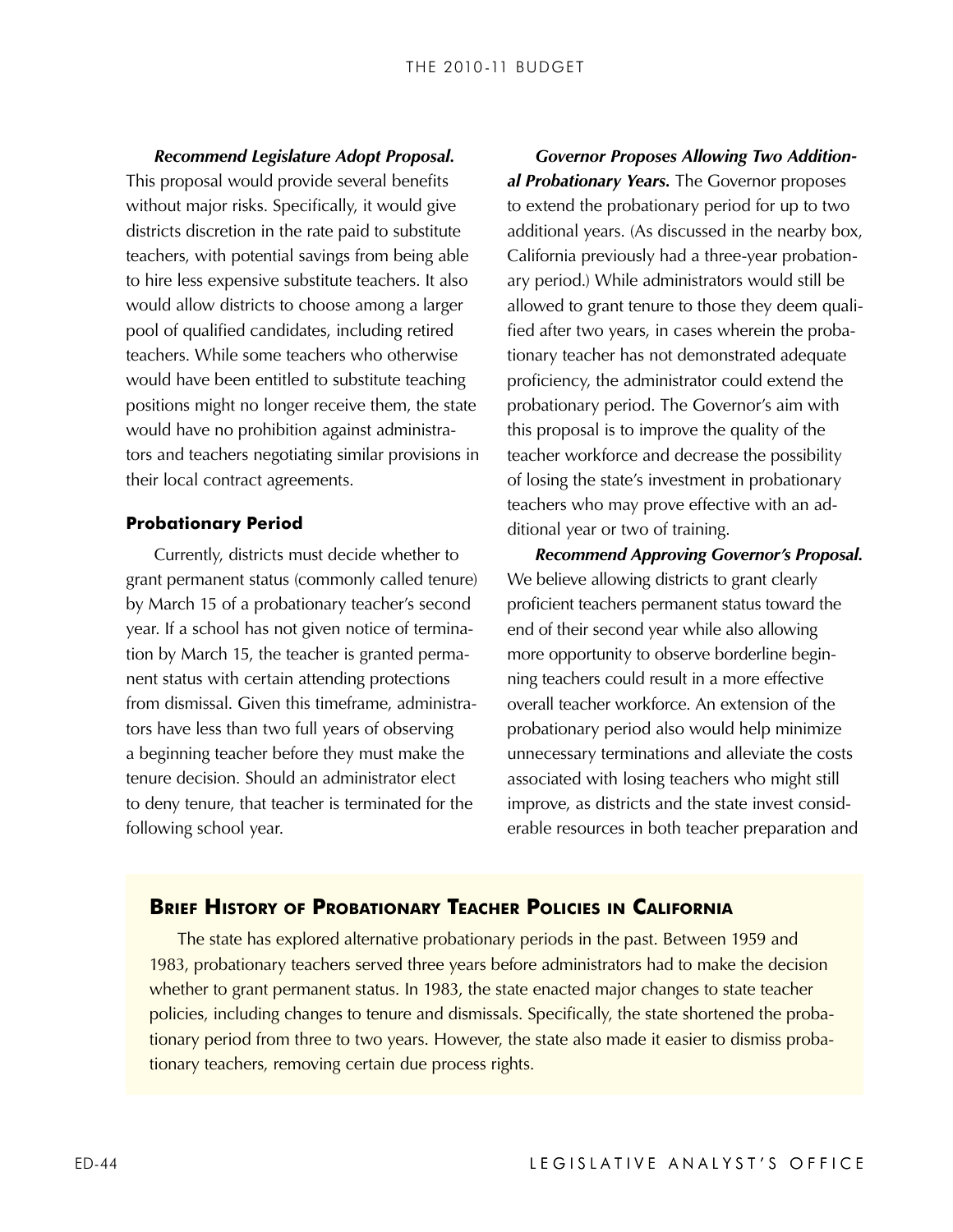beginning-teacher support programs. Further, we believe this change would not notably hamper teacher recruitment, as proficient teachers could still be granted tenure within the state's existing timeframe. Lastly, we believe the likelihood this change would increase arbitrary dismissals is quite low, as districts have both a financial and programmatic interest in training and retaining effective teachers. For these reasons, we recommend adopting the Governor's proposal.

#### **Dismissals**

Currently, to dismiss a teacher for nonfinancial reasons, including unsatisfactory performance or unprofessional conduct, a school district must issue the teacher a suspension or dismissal notice sometime between September 16 and May 14. The teacher then has 30 days from the date of the notice to request a hearing. The teacher continues to receive salary and benefits until a Committee on Professional Competence (CPC) rules to dismiss, suspend, or retain the teacher.

*Composition of CPC Panel.* Hearings take place before the CPC, a panel consisting of an ALJ and two teachers. The district chooses one teacher and the noticed employee chooses the other teacher. The teachers chosen for the panel cannot teach within the employee's district nor be related to the employee. The two teachers on the panel also must hold a valid teaching credential and have at least five years of experience within the past ten years in the discipline of the dismissed teacher.

*Commission Proceedings.* In a teacher dis‑ missal hearing, only records from the four years prior to the filing date are admissible. Similarly, only testimony regarding the previous four years may be considered. Therefore, any performance evaluations occurring prior to the preceding four years may not be considered. The CPC's ruling is determined by a majority vote of the threeperson panel. The panel may vote to dismiss, suspend without pay, or retain the teacher. This decision is binding (though teachers who disagree with the ruling can file suit in court).

*Governor Proposes Various Changes to*  **Dismissal Proceedings.** Specifically, the Governor proposes to change these proceedings in the following ways:

- ➢ *Remove Restrictions on Timing of Dismissal Notices.* The Governor proposes to allow districts to issue dismissal notices at any time. If enacted, districts would be able to notice teachers of a dismissal or suspension between May 15 and September 15.
- ➢ *Eliminates Salary and Benefits for Noticed Teachers.* Under the Governor's proposal, a teacher would cease receiving salary and benefits upon the service of the notice to dismiss or suspend. Should the teacher prevail in the hearing, the district would pay back wages and benefits to the teacher.
- ➢ *Eliminates Four-Year Evidentiary Bar.* The Governor proposes to remove the four-year limitation on evidence that may be considered in a teacher dismissal hearing. This would effectively allow any relevant evidence to be considered.
- ➢ *Eliminates Teacher Representatives on the CPC, Makes Judge's Ruling Advisory Rather Than Binding.* The Governor proposes restructuring the CPC by eliminating the two teacher representatives.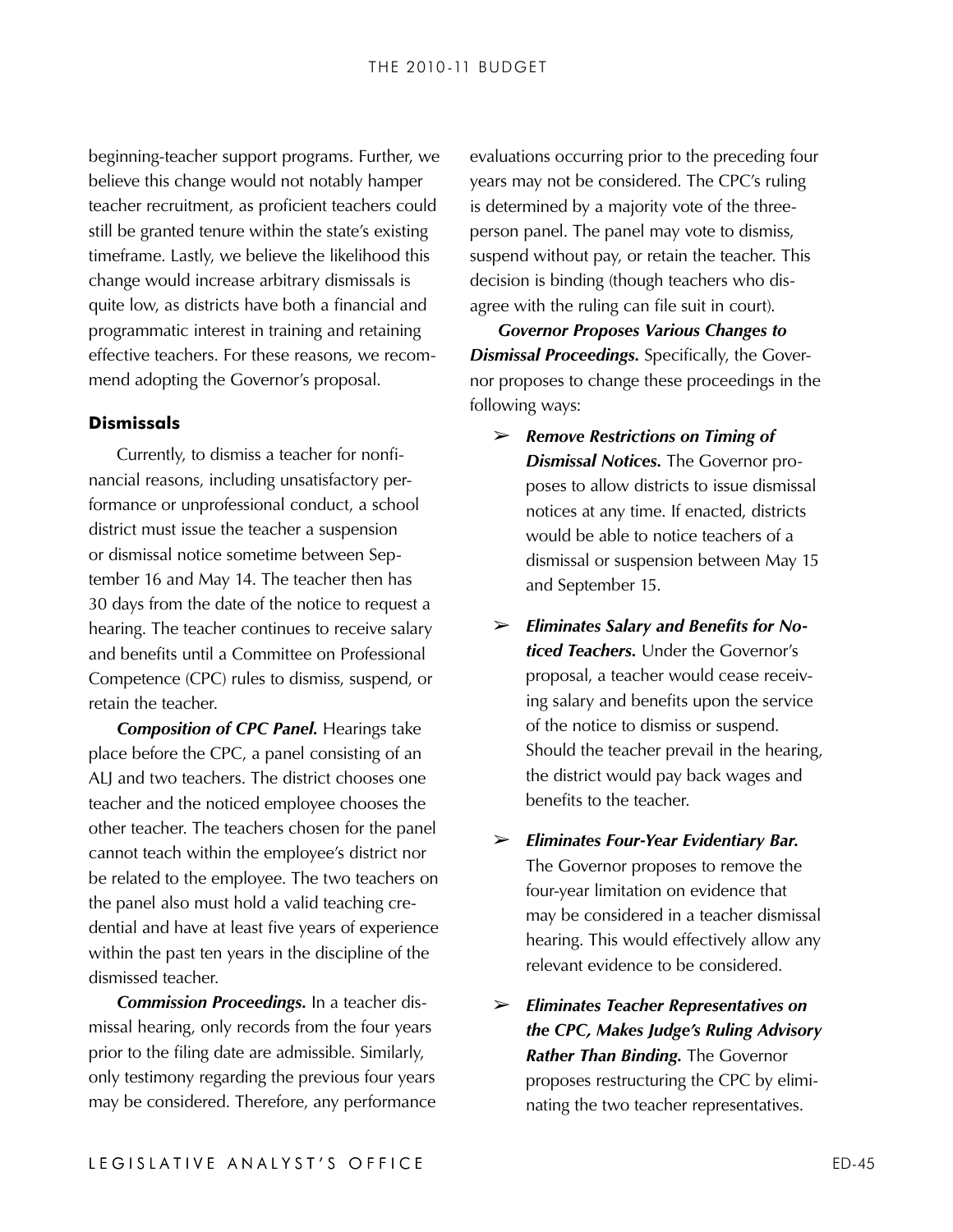the dismissal case, make a recommenda‑ tion to the local school district governing board, and the governing board would issue the final decision of whether to dismiss, suspend, or retain the teacher. Via these changes, the Governor intends to streamline the dismissal process and endow local governing boards with more authority over personnel decisions.

*Overall Goals Laudable, Have Concerns With Implementation.* Overall, we agree with the Governor's intention to streamline the dismissal process. However, we believe that some of the proposed changes would provide little benefit and introduce unnecessary risks. Thus, we would recommend approving some of the Governor's proposals (those that likely would streamline the process) while rejecting others (those that have little benefit and high risk), as detailed below.

*Recommend Rejecting Change to Dismissal Notice Window.* While we appreciate the desire to provide districts greater flexibility, it is unclear that many schools are currently in need of this flexibility. Districts already have nine months during which they may issue dismissal or suspension notices. Further, teachers' availability varies widely in the window between May 15 and September 15, as these are vacation months for most teachers—raising the risk that administrators could be tempted to notice teachers during this window to avoid due process proceedings.

*Recommend Adopting Governor's Proposal to Suspend Teacher Salary Upon Service of Dismissal Notice but Require Back Payments if Teacher Prevails.* We recommend adopting the Governor's proposal to allow districts to suspend salary and benefits for teachers who have been

Uniter this proposal, the ALJ would hear is created a dismissal coicie dismissal case, make a recommenda<br>
Uniter the dismissal case, make a recommenda<br>
United the dismissal case, make a recommenda<br>
the dismissal case, and served a dismissal notice but require districts to pay back wages and benefits to those teachers who prevail in the ruling. However, we further recommend districts be required to pay interest accrued on the foregone salary payments if the teacher prevails. Together, these changes would improve the current system, which provides incentives for teachers to artificially extend the length of the trial and offers no recourse for districts to recover those payments should the district prevail. We do not think the recommended changes would create similar incentives for districts to increase the length of the trial themselves, as salary and interest would need to be paid should the employee prevail. In short, the new system would do a better job of ensuring that neither teacher nor district has a financial incentive to prolong the dismissal process.

*Recommend Adopting Change to Evidentiary Limits.* We recommend adopting the Governor's proposal to allow the CPC access to all records and evidence concerning a teacher's fitness for the classroom. Most importantly, in cases where prior charges of teacher misconduct are at issue, limiting evidence could work at crosspurposes with protecting students.

*Recommend Adopting Proposal to Restructure CPC.* We recommend adopting the Governor's proposed changes to remove the two teacher representatives from the CPC. Teachers with experience in the terminated employee's discipline, however, could remain involved in the trial if needed as witnesses rather than panel members. This would provide much of the benefit gained by requiring two teachers on the panel but would reduce the associated costs. Further, the current process places an unnecessary burden on districts to remove teachers from classrooms for the purposes of serving on a panel.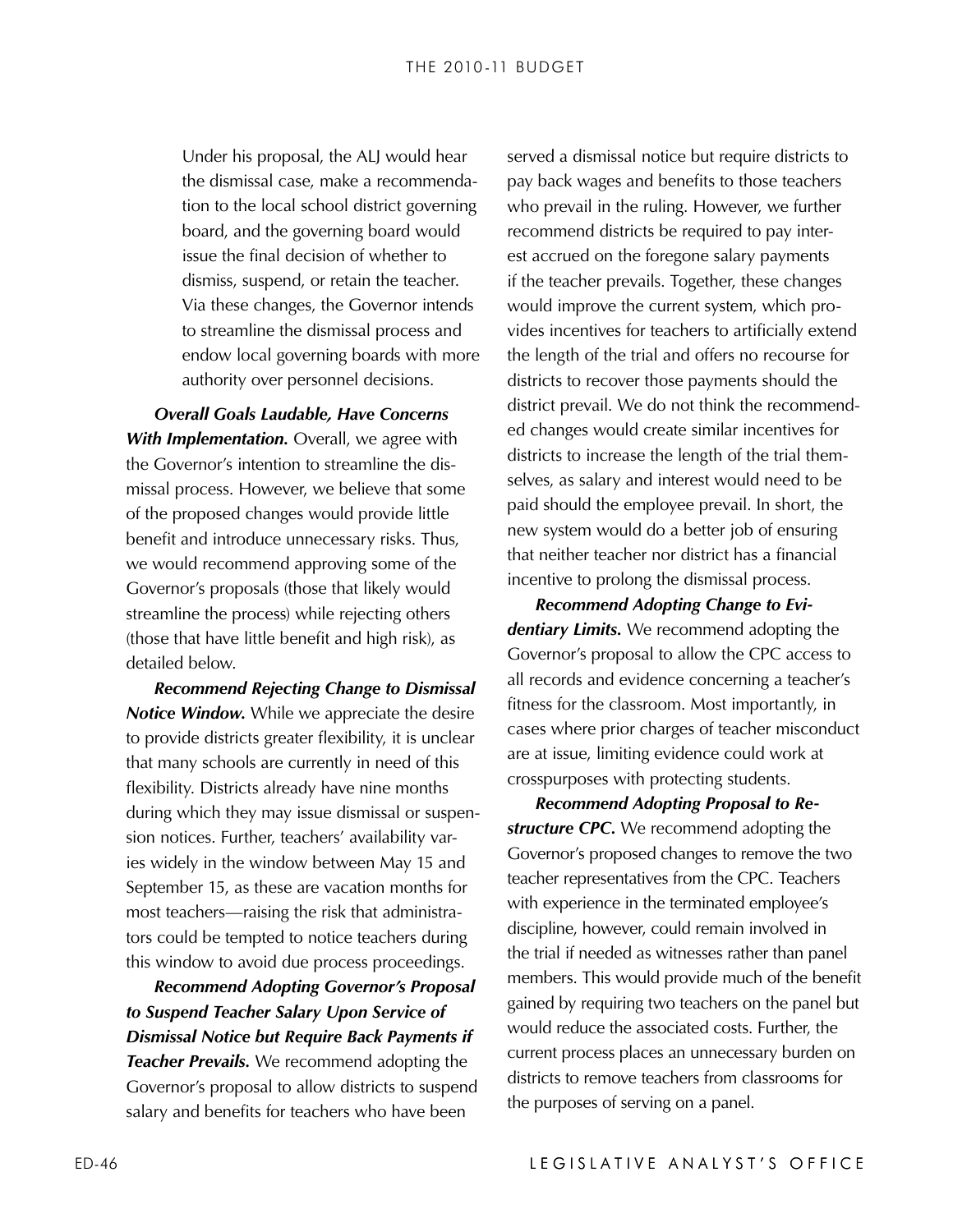<span id="page-46-0"></span>*Recommend Retaining Role of ALJ.* It is unclear to us that shifting the final decision to the governing board would streamline or improve the dismissal process. If the governing board did not act on the advice of the ALJ, the teacher would have a high likelihood of taking the case

### **Federal Funds**

As shown in Figure 15 (see next page), California annually receives more than \$6 billion in federal funds to support K-12 education. While some of this funding is awarded competitively, most federal funding is provided on a formula basis to target particular student populations, such as low-income students and students with disabilities. As reflected in the figure, ongoing federal funding has grown modestly in recent years. In addition to ongoing federal funding, the state received more than \$6 billion in one-time support for K-12 education through ARRA. While California distributed most of its unrestricted ARRA funds to school districts in 2009, these funds can be spent through 2010-11. In addition, significant monies from the stimulus package associated with specific activities, such as school improvement and education data, remain uncommitted.

In this section, we examine three issues re‑ lated to federal funding. Specifically, we analyze the Governor's proposals to: (1) seek additional one-time federal support for special education, (2) authorize ARRA funding for local education data efforts, and (3) provide federal and state funding for turning around low-performing schools. In each case, we recommend an alternative to the administration's proposal.

to court. In such cases, the Governor's approach would have just added another step to the existing process. Thus, this proposal appears to make the process less efficient. To make this dismissal process as streamlined as possible, we recommend retaining the existing role of the ALJ.

#### **Federal Special Education Funding**

In 2010‑11, California expects to receive \$1.3 billion in ongoing federal funding for special education. These funds are part of a longstanding federal commitment to help states pay for the education of students with disabilities. In 1975, Congress passed the first piece of federal legislation protecting the right of students with disabilities to a "free and appropriate public education." The law was largely a response to growing national awareness that many states were either excluding students with disabilities from the education system or severely limiting their access. While this law's successor, the Individuals with Disabilities Act (IDEA), has used different methods to allocate funding to states over time, the general intent was to help states afford the additional costs generated by the federal requirements. Under the current allocation method, IDEA funds are provided to states based on their relative school-age populations (85 percent) and school-age popula‑ tions living in poverty (15 percent).

*IDEA Designed to Cover 40 Percent of Excess Cost of Educating Students With Disabilities.* The IDEA set forth a policy that the federal government would cover a maximum of 40 percent of excess special education costs, with states and local education agencies to cover remaining costs. (This target is often referred to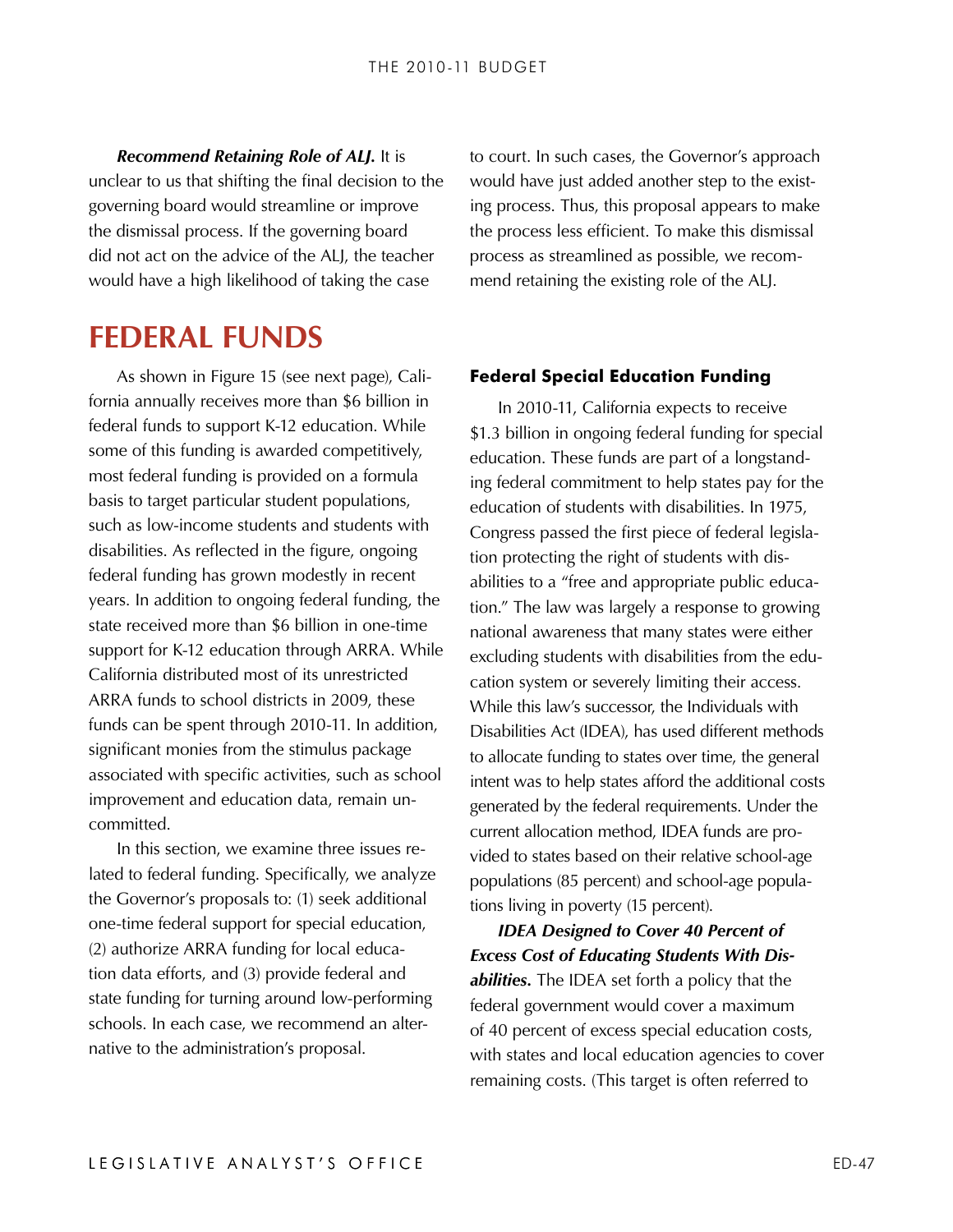as "full funding.") To determine how much of the excess cost it is covering, the federal government estimates the total nationwide cost of educating students with disabilities in excess of the cost of non-special education students, then determines

the percent covered by the IDEA appropriation. (That is, the federal methodology is based on a single *national* average, not *state-specific* special education expenditures.) Presumably with the intent of increasing the federal share up to the

#### **Federal Funding for K-12 Education**

| <b>Federal Funding for K-12 Education</b>                                                                                                                             |               |               |                  |                                          |           |                             |
|-----------------------------------------------------------------------------------------------------------------------------------------------------------------------|---------------|---------------|------------------|------------------------------------------|-----------|-----------------------------|
| (Dollars in Millions)                                                                                                                                                 |               |               |                  |                                          |           |                             |
|                                                                                                                                                                       | 2008-09       | 2009-10       | 2010-11          | <b>Change From</b><br>2009-10 to 2010-11 |           | <b>Federal</b>              |
|                                                                                                                                                                       | <b>Actual</b> | <b>Actual</b> | <b>Estimated</b> | <b>Amount</b>                            | Percent   | <b>Stimulus<sup>a</sup></b> |
| No Child Left Behind (NCLB) Programs                                                                                                                                  |               |               |                  |                                          |           |                             |
| <b>Title I</b>                                                                                                                                                        |               |               |                  |                                          |           |                             |
| <b>Title I Basic</b>                                                                                                                                                  | \$1,698.8     | \$1,651.6     | \$1,711.0        | \$59.4                                   | 3.6%      | \$1,124.9                   |
| <b>School Improvement</b>                                                                                                                                             | 61.8          | 64.1          | 68.4             | 4.3                                      | 6.6       | 351.8                       |
| <b>Reading First</b>                                                                                                                                                  | 50.8          |               |                  |                                          | -         |                             |
| <b>Even Start</b>                                                                                                                                                     | 7.3           | 6.9           | 7.2              | 0.3                                      | 3.7       |                             |
| <b>Migrant Student Education</b>                                                                                                                                      | 129.1         | 139.8         | 135.3            | $-4.5$                                   | $-3.2$    |                             |
| <b>Neglected and Delinquent Children</b>                                                                                                                              | 2.6           | 2.4           | 2.4              | -                                        | $-1.0$    |                             |
| <b>Impact Aid</b>                                                                                                                                                     | 55.8          | 64.7          | 66.7             | 2.0                                      | 3.1       | 1.4                         |
| <b>Advanced Placement</b>                                                                                                                                             | 3.5           | 4.4           | 4.4              |                                          |           |                             |
| <b>Title II</b>                                                                                                                                                       |               |               |                  |                                          |           |                             |
| <b>Improving Teacher Quality</b>                                                                                                                                      | \$332.9       | \$327.1       | \$331.1          | \$4.0                                    | 1.2%      |                             |
| <b>Mathematics and Science Partnerships</b>                                                                                                                           | 21.9          | 20.0          | 21.2             | 1.2                                      | 5.9       |                             |
| <b>Educational Technology</b>                                                                                                                                         | 30.6          | 29.1          | 10.6             | $-18.5$                                  | $-63.6$   | \$71.6                      |
| <b>Title III</b>                                                                                                                                                      |               |               |                  |                                          |           |                             |
| <b>Language Acquisition</b>                                                                                                                                           | \$164.5       | \$168.5       | \$179.3          | \$10.8                                   | 6.4%      |                             |
| <b>Title IV</b>                                                                                                                                                       |               |               |                  |                                          |           |                             |
| Safe and Drug-Free Schools                                                                                                                                            | \$35.2        | \$35.2        |                  | $-$ \$35.2                               | $-100.0%$ |                             |
| 21st Century After School                                                                                                                                             | 132.0         | 130.9         | \$127.4          | $-3.5$                                   | $-2.6$    |                             |
| <b>Title VI</b>                                                                                                                                                       |               |               |                  |                                          |           |                             |
| <b>State Assessments</b>                                                                                                                                              | \$32.9        | \$32.8        | \$32.8           |                                          | $-0.1%$   |                             |
| <b>Rural and Low-Income Schools</b>                                                                                                                                   | 1.2           | 1.2           | 1.2              |                                          | $-3.2$    |                             |
| Small, Rural School Achievement                                                                                                                                       | 6.3           | 6.4           | 6.6              | 0.2                                      | 2.8       |                             |
| <b>Non-NCLB Programs</b>                                                                                                                                              |               |               |                  |                                          |           |                             |
| <b>Homeless Children and Youth</b>                                                                                                                                    | \$7.6         | \$12.8        | \$8.0            | $-$4.8$                                  | $-37.5%$  | \$13.8                      |
| <b>Special Education</b>                                                                                                                                              | 1,256.9       | 1,310.8       | 1,309.7          | $-1.1$                                   | $-0.1$    | 1,327.7                     |
| <b>Vocational and Adult Education</b>                                                                                                                                 | 139.8         | 139.6         | 139.6            |                                          |           |                             |
| Cal-Serve/Service America                                                                                                                                             | 1.8           | 2.1           | 2.1              |                                          |           |                             |
| Charter Schoolsb                                                                                                                                                      | 48.0          | 48.0          | 48.0             |                                          |           |                             |
| <b>Child Nutrition</b>                                                                                                                                                | 1,757.0       | 2,035.0       | 2,191.4          | 156.4                                    | 7.7       | 12.9                        |
| <b>Child Development</b>                                                                                                                                              | 532.3         | 523.3         | 510.6            | $-12.7$                                  | $-2.4$    | 220.3                       |
| <b>State Fiscal Stabilization Fund</b>                                                                                                                                |               |               |                  |                                          |           | 3,132.0                     |
| <b>Totals</b>                                                                                                                                                         | \$6,510.6     | \$6,756.7     | \$6,914.9        | \$158.2                                  | 2.3%      | \$6,243.5                   |
| a Districts have until September 30, 2011 to commit these one-time funds.                                                                                             |               |               |                  |                                          |           |                             |
| b The Charter Schools Grant is a three-year grant ending in 2009-10. The estimate for 2010-11 funding assumes California will receive a new grant of the same amount. |               |               |                  |                                          |           |                             |
|                                                                                                                                                                       |               |               |                  |                                          |           |                             |
|                                                                                                                                                                       |               |               |                  |                                          |           |                             |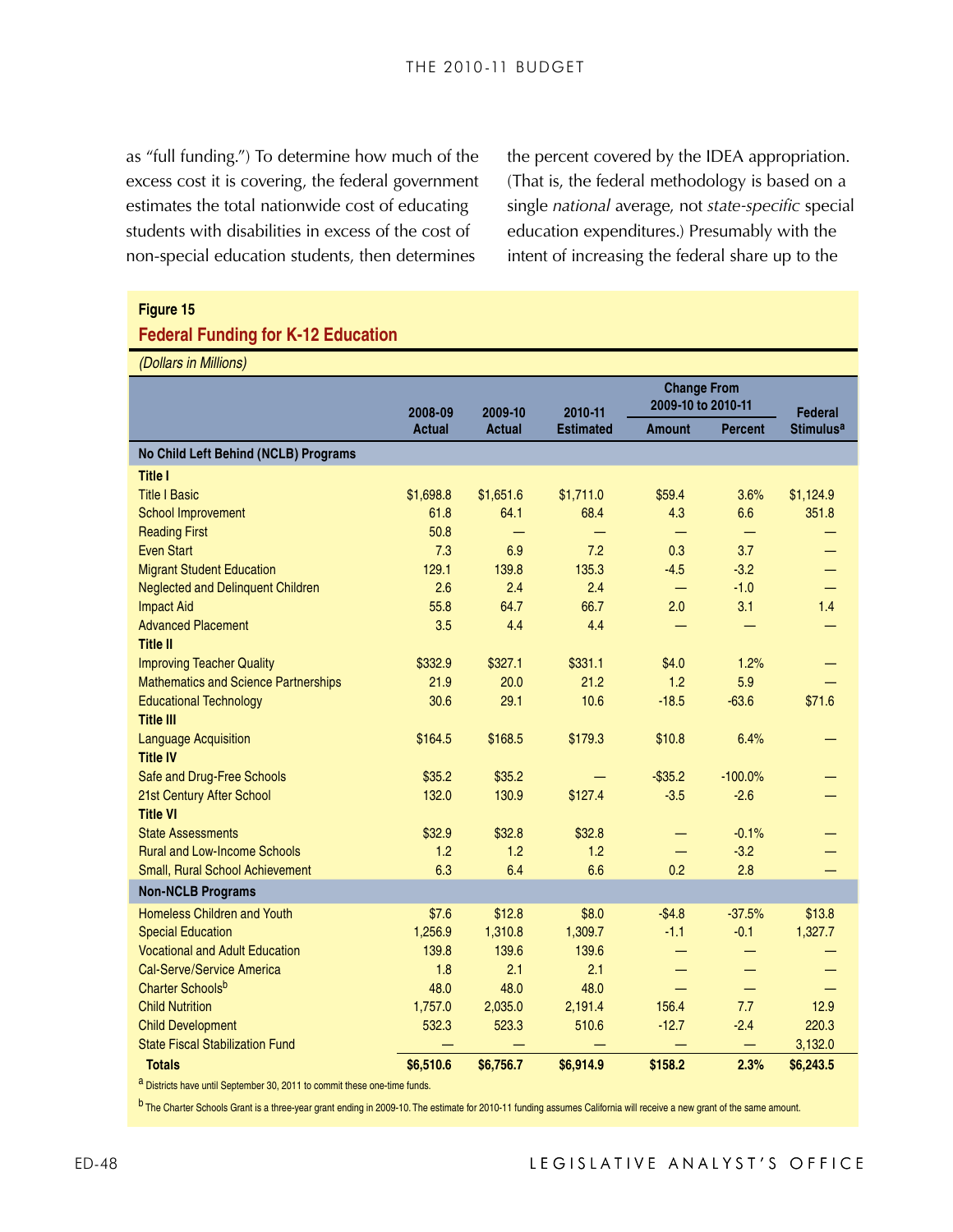40-percent target, the 2004 reauthorization of IDEA included a long-term funding schedule by which nationwide IDEA appropriations were intended to increase roughly \$2 billion annually.

*Administration Seeks Special Fiscal Relief for California.* The *2010-11 Governor's Budget* includes a plan to request additional federal funding related to special education. In essence, the administration is seeking a one-time, California-specific federal allocation of \$1 billion as compensation for the federal government not covering 40 percent of special education costs. (The \$1 billion equates very roughly to about one year of special education costs that would have been covered by the federal government had the 40 percent target been met.) Nonetheless, if the additional funds were to materialize, they would not be used for ongoing special education costs under the Governor's plan. Instead, the \$1 billion

would be placed directly in the General Fund to provide general fiscal relief to the state.

*Governor's Approach Needs Work.* Al‑ though we generally support the Governor's efforts to obtain more federal funding for special education, the administration's approach has two key shortcomings. First, by planning to use the money for general fiscal relief, the administration misses an opportunity to make a strong case on policy grounds for additional IDEA funding. Second, California does not have a unique claim for receiving additional federal funds, as all other states have been comparably treated.

*California Can Nonetheless Make Strong*  **Case for More IDEA Funding.** Despite the shortcomings of the Governor's particular approach, California—along with other states—can make a compelling argument to receive additional IDEA funding. Using the IDEA's own method

#### **Figure 16**

#### **Federal Share of Special Education Excess Costs Still Far Below 40 Percent**



for approximating the excess cost of educating students with disabilities nationwide, the federal government has covered far less than 40 percent in recent years. Despite the federal government more than doubling its share of costs between 1995 and 2005, IDEA has never covered more than 19 percent of excess costs (see Figure 16). Moreover, IDEA appropriations, as well as the share of costs covered by the federal government, actually have dropped between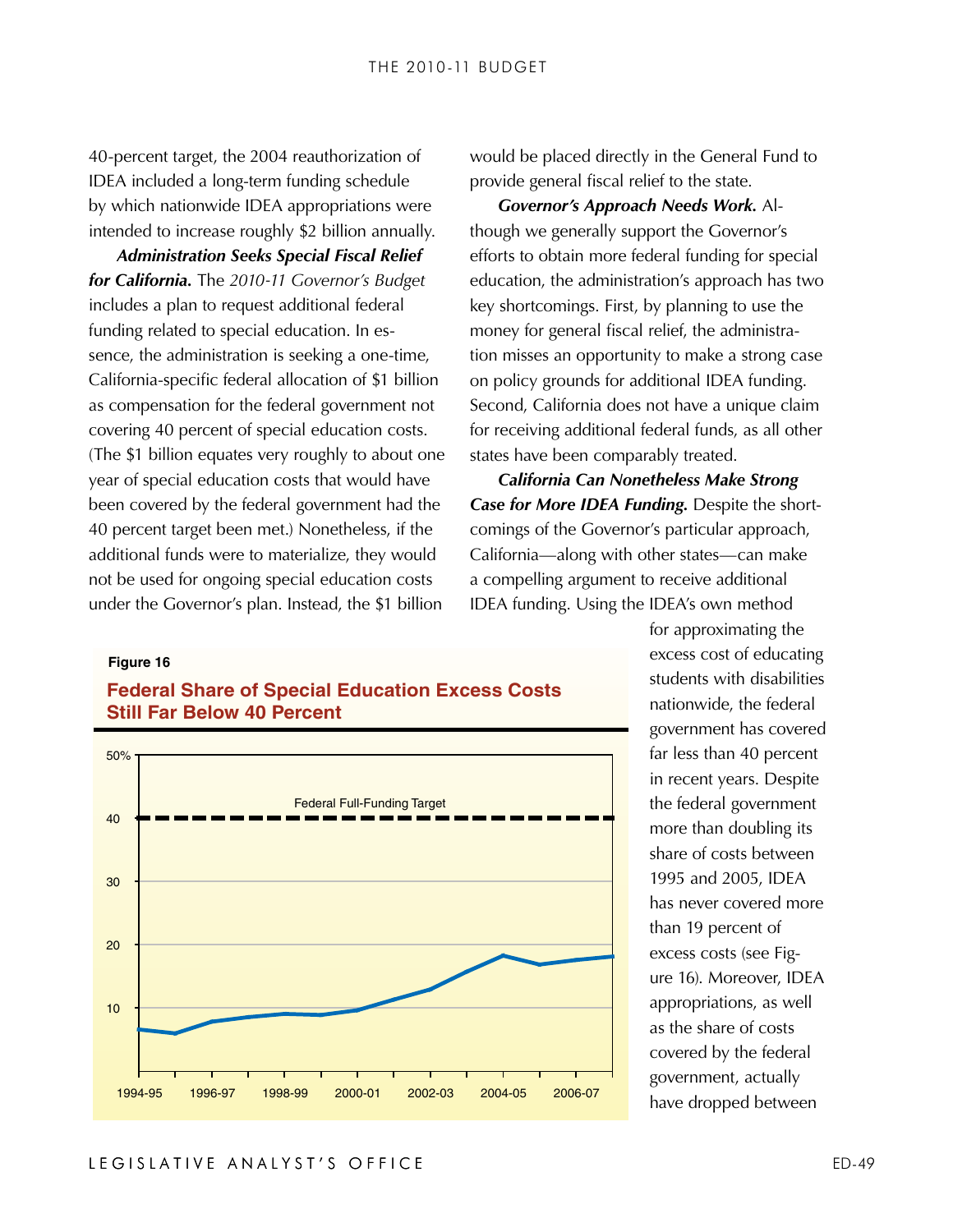ule designed to accelerate augmentations. (Even with the one-time ARRA IDEA allocation in 2009, the 40 percent full-funding target was not reached.)

*Recommend State Request Additional*  **Ongoing IDEA Funding.** We recommend California request the federal government fully fund its 40 percent-of-cost policy and permanently increase IDEA funding for all states. Accordingly, states and school districts should be allowed to reduce their share of costs. For California, this would mean freed up Proposition 98 resources. This approach has several advantages. First, asking the federal government to cover its full share of special education costs might appear more reasonable if the corresponding freed-up state and local funds were redirected for other education priorities rather than benefitting other parts of the state budget. Second, our approach would provide ongoing rather than one-time benefit to the state. Lastly, our approach does not require any special treatment for California.

#### **Federal Education Technology Funding**

The federal government currently provides several sources of funding for education data activities, including the Enhancing Education Through Technology (EETT) grant. In 2009-10, the state received \$29 million in ongoing EETT funding, as well as a one-time ARRA grant of \$72 million. At least 95 percent of the grant must be given out to school districts, of which at least half must be distributed on a competitive basis. The remaining 5 percent can be used for statelevel activities.

*Governor's Initial Expenditure Plan Rejected, No New Proposal.* In fall 2009, the Governor submitted a request pursuant to Section 28.00

of the *2009-10 Budget Act* that contained an expenditure plan for the ARRA EETT monies. At that time, the Joint Legislative Budget Committee raised several concerns with the administration's plan. Most importantly, the plan did not coordinate the use of the funds with other education data and technology efforts, especially in relation to developing a preschool through higher education (or "P-20") data system. As a result, the plan lost an opportunity to maximize the potential benefit of the ARRA funds. Given these concerns, the Legislature did not concur with the Governor's initial plan. The administration has not subsequently submitted a new plan. As a result, an expenditure plan still needs to be approved before the funds can be used to benefit local data efforts.

2004 and 2008. despite the IDEA funding sched and the 2009-10 dedge of and 2008-10 designed to accelerate augmentations. Form an equivalent the constant of the constant of the constant of the constant of the singular parti *Recommend Developing Coordinated Plan Targeting Preschool and High School Data*  **Needs.** One of the greatest challenges associated with developing a P-20 data system will be collecting and integrating early childhood and postsecondary/workforce readiness data. The EETT monies could help districts meet these challenges. To this end, we recommend the Legislature designate that the \$72 million in one-time EETT funding be used for two purposes. First, we recommend directing half of the EETT funds to school districts that provide early childhood education to help integrate pre-kindergarten data into the P-20 system. By helping districts collect, report, and analyze early education data, the funds would facilitate ongoing instructional improvement for California's youngest students. Second, we recommend awarding the other half of EETT funds to districts serving high school students, with the funds used to help meet new postsecondary and workforce readiness data requirements. Under other related federal grant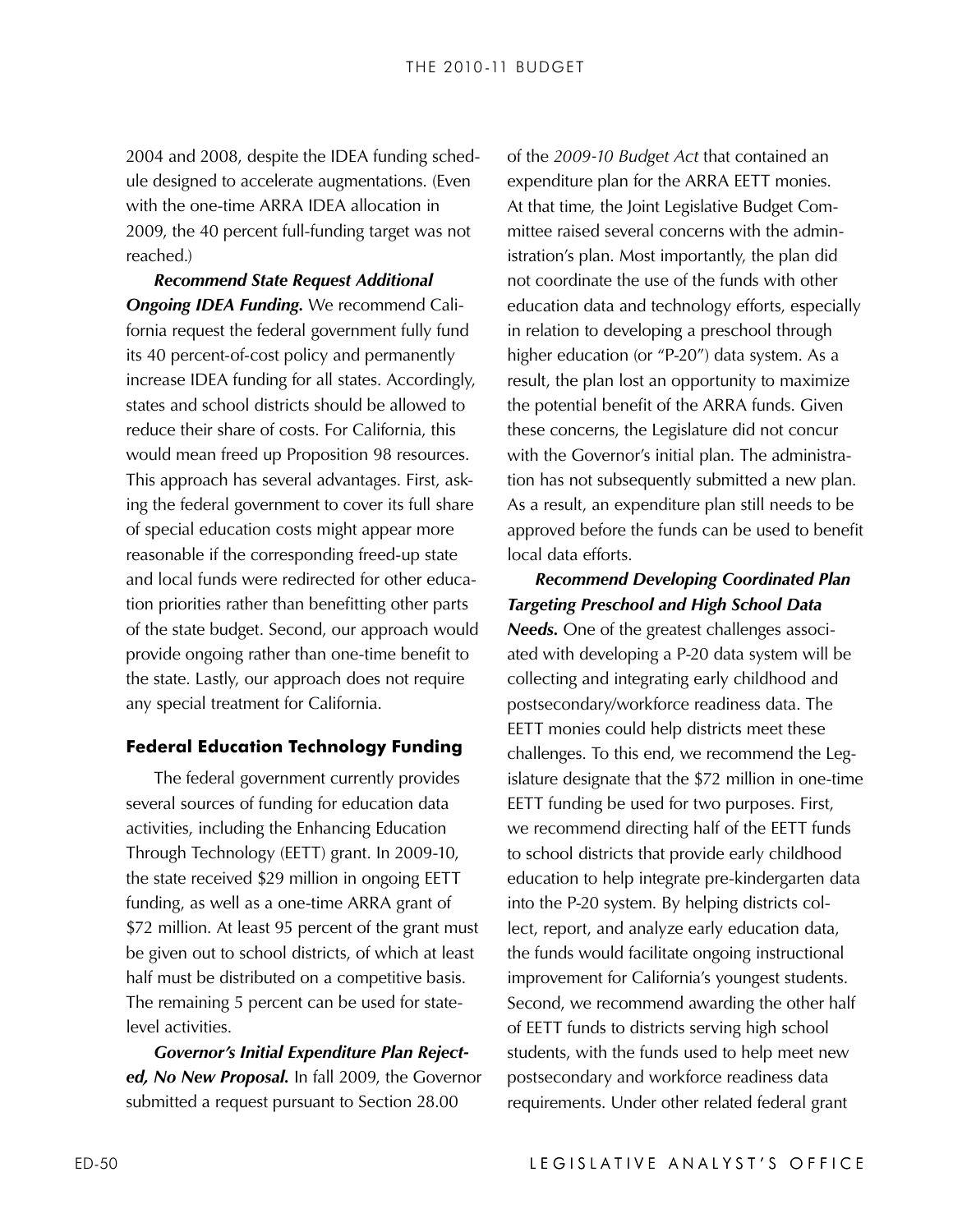applications, California is proposing to collect new high school-level data, including Advanced Placement and Scholastic Aptitude Test scores, as well as participation in courses relating to science, technology, engineering, and math. Under our recommended approach, districts serving preschool or high school students would apply to the CDE and be awarded funding competitively based on their data needs.

#### **Federal School Improvement Funding**

Currently, California operates both federally funded and state-funded programs to improve low-performing schools. Using federal funds, Program Improvement (PI), created by the No Child Left Behind Act of 2001, provides support for schools that have missed benchmarks on state math and Language Arts assessments for two or more years. In 2009-10, California received roughly \$130 million in ongoing School Improvement Funds (SIF), as well as close to \$400 million in one-time ARRA funds, for PI schools. (Roughly half of SIF funds come from a Title I set aside, with the other half from the School Improvement Grant.) Using state funds, California operates the QEIA program. This program provides support for schools ranked in the bottom two deciles on state assessments. The state annually provides \$402 million for the program, with the bulk of funding supporting efforts to reduce class sizes in grades 4 through 12. Funding for QEIA is provided as part of a settlement the administration reached with the California Teachers Association regarding the Proposition 98 suspension that oc‑ curred in 2004‑05.

*Federal Government Creates New Requirements for PI.* The U.S. Department of Education recently enacted new regulations governing PI. Although PI has relatively specific *program*

requirements, it previously contained few explicit *funding* requirements. By contrast, the new regulations direct states to use resources to turn around the bottom 5 percent of schools in PI (frequently referred to as the "persistently lowestachieving schools"). These schools must implement one of four intensive intervention strategies (see Figure 17 on next page). Additionally, the federal government now intends to make school improvement funds available for a longer period with the express purpose of allowing districts to implement three-year improvement plans. In response to these new requirements, the state recently enacted Chapter 2, Statutes of 2010 (SBX5 1, Steinberg), which establishes specific rules for identifying the persistently lowestachieving schools in California.

*Governor's Budget Funds QEIA but Does Not Include Plan for Federal School Improvement Funding.* The Governor's budget continues to provide \$402 million for K-12 schools participating in QEIA. Unlike 2009-10, when QEIA was supported with Proposition 98 funding on a one-time basis, the Governor's 2010-11 proposal funds QEIA with non-Proposition 98 General Fund monies. The Governor's budget contains no plan for spending \$650 million in SIF.

*Governor's Budget Misses Opportunity to Build Coherent Plan for Using Available School*  **Improvement Resources.** The Governor's proposal for low-performing schools has three major shortcomings. First, as noted above, the administration does not offer a budget for the \$650 million in federal SIF available to California. Second, despite the significant amount of federal funding available to intervene in low-performing schools, the Governor still chooses to spend more than \$400 million in scarce state funds for generally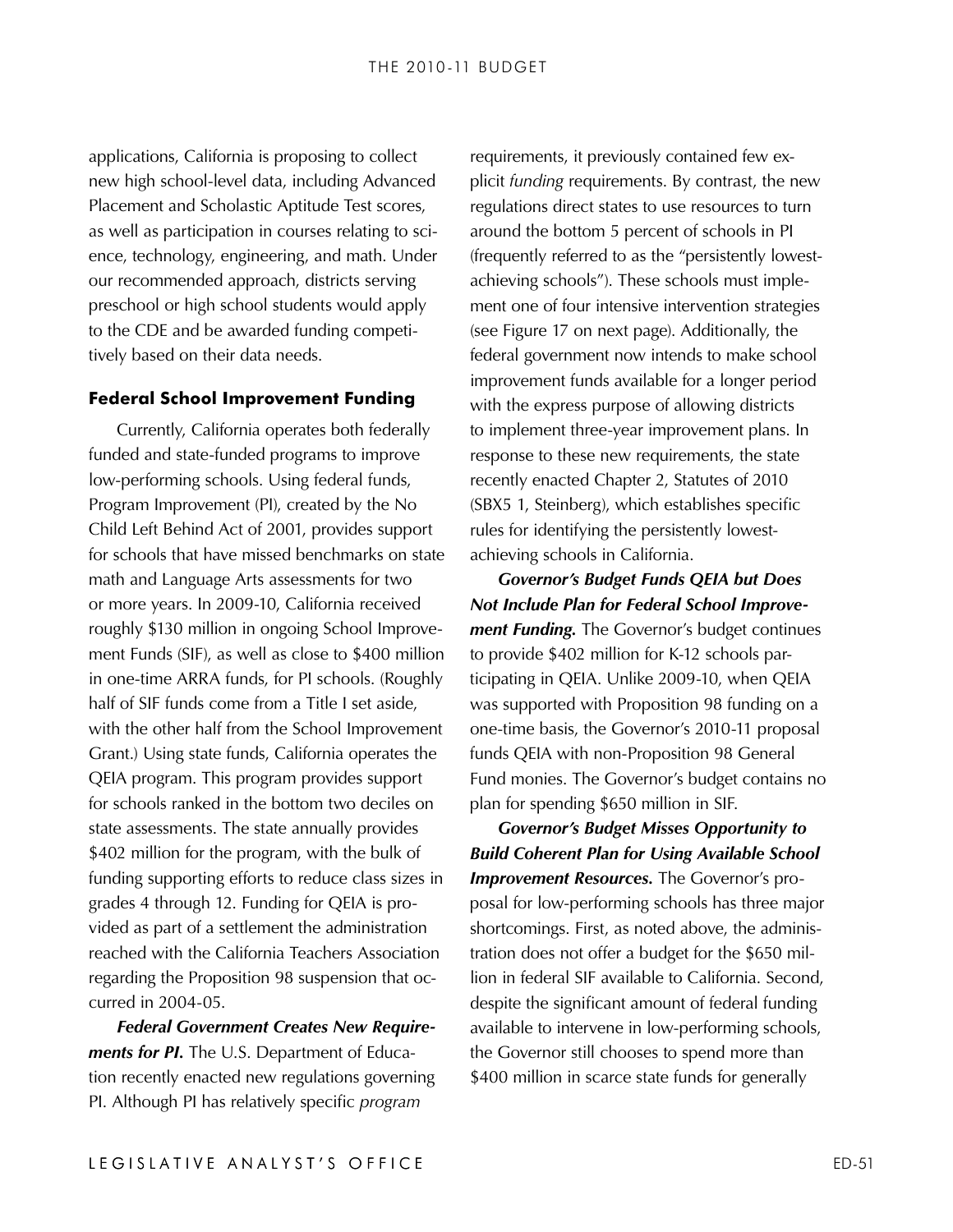the same purpose. Finally, the administration takes no direct action to coordinate federal and state school improvement efforts.

*Recommend Developing SIF Budget, Align*ing State and Federal Programs. We recommend creating a SIF budget plan that ensures all the funds are used during the allotted period while maximizing potential programmatic benefits and minimizing overlap among school im‑ provement efforts. To this end, we: (1) develop a method for determining which schools would re‑ ceive funding, (2) develop an allocation method for distributing SIF funds to all identified schools based on their relative need, and (3) use that allocation method to build a three-year SIF budget. In addition to building a strategic, multiyear plan that complies with federal guidance, our model identifies areas of overlap between the SIF and QEIA programs, and, to the degree possible, con‑ solidates state and federal school improvement programs such that districts are only beholden to one set of intervention requirements.

## **New Regulations for Federal School Improvement Program**

#### **Priority for Intervention**

**Figure 17**<br> **New Regulations for Federal School Improvement Program**<br> **Priority for Intervention**<br> **Priority is for schools recolving Title I funds that either are in the bottom 5 percent of Program**<br>
Improvement are pos First priority is for schools receiving Title I funds that either are in the bottom 5 percent of Program Improvement schools, as measured by standardized test scores in math and Language Arts, or are high schools with a graduation rate below 60 percent for several consecutive years.

Second priority is for high schools that would have been in the bottom 5 percent but do not receive Title I funds.

Third priority is for additional schools receiving Title I funds that the state identifies at its discretion.

#### **Intervention Models<sup>a</sup>**

 $\checkmark$  Close the school.

Convert the school into a charter school.

Release at least 50 percent of instructional staff and provide certain flexibility related to staffing and instructional time.

Give schools considerable flexibility, including control over personnel decisions, budgeting, and length of the school day/year.

#### **Funding Rules**

Schools in the bottom 5 percent and with low graduation rates can receive up to \$2 million per year for three years.

Districts can pool their total allotment and redistribute among identified schools such that some toppriority schools receive even more.

Provide funding to schools for three years rather than one year. a Applies only to the persistently lowest-achieving schools.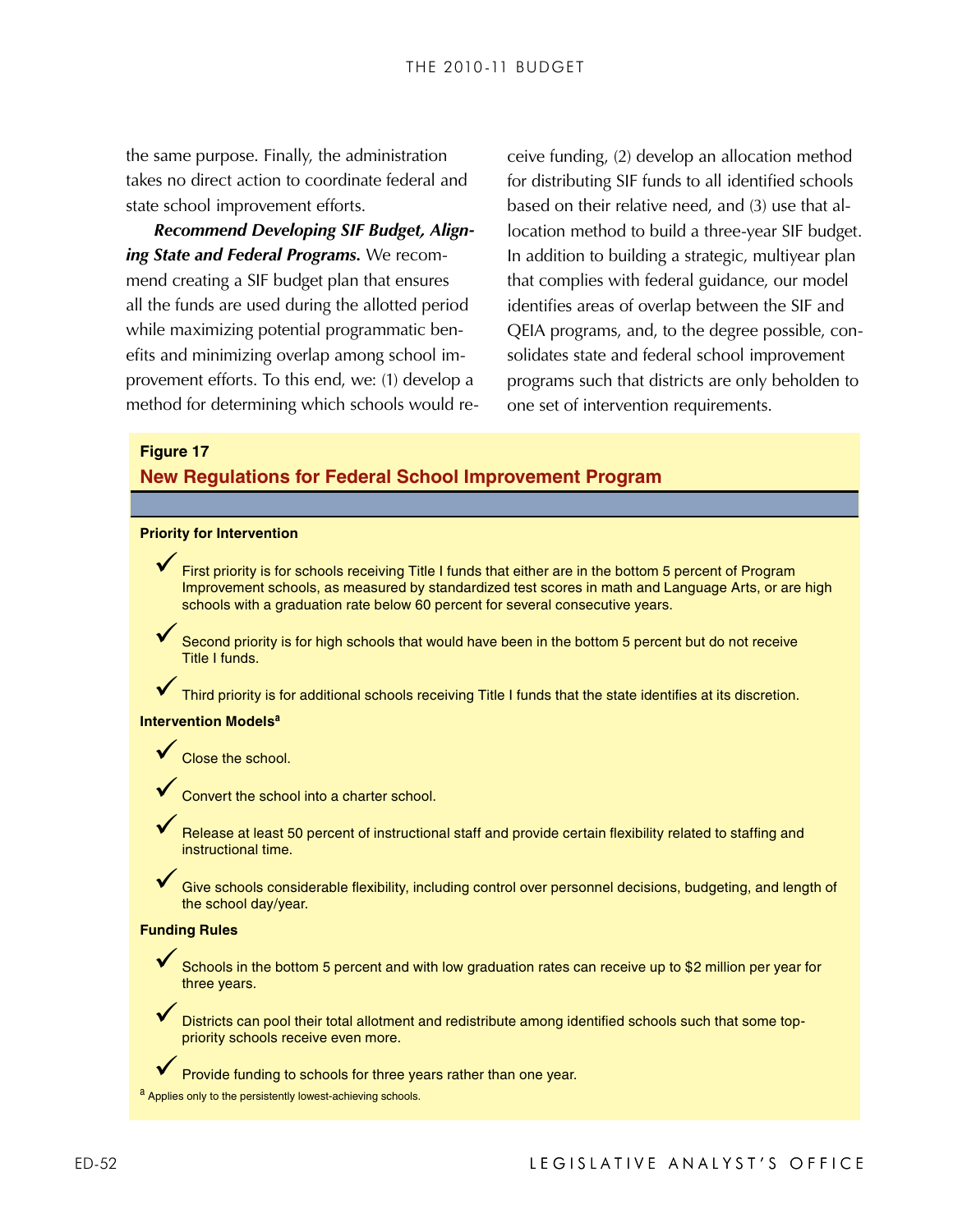*Recommend Determining Which Additional Schools Will Receive Federal Funds as First Step in Developing Budget Plan.* Whereas the federal government is prescriptive in how funds are to be spent on the persistently lowest-achieving schools, new regulations provide significant freedom to states in deciding which additional PI schools receive funding. As shown in Figure 18, our recommended approach would be to identify additional PI schools using essentially an extension of the method used to identify the persistently lowest-achieving schools. Specifically, we recommend expanding schools receiving funding from the persistently lowest achieving (defined as the bottom 5 percent of the 2,797 schools in PI) to roughly the bottom one-third of schools in PI, which is equivalent to roughly 10 percent of all schools statewide. We would, however, recommend excluding schools that were making progress and did not appear to be in need of intervention. That is, a school would be excluded if at least half its students were proficient or if it had made a gain of at least 100 points on the Academic Performance Index (API) over the last five years. (We would also recommend giving QEIA schools meeting the eligibility criteria priority for funding, as discussed later in this piece.) This overall approach is transparent and rational—allowing districts to have a clear sense of which schools would be eligible for funding.

*Recommend Linking Funding With Need.*  We recommend allocating SIF funds to schools in a way that matches funding to the needs of the school. Under our proposed allocation method, most funding would be based on school-wide enrollment, with the persistently lowest-achieving schools receiving a higher per-pupil rate than the other identified schools. Linking most fund‑

#### **Figure 18**

#### **Schools Identified Under LAO-Recommended School Improvement Program**

| <b>Identification Process</b>                                                                                                                                                                                                                                                                                                                                                                                                                  | <b>Schools</b> |
|------------------------------------------------------------------------------------------------------------------------------------------------------------------------------------------------------------------------------------------------------------------------------------------------------------------------------------------------------------------------------------------------------------------------------------------------|----------------|
| <b>Persistently Lowest-Achieving Schools</b><br>1. Identify the bottom 5 percent of schools in federal Program Improvement (PI) based on aver-<br>age proficiency rates on state math and Language Arts tests combined. Exclude schools that<br>have made more than 50 points of Academic Performance Index (API) growth over the last<br>five years. <sup>a</sup>                                                                             | 177            |
| 2. Add secondary schools that have had a graduation rate of 60 percent or lower for the past<br>three years. <sup>b</sup>                                                                                                                                                                                                                                                                                                                      | 27             |
| 3. Add all high schools eligible for but not receiving Title I funds that otherwise would have been<br>identified in step one.                                                                                                                                                                                                                                                                                                                 | 10             |
| <b>Additional Low-Achieving Schools</b><br>Identify the bottom third of schools in PI using largely the same process as described under<br>(1) above. Exclude schools that have more than 50 percent of their students scoring proficient<br>and have made more than 100 points of API growth over the last five years. The Quality Educa-<br>tion Investment Act schools meeting these criteria would have priority for funding. <sup>a</sup> | 776            |
| <b>Total</b>                                                                                                                                                                                                                                                                                                                                                                                                                                   | 990            |
| <b>Percent of Statewide Total</b>                                                                                                                                                                                                                                                                                                                                                                                                              | 10%            |
| a Excludes all non-PI schools as well as all alternative schools except continuation schools. Also excludes schools that do not meet minimum group<br>size for federal accountability purposes (usually 100 students).                                                                                                                                                                                                                         |                |

b In addition to the schools excluded in step one, also excludes continuation schools.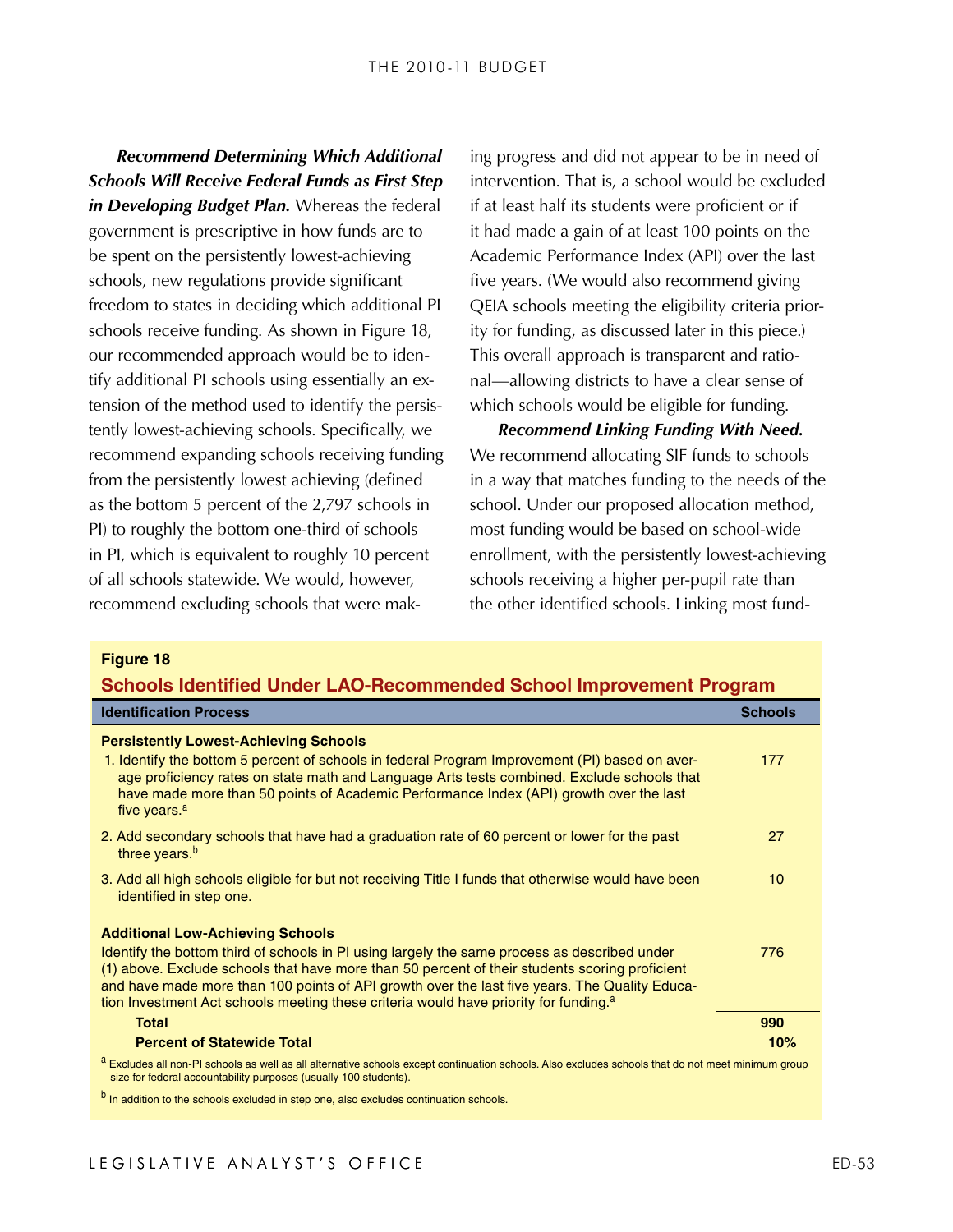#### **Figure 19**

#### **LAO-Recommended Budget for Federal School Improvement Program**

| ing with enrollment would ensure larger schools                                                                     | targeted improvement strategies consistent with                                                   |                                                                                                    |              |  |
|---------------------------------------------------------------------------------------------------------------------|---------------------------------------------------------------------------------------------------|----------------------------------------------------------------------------------------------------|--------------|--|
| receive more for student and teacher support.                                                                       |                                                                                                   | federal PI and Race to the Top guidance.                                                           |              |  |
| Our allocation method, however, also would                                                                          |                                                                                                   | <b>LAO-Recommended Budget Maximizes</b>                                                            |              |  |
| have minimum and maximum school alloca-                                                                             |                                                                                                   | <b>Effective Use of Federal Funding. We recom-</b>                                                 |              |  |
| tions in recognition that some fixed costs as well                                                                  | mend building a three-year SIF budget using our                                                   |                                                                                                    |              |  |
| as some economies of scale exist. Specifically,                                                                     |                                                                                                   | expanded list of schools and accompanying allo-                                                    |              |  |
| we recommend giving the persistently lowest-                                                                        |                                                                                                   | cation model. As shown in Figure 19, our budget                                                    |              |  |
| achieving schools \$900 per pupil, with total                                                                       |                                                                                                   | maximizes federal support for the state's low-                                                     |              |  |
| allocations ranging from a minimum of \$250,000                                                                     |                                                                                                   | performing schools while adhering to the federal                                                   |              |  |
| to a maximum of \$2 million per school. Other                                                                       |                                                                                                   | government's three-year budget cycle. (Our                                                         |              |  |
| identified schools that are not among the per-                                                                      |                                                                                                   | budget leaves a \$31 million cushion that could                                                    |              |  |
| sistently lowest-achieving (those in the bottom                                                                     |                                                                                                   | be used to fund some additional very high-need                                                     |              |  |
| one-third of PI schools not already identified)                                                                     |                                                                                                   |                                                                                                    |              |  |
| would receive \$300 per pupil, with a minimum                                                                       |                                                                                                   | schools that enter PI after 2010-11. Our budget<br>also continues to provide \$10 million annually |              |  |
| of \$50,000 and a maximum of \$500,000 per                                                                          |                                                                                                   | for regional technical assistance and intervention                                                 |              |  |
| school. These schools generally would receive                                                                       |                                                                                                   |                                                                                                    |              |  |
| less in school improvement funding than the per-                                                                    | mainly to ensure some funding remains budgeted<br>for regional support.) By the end of the three- |                                                                                                    |              |  |
| sistently lowest-achieving schools, as they would                                                                   | year period, new federal rules are expected. At                                                   |                                                                                                    |              |  |
| not have to implement an intensive intervention                                                                     | that time, the state could reassess its efforts in                                                |                                                                                                    |              |  |
| strategy. Instead, these schools could use more                                                                     |                                                                                                   | this area and develop a more refined program                                                       |              |  |
|                                                                                                                     |                                                                                                   |                                                                                                    |              |  |
| <b>Figure 19</b><br><b>LAO-Recommended Budget for Federal School Improvement Program</b><br>(In Millions)           |                                                                                                   |                                                                                                    |              |  |
|                                                                                                                     | 2010-11                                                                                           | 2011-12                                                                                            | 2012-13      |  |
| <b>Ongoing Funding</b>                                                                                              |                                                                                                   |                                                                                                    |              |  |
| <b>School Improvement Grants (SIG)</b>                                                                              | \$68                                                                                              | \$68                                                                                               | \$68         |  |
| Title I set aside                                                                                                   | 65                                                                                                | 65                                                                                                 | 65           |  |
| <b>One-Time Funding</b><br>American Recovery and Reinvestment Act (ARRA) SIG                                        | \$352                                                                                             |                                                                                                    |              |  |
| <b>ARRA Title I set aside</b>                                                                                       | 45                                                                                                |                                                                                                    |              |  |
| Carryover                                                                                                           | 119                                                                                               | \$355                                                                                              | \$193        |  |
| <b>Totals</b>                                                                                                       | \$650                                                                                             | \$488                                                                                              | \$326        |  |
| <b>Expenditures</b>                                                                                                 |                                                                                                   |                                                                                                    |              |  |
| Intervention: persistently lowest-achieving schools <sup>a</sup><br>Intervention: additional low-achieving schoolsb | \$126<br>159                                                                                      | \$126<br>159                                                                                       | \$126<br>159 |  |
| Regional technical assistance/intervention                                                                          | 10                                                                                                | 10                                                                                                 | 10           |  |
| <b>Totals</b>                                                                                                       | \$295                                                                                             | \$295                                                                                              | \$295        |  |
| <b>Balances</b>                                                                                                     | \$355                                                                                             | \$193                                                                                              | \$31         |  |
| a Generally provides \$900 per pupil, with a minimum grant of \$250,000 and a maximum grant of \$2,000,000.         |                                                                                                   |                                                                                                    |              |  |
| $b$ Generally provides \$300 per pupil, with a minimum grant of \$50,000 and a maximum grant of \$500,000.          |                                                                                                   |                                                                                                    |              |  |
|                                                                                                                     |                                                                                                   |                                                                                                    |              |  |
|                                                                                                                     |                                                                                                   |                                                                                                    |              |  |
|                                                                                                                     |                                                                                                   | LEGISLATIVE ANALYST'S OFFICI                                                                       |              |  |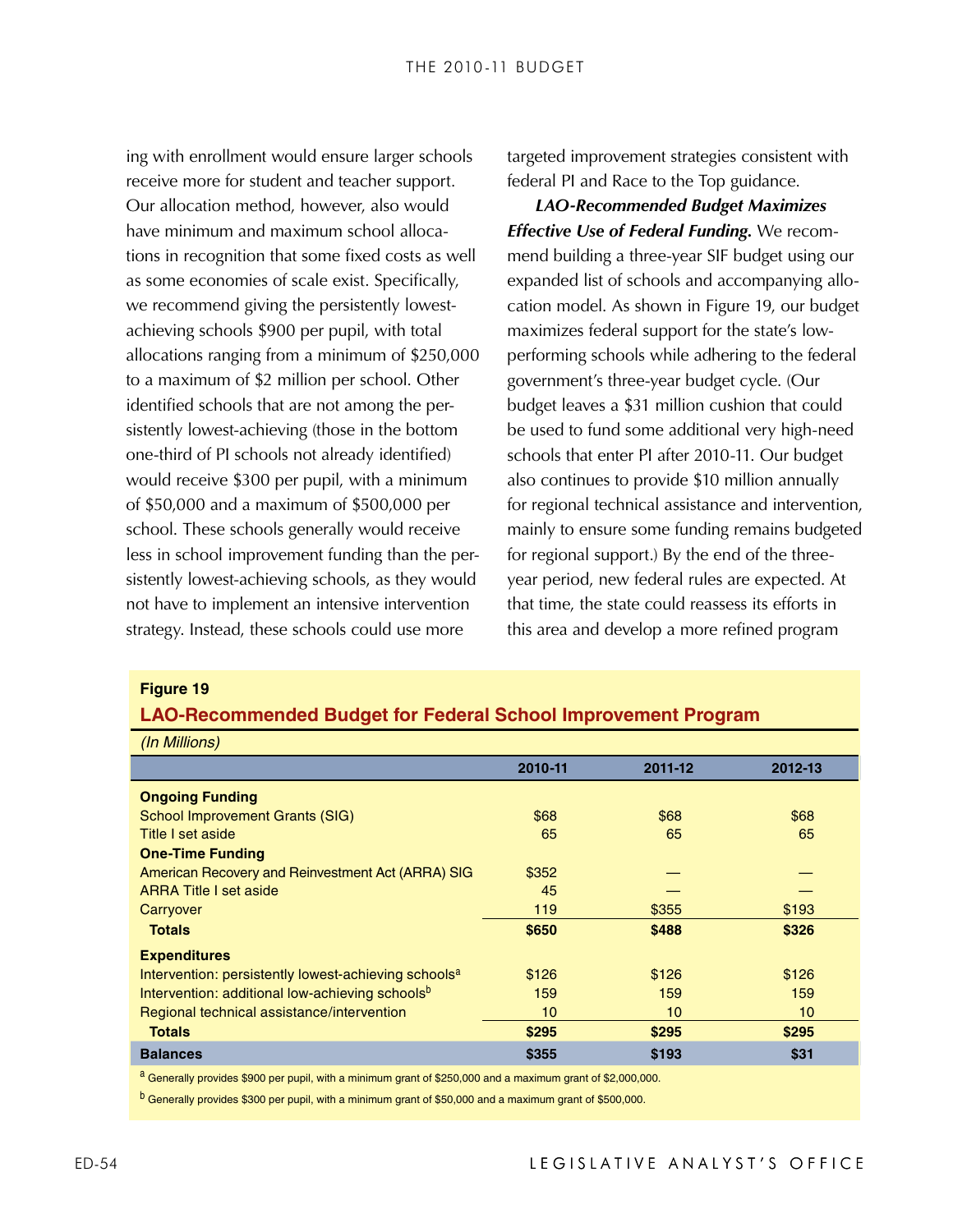#### **Figure 20 Quality Education Investment Act (QEIA) Savings From LAO Recommendation**

| (In Millions)                                                                                                               |                 |            |  |  |
|-----------------------------------------------------------------------------------------------------------------------------|-----------------|------------|--|--|
|                                                                                                                             | <b>Governor</b> | <b>LAO</b> |  |  |
| <b>QEIA Funding (2010-11)</b>                                                                                               |                 |            |  |  |
| <b>State General Fund</b>                                                                                                   | \$402           | \$171      |  |  |
| <b>Federal funds</b>                                                                                                        |                 | 202        |  |  |
| <b>Totals<sup>a</sup></b>                                                                                                   | \$402           | \$373      |  |  |
| <b>State General Fund Savings</b>                                                                                           |                 |            |  |  |
| 2010-11                                                                                                                     |                 | \$231      |  |  |
| Cumulative savings through 2012-13                                                                                          |                 | 693        |  |  |
| a Although the Governor budgets \$402 million for the program in 2010-11, total costs are estimated to be<br>\$373 million. |                 |            |  |  |

based on the new federal rules as well as the lessons learned over the prior three years.

*Recommend Holding QEIA Districts Harm***less.** The PI and QEIA programs overlap considerably. For instance, under our model, more than 65 percent of QEIA schools would be eligible for federal funding. As shown in Figure 20, more than half of the annual cost of QEIA could be covered with federal funds. Moreover, all QEIA districts would be held harmless under our approach. If a QEIA school is identified for the federal program, then it would receive federal dollars instead of state dollars and only be subject to federal requirements. A QEIA school not funded under our SIF budget, or currently receiving more in QEIA funds than allowed under the maximum SIF allotment, would continue to receive state funds, but could use those resources to conduct a school improvement activity approved under the federal PI program. Districts also would be free to redistribute state

dollars among schools in the district in accordance with the local SIF plan, allowing districts to provide more funding to QEIA schools if they so chose.

*Recommend Streamlining Intervention Programs.* Regardless of a district's particular combination of federal and state funding, it would no longer have to juggle multiple intervention

programs under our approach. Essentially, federal PI would become the only operative intervention program. Consistent with the expiration of existing federal school improvement funding, the state could sunset the QEIA program at the end of 2012-13. In essence, beginning in 2013-14, the state would have a clean slate and could start a new round of school improvement efforts, if it desired. (To further streamline the overall intervention system, we recommend the Legislature also discontinue the state's existing PI program. Please see box on the next page for more detail.)

*Remaining Settlement Obligation Could Be Used to Reduce K-14 Mandate Backlog.* Based on our recommended budget plan, the state would enter 2013-14 with a remaining settlement obligation of roughly \$1 billion. The Legislature could schedule out the \$1 billion and designate that the payments be used to reduce the K-14 mandate backlog, which now totals \$3.6 billion.